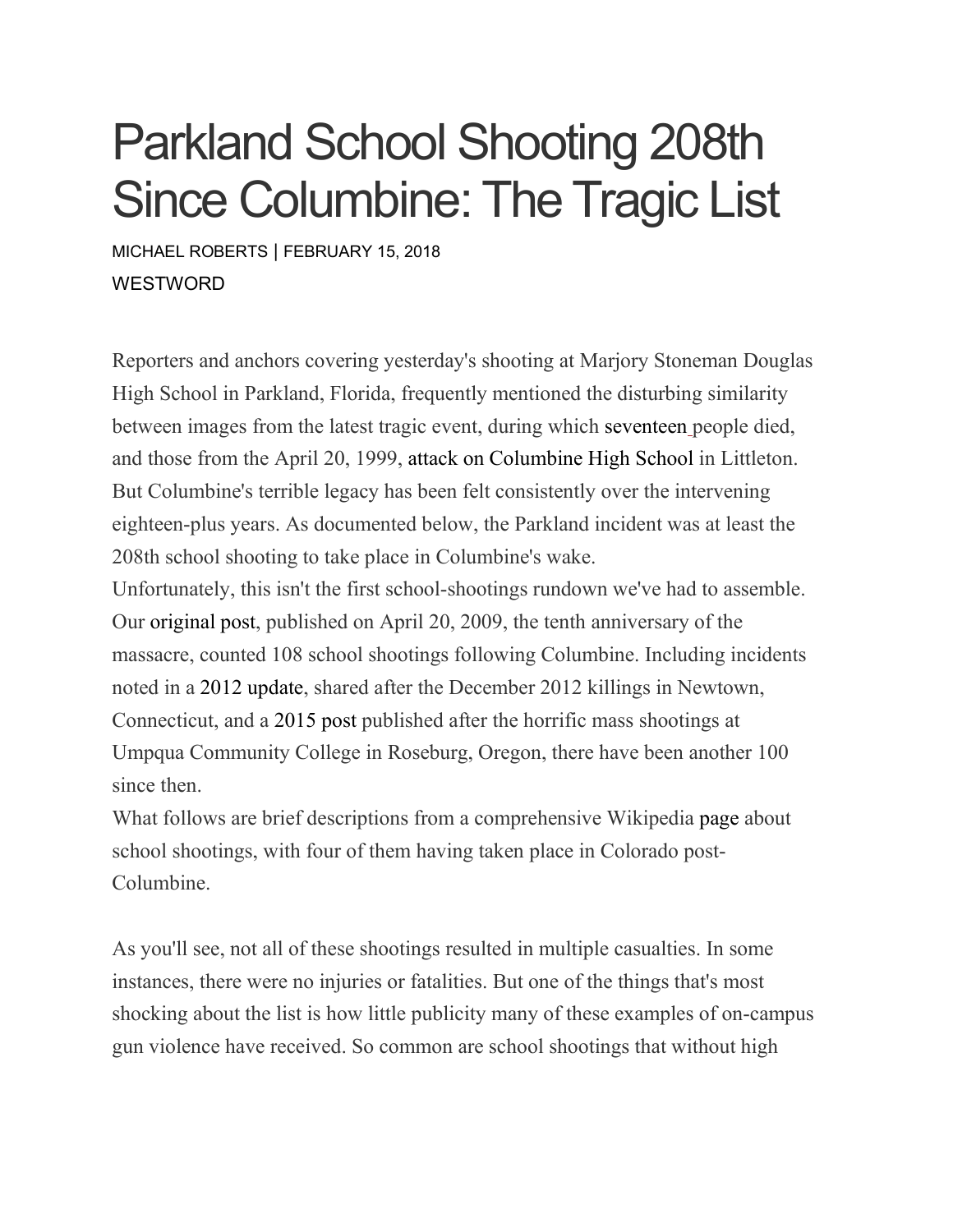body counts, they're treated like typical local news. That's a sad testimony to the size and scope of the problem.

Here's the roster, starting with Columbine and continuing through Parkland.



A screen capture of surveillance video shows someone at extreme left, believed to be Dylan Klebold, hauling a duffel bag into the Columbine High School commons.

File photo

# April 20, 1999 Littleton, Colorado

Columbine High School massacre: 18-year-old Eric Harris and 17-year-old Dylan Klebold, students at Columbine High School, killed twelve students and one teacher. They injured 21 additional people, and three more were injured while attempting to escape the school. The pair committed suicide at the end of the massacre.

# May 20, 1999 Conyers, Georgia

15-year-old student Thomas "T.J." Solomon Jr., wounded six students at Heritage High School. A 15-year-old girl was hospitalized in critical condition, and the other victims suffered from non-life-threatening injuries. Solomon initially faced up to 351 years of prison if convicted of aggravated assault and other charges. In 2000 he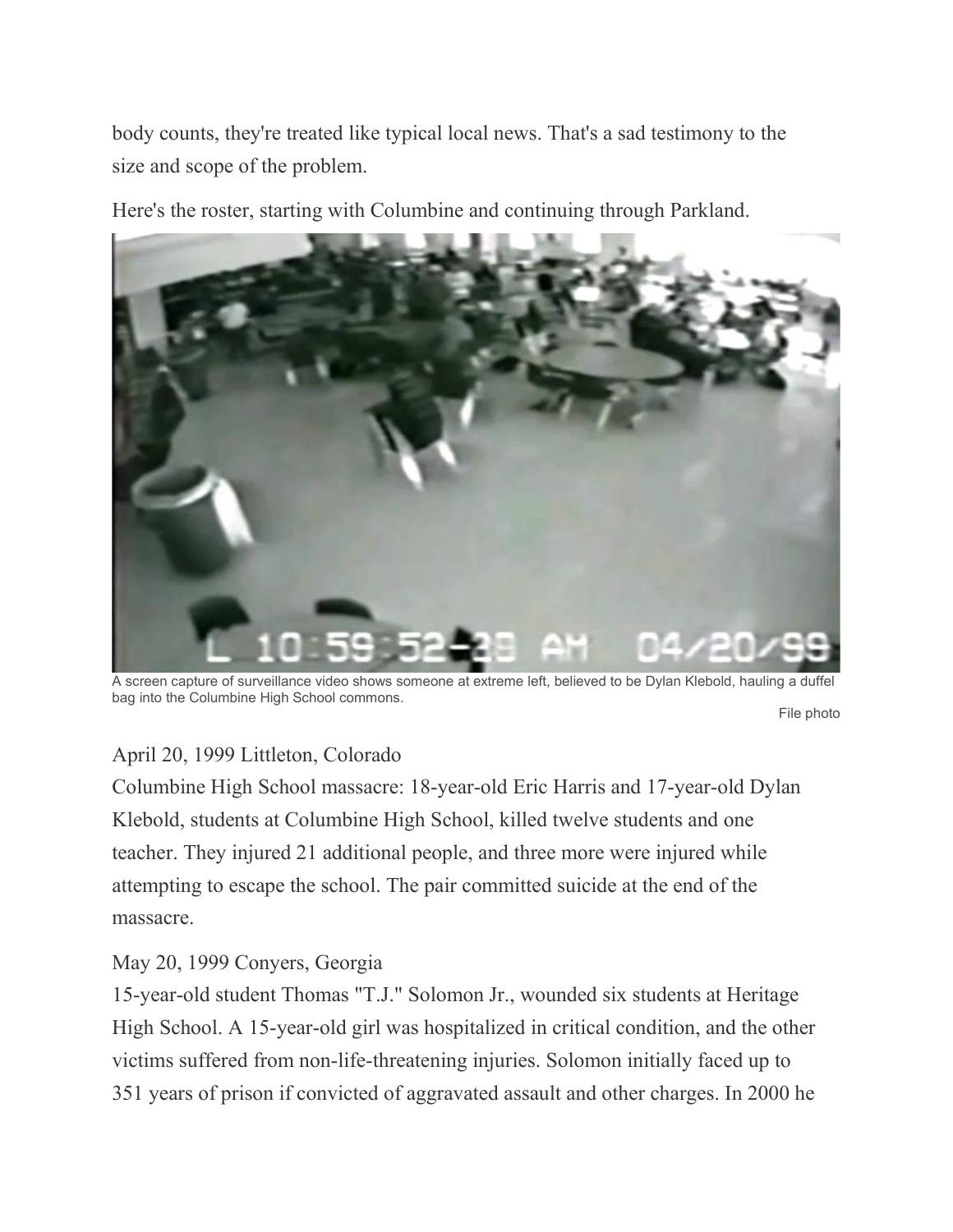was found guilty but mentally ill and was sentenced to forty years in prison and sixty-five years of probation.

November 19, 1999 Deming, New Mexico

13-year-old Victor Cordova Jr., fatally shot 13-year-old Deming Middle School schoolmate, Araceli Tena. Cordova said he had intended to commit suicide but was jostled by others and his gun moved.

December 6, 1999 Fort Gibson, Oklahoma

Before his middle school opened, 13-year-old Seth Trickey opened fire in the courtyard. While there were no fatalities, several students felt sparks from the bullets hitting the building walls. Five were injured, including a girl who was shot in the face. Trickey brought the gun from home.

## February 29, 2000 Flint, Michigan

Shooting of Kayla Rolland: At Buell Elementary School, 6-year-old Dedrick Owens fatally shot 6-year-old classmate Kayla Rolland. Owens has since been the youngest documented school shooter.

# May 26, 2000 Lake Worth, Florida

13-year-old honor student, Nathaniel Brazill, was sent home for throwing water balloons, but returned to his Lake Worth Middle School with a family pistol. He fatally shot teacher Barry Grunow, a popular teacher, he was Brazill's favorite.

# August 28, 2000 Fayetteville, Arkansas

36-year-old James Easton Kelly, a PhD candidate in Comparative Literature at University of Arkansas, killed 67-year-old Dr. John R. Locke, the English professor overseeing his coursework. Kelly had been dismissed from this PhD program for lack of progress toward his degree. Kelly shot Dr. Locke three times before committing suicide in the director's office, which had been isolated by campus police.

September 26, 2000 New Orleans, Louisiana

13 year-olds Darrel Johnson, and Alfred Anderson were initially charged with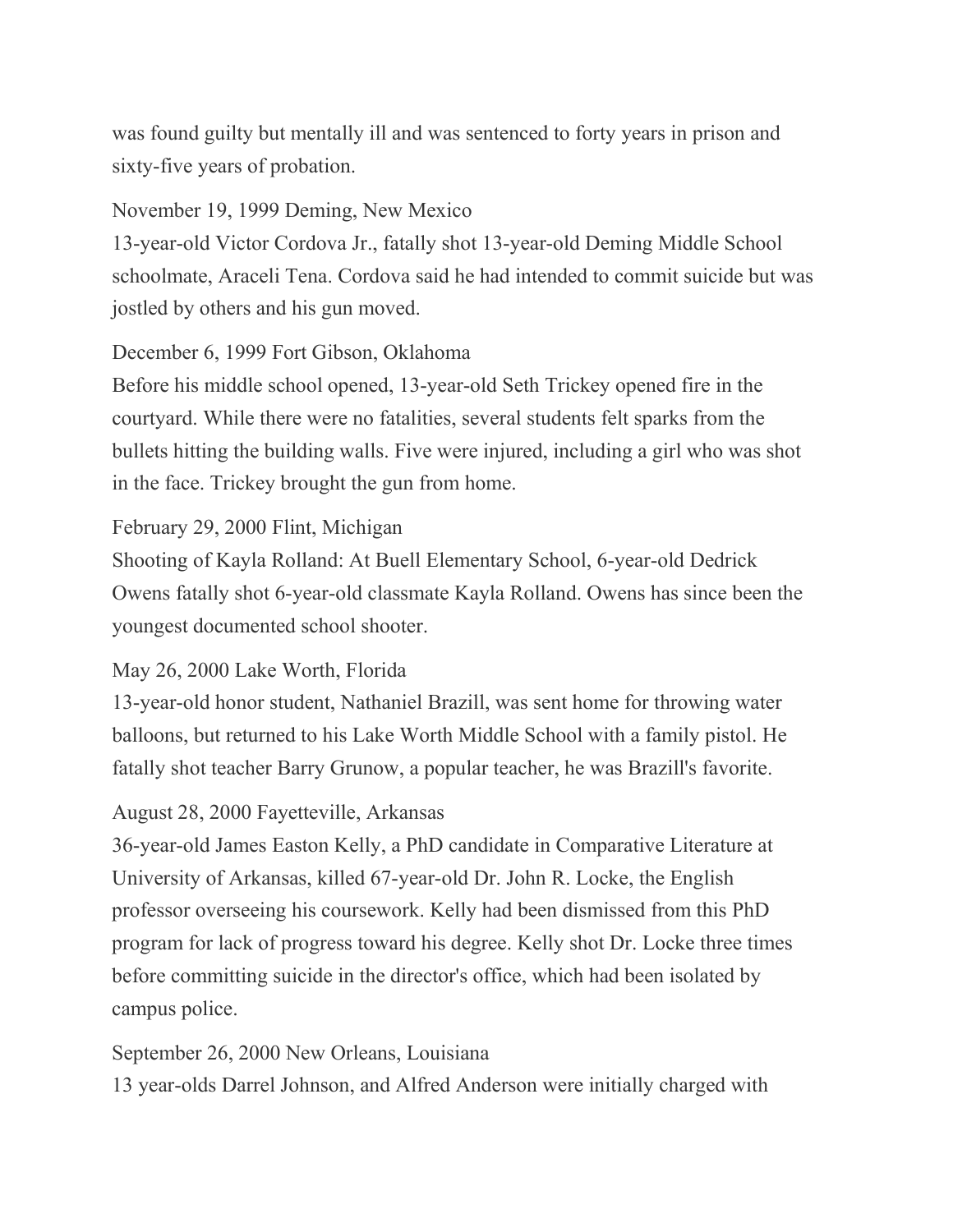attempted first-degree murder in the shooting of 15 year-old William Pennington. Pennington, after being shot, managed to gain control of the gun and shoot Johnson in the back. Charges were later reduced to Aggravated Battery.

# December 1, 2000 San Diego, California

A 15-year-old Junipero Serra High School student who showed off a handgun on campus and threatened to shoot a classmate, ended up accidentally shooting himself, causing minor injuries.

## March 5, 2001 Santee, California

Santana High School shooting: 15-year-old student, Charles Andrew Williams, killed two students, 14-year-old Bryan Zuckor, and 15-year-old Randy Gordon, at Santana High School and wounded thirteen others. He was arrested and convicted of murder and attempted murder. He was sentenced to life with the chance of parole after serving fifty years.

## March 7, 2001 Williamsport, Pennsylvania

14-year-old student, Elizabeth Catherine Bush, wounded fellow student Kimberly Marchese in the cafeteria of Bishop Neumann High School; she had been frequently teased and suffered from depression.

# May 16, 2001 Parkland, Washington

40-year-old music instructor and organist James D. Holloway was shot multiple times with a .22-caliber handgun at Pacific Lutheran University by a 55-year-old man from Tacoma. The shooter was not a student or employee of the university and also killed himself. The victim was apparently chosen at random as the shooter had a personal dispute with a different staff member who was not on campus that day.

# March 22, 2001 El Cajon, California

18-year-old former student, Jason Hoffman, opened fire at Granite Hills High School, injuring five people. He was convicted of assault and sentenced to prison, where he committed suicide in 2002.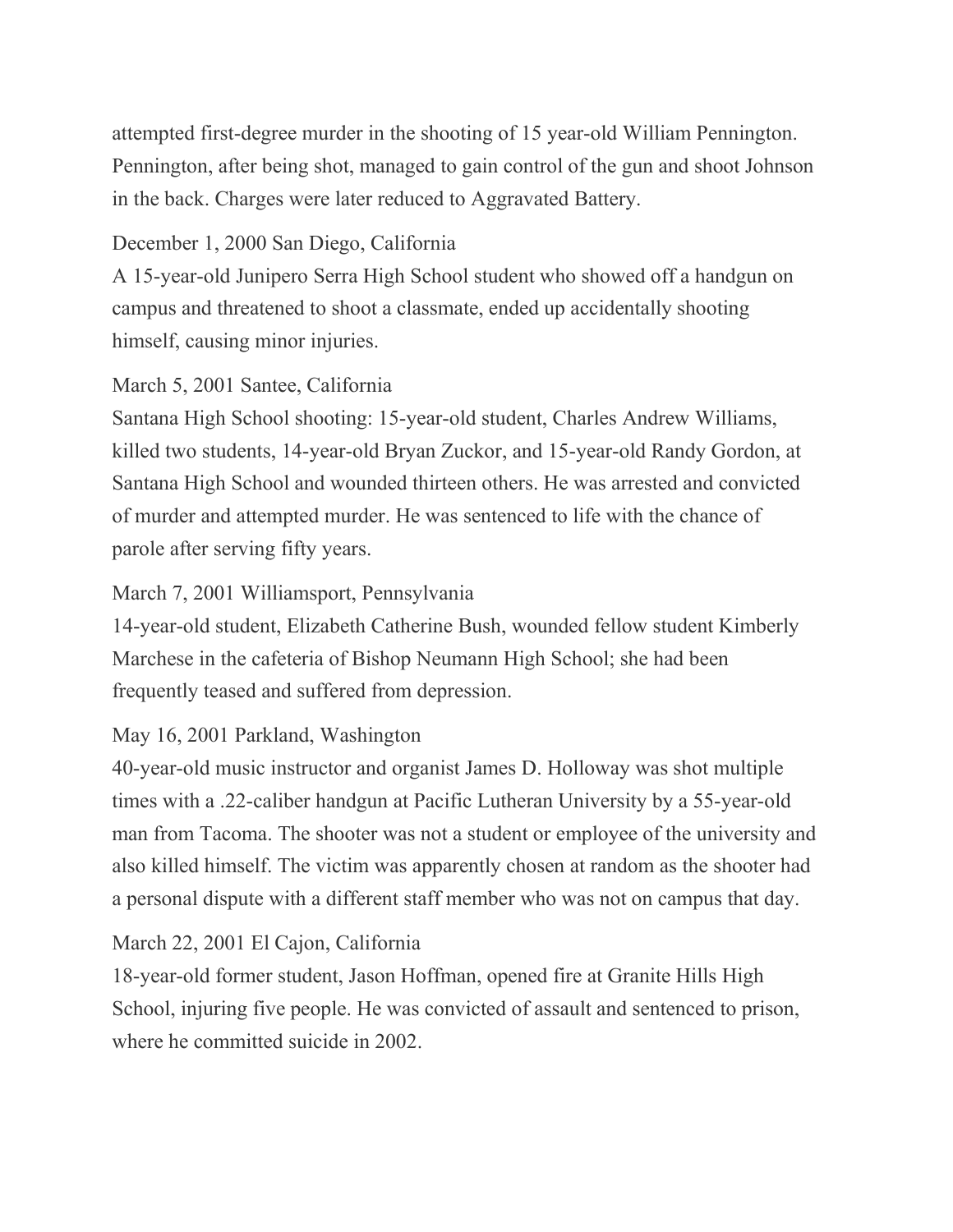## March 30, 2001 Gary, Indiana

17-year-old Donald Ray Burt Jr., fatally shot Neal Boyd, IV with one bullet to the head in a parking lot outside Lew Wallace High School.

## January 15, 2002 New York City, New York

17-year-old Vincent Rodriguez, wounded two students at Martin Luther King, Jr. High School in Manhattan, with a semi-automatic pistol. He was retaliating for the victims having harassed his girlfriend. In February 2003, Rodriguez was sentenced to ten years in prison on charges of assault and attempted assault.

# January 16, 2002 Grundy, Virginia

Appalachian School of Law shooting: Recently dismissed graduate student, 42 year-old Peter Odighizuwa, killed three at the Appalachian School of Law. 42 year-old dean Anthony Sutin, and 41-year-old professor Thomas Blackwell were killed along with 33-year-old student, Angela Dales. Three other students were also wounded. Odighizuwa received three life sentences and an additional 28 years without the possibility of parole until 2005.

# February 20, 2002 Milwaukee, Wisconsin

16-year-old Washington High School student, Joseph Johnson Jr., was killed by Phillip D. Jackson Jr., when violence erupts between rival fans in the parking lot, after a basketball game between Vincent High School.

# June 11, 2002 Conception, Missouri

71-year-old Lloyd Robert Jeffress opened fire at random in the halls of Conception Abbey, a monastery in northwest Missouri. He killed two monks and seriously wounded another two before fatally shooting himself. Two weapons, a Chinesemade replica of the AK-47 and a sawed-off .22-caliber rifle, were found near the body.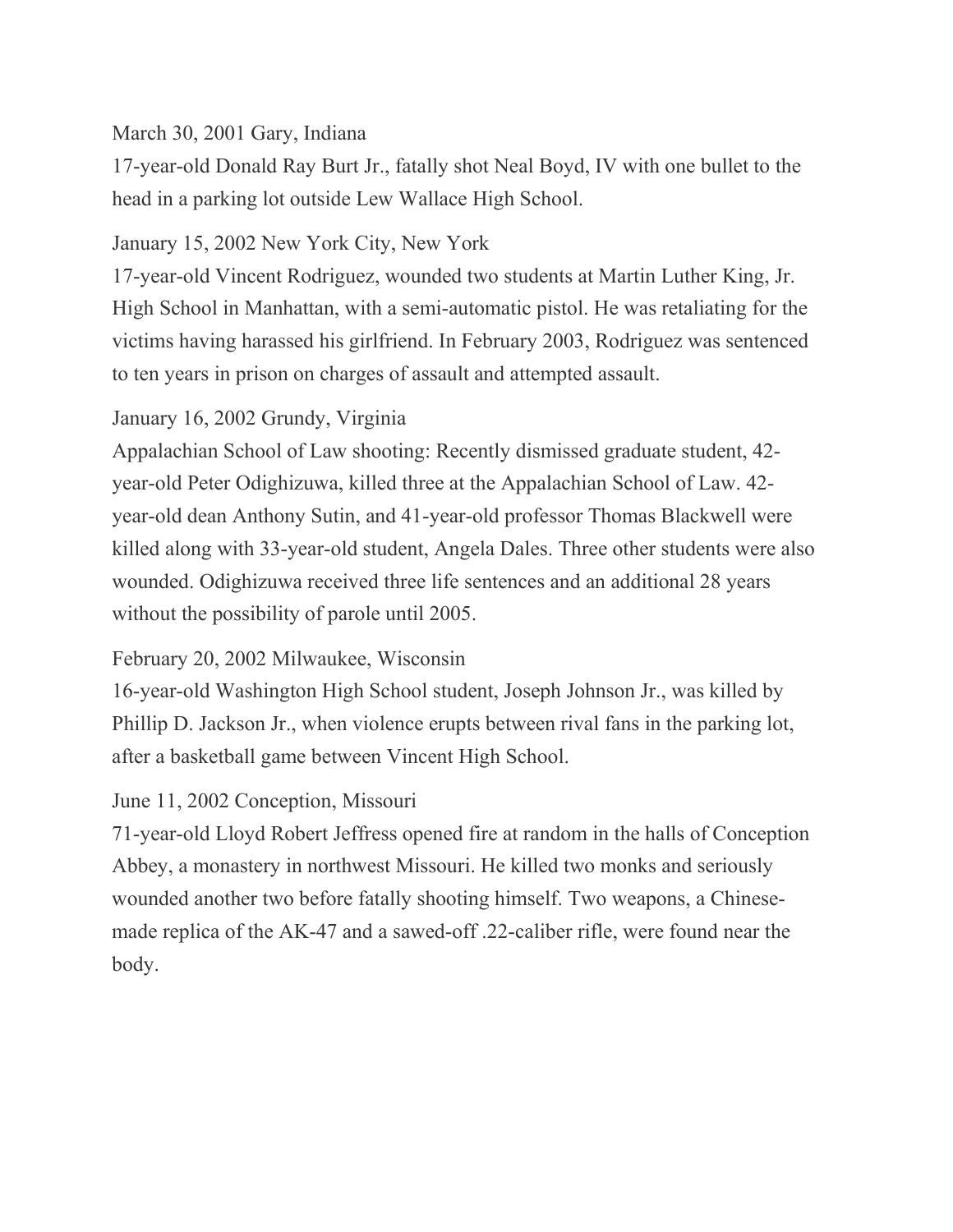

Benjamin Tasker Middle School in Bowie, Maryland.

Google Maps

## October 7, 2002 Bowie, Maryland

In the Beltway sniper attacks, one victim of several was 13-year-old Iran Brown, who was wounded as he arrived at Benjamin Tasker Middle School in Bowie, Maryland. His aunt, a nurse who had just dropped him off, rushed him to a hospital emergency room. Despite serious injuries, Brown survived the attack.

# October 28, 2002 Tucson, Arizona

Failing nursing college student and Gulf War veteran, 40-year-old Robert Stewart Flores Jr., killed three assistant professors of nursing at the University of Arizona, 50-year-old Robin Rogers, 44-year-old Cheryl McGaffic, and 45-year-old Barbara Monroe, before turning the gun on himself.

# October 29, 2002 Jersey City, New Jersey

A 15-year-old student was shot in the abdomen and wounded inside a basement of Lincoln High School, during an argument with another student. Another 15-yearold student was arrested and charged with attempted murder.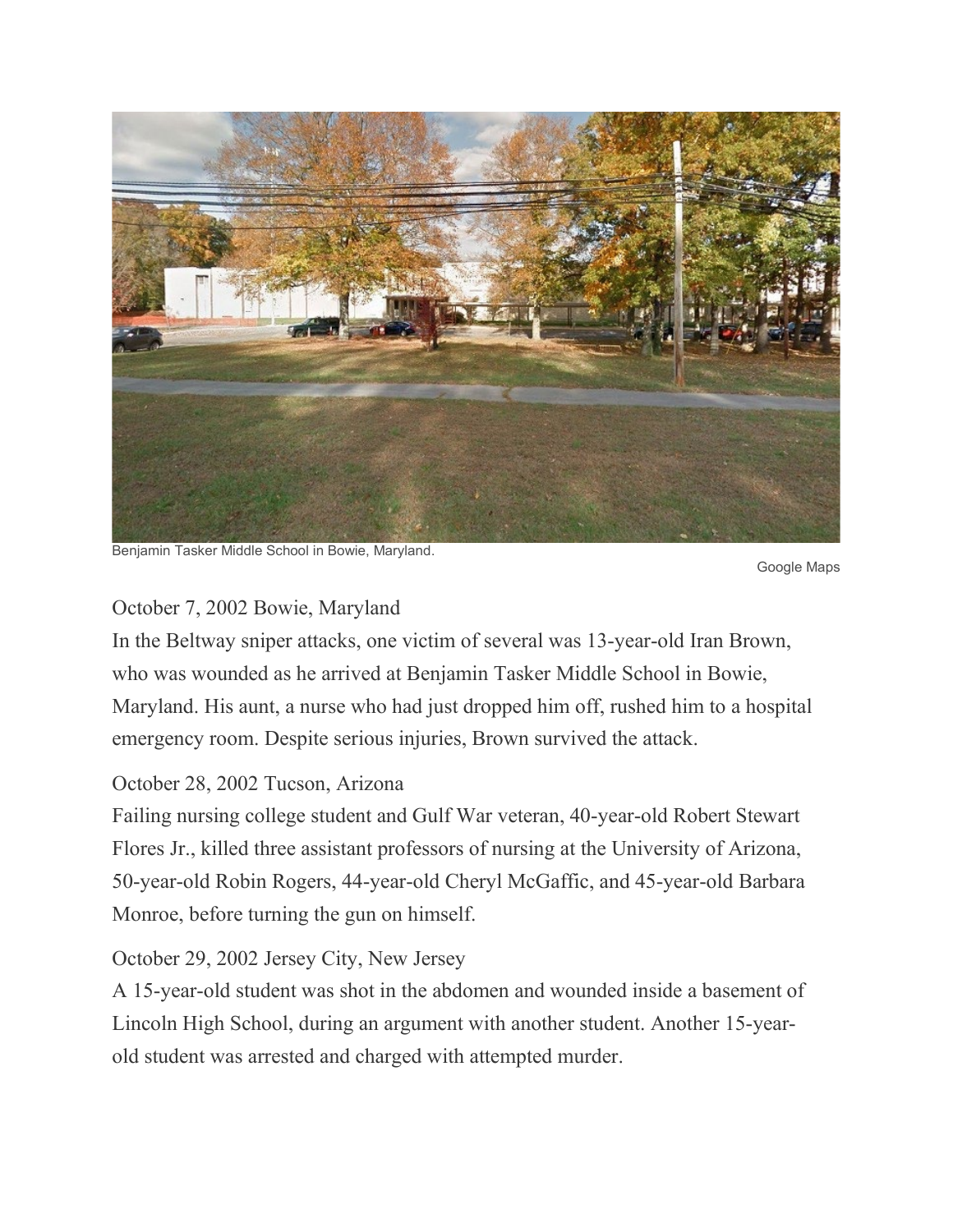# April 14, 2003 New Orleans, Louisiana

John McDonogh High School shooting. 18-year-old Steven Williams, and 17-yearold James Tate opened fire with an AK-47 and a handgun in the gymnasium of John McDonogh High School, killing a 15-year-old student and wounding three female students. Williams was sentenced to life imprisonment, and Tate was sentenced to fifteen years.

# April 24, 2003 Red Lion, Pennsylvania

14-year-old student James Sheets, entered Red Lion Area Junior High School armed with his stepfather's pistols. He killed the school's principal, Eugene Segro, before killing himself.

# May 9, 2003 Cleveland, Ohio

On May 9, 2003, Biswanath Halder, a 62-year-old business school alumnus of Case Western Reserve University, killed a graduate student and wounded a professor and another student using a semi-automatic rifle. He held the building and its nearly 100 occupants hostage for seven hours before being apprehended by a SWAT team. He was sentenced to life in prison.

# September 24, 2003 Cold Spring, Minnesota

Rocori High School shooting: 15-year-old John Jason McLaughlin, shot 15-yearold freshman Seth Bartell and 17-year-old senior Aaron Rollins at Rocori High School. Rollins was killed immediately, and Bartell died from his wounds sixteen days later. McLaughlin was sentenced to life in prison with the chance of parole in 2038.

# February 2, 2004 Washington, D.C.

Thomas J. Boykin was acquitted of the murder of 17-year-old James Richardson, a football player at Ballou High School in Southeast Washington.

February 9, 2004 East Greenbush, New York

Jon W. Romano in East Greenbush, New York fired two rounds from a shotgun, wounding one teacher. He was tackled by the assistant principal and charged with one count of attempted murder.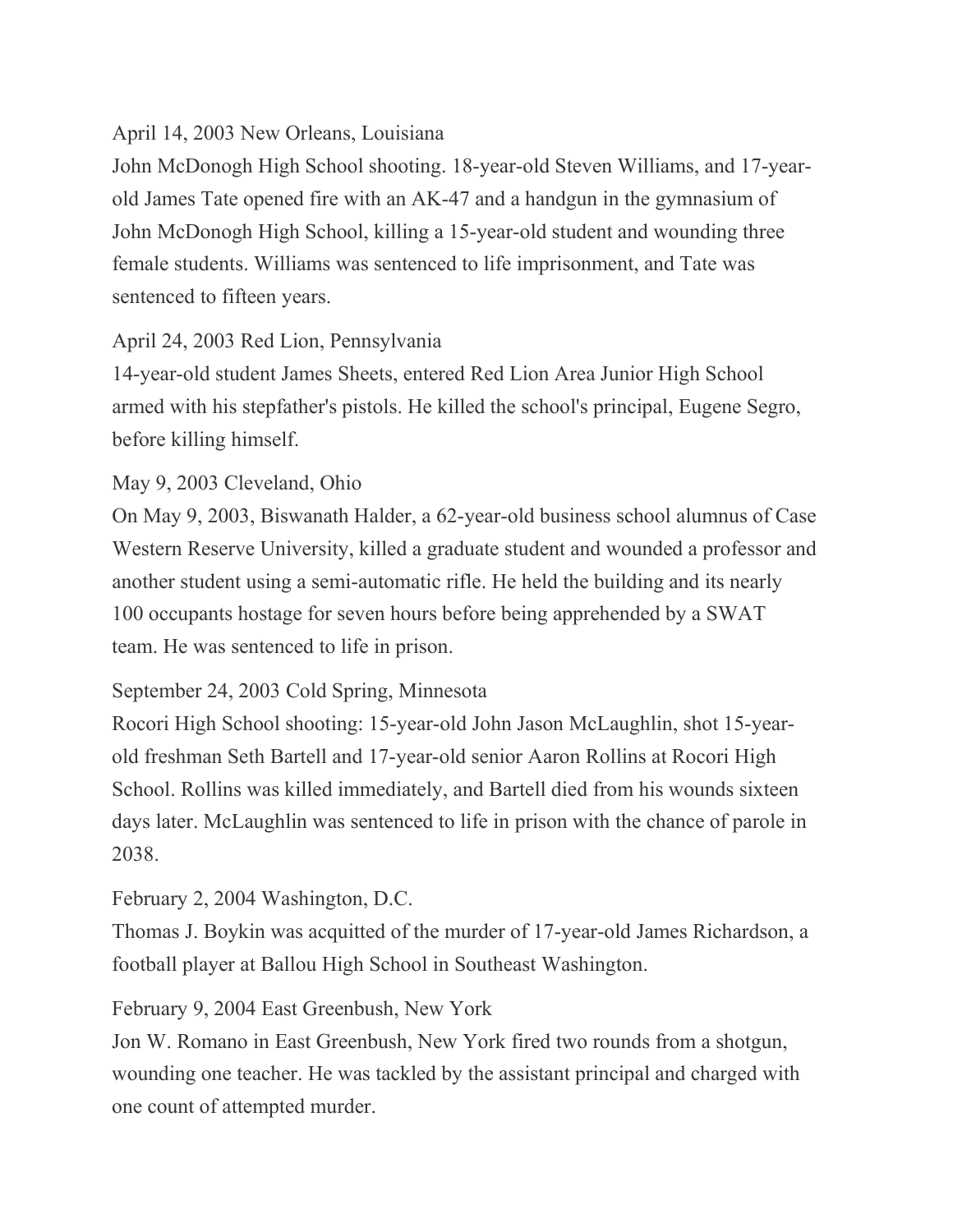## May 7, 2004 Randallstown, Maryland

Two students were charged with a school shooting that arose from a dispute after a basketball game at Randallstown High School. Four persons were injured, two seriously. One student was paralyzed from the waist down.

## February 8, 2005 Chicago, Illinois

An 18-year-old student at Bowen High School was shot in the leg as she left the school around 2:30 p.m.

## March 2, 2005 Dover, Tennessee

14-year-old Jason Clinard, killed his bus driver, 47-year-old Joyce Gregory, as she stopped to pick him up. Gregory had earlier reported Clinard for using snuff on the school bus. Clinard was given a life sentence.

## March 21, 2005 Red Lake, Minnesota

Red Lake shootings: 16-year-old student Jeffrey Weise, killed his grandfather and grandfather's companion at their home, where he had been living, at the Red Lake Indian Reservation. He drove to Red Lake Senior High School. Armed with his grandfather's police weapons, Weise killed five students, one teacher, and one security guard, wounding seven others, before committing suicide.

# September 13, 2005 Chicago, Illinois

At Harlan Community Academy High School, a fight broke out between two 15 year-old boys in the gymnasium. Christopher Huff took out a pistol, shooting the other youth in the leg. A police officer on duty at the school arrested the gunman. The suspected shooter was charged as an adult with aggravated battery with a firearm.

# November 8, 2005 Jacksboro, Tennessee

Campbell County High School shooting: Inside the Campbell County High School office, 15-year-old Kenneth Bartley, shot the school principal, Gary Seale. He shot assistant principals Ken Bruce and Jim Pierce. Bruce later died from his wound. Bartley was sentenced to forty-five years in prison with chance of parole after twenty-nine years.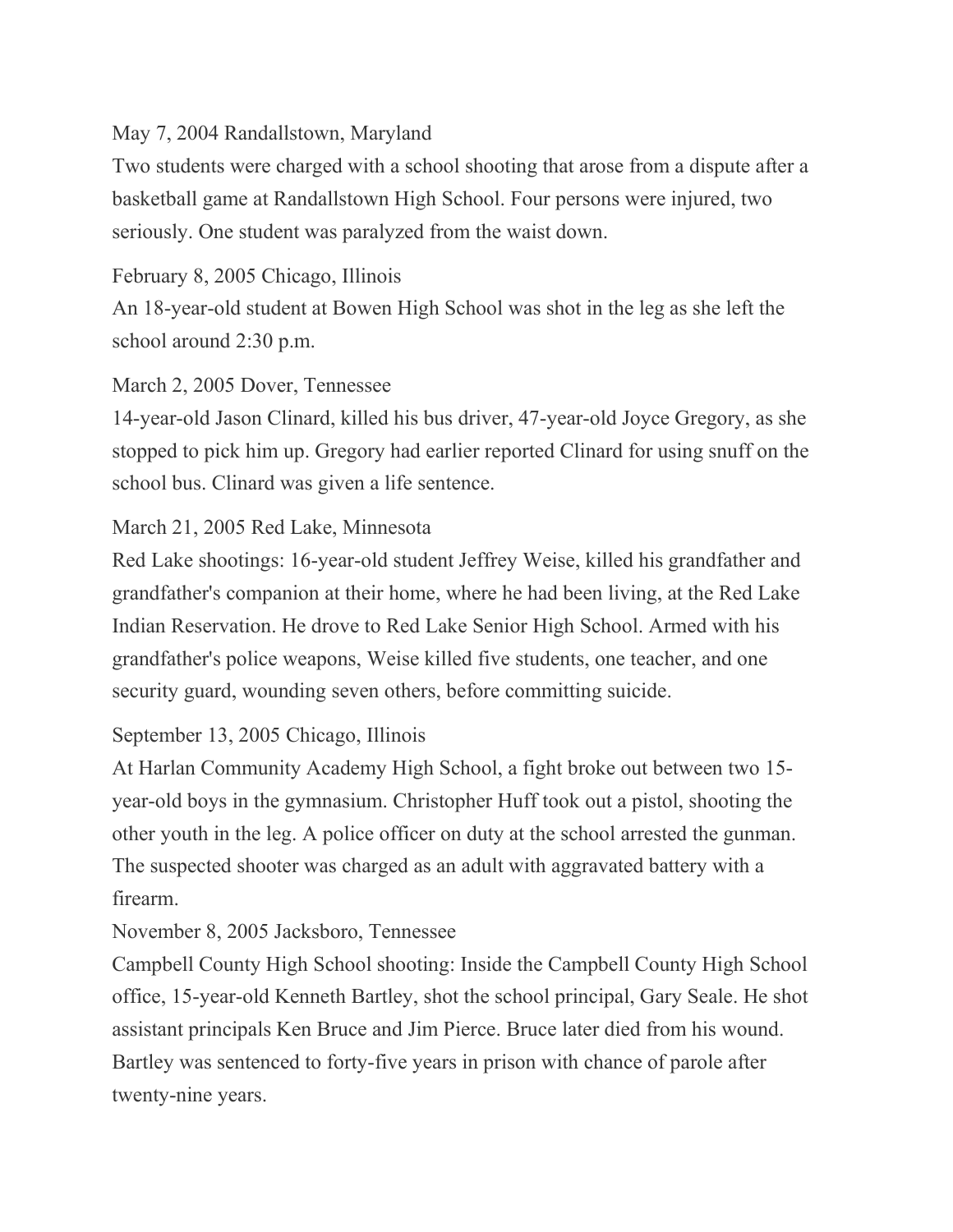## January 13, 2006 Longwood, Florida

15-year-old Christopher Penley, took a pellet gun to class at Milwee Middle School. After refusing to drop the weapon, he was shot when he pointed it at a police officer.

## February 23, 2006 Roseburg, Oregon

14-year-old freshman Vincent Wayne Leodoro, shot student 16-year-old Joseph Monti, four times in the back with a semi-automatic handgun at Roseburg High School. Leodoro walked away from the school campus, and was confronted near a restaurant by six police officers. He threatened suicide but was persuaded to surrender. He was found guilty of attempted murder and assault in July 2006, and will be held in prison until he turns twenty five years old.

## March 14, 2006 Reno, Nevada

Pine Middle School shooting: In the hallway of Pine Middle School, 14-year-old James Scott Newman, injured two 14-year-old classmates, Alexander Rueda and Kenzie McKeon, with a revolver belonging to his parents. Two students received minor wounds. Newman was subdued by a physical education teacher. The youth was arrested and charged as an adult for attempted murder, use of a deadly weapon and use of a firearm by a minor. He later pleaded guilty to charges of two counts of battery with a deadly weapon, and was sentenced as a juvenile. Newman was sentenced to house arrest until he completed two-hundred hours of community service.

# August 24, 2006 Essex Junction, Vermont

Christopher Williams, 26, shot his girlfriend's mother, Linda Lambesis, 57 at her home and from there he went to Essex Elementary School where Andrea, his girlfriend, worked. After he arrived at the elementary school, which was not in session at the time, he shot and killed Mary Alicia Shanks, 56, and shot Mary Snedeker, 52, nonfatally. He left the school and allegedly shot Chad Johansen, 26 nonfatally. He then turned the gun on himself, but did not die as a result.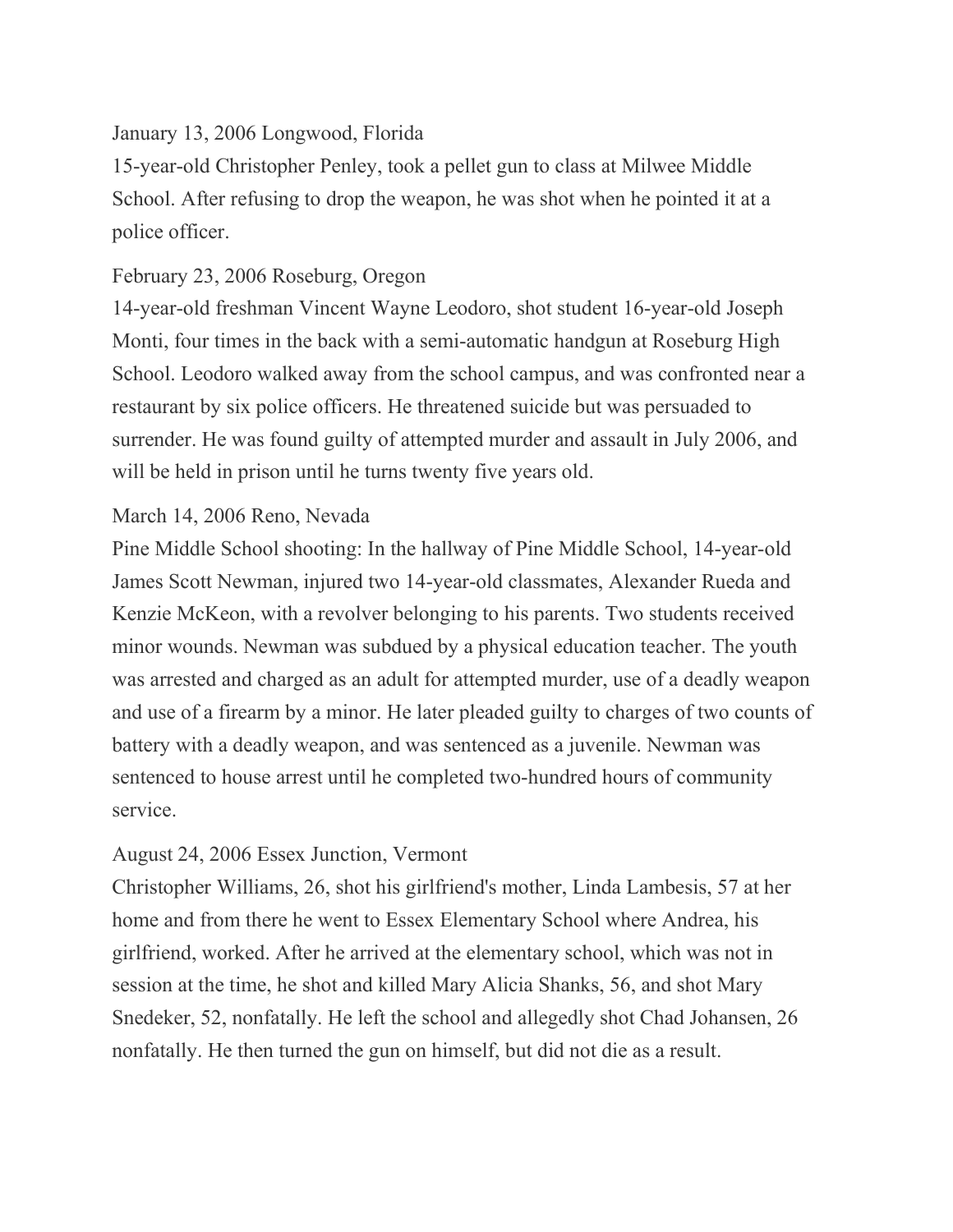## August 30, 2006 Hillsborough, North Carolina

After shooting and killing his father, teenager Alvaro Castillo went to his high school, where he wounded two students. He was reportedly obsessed with the Columbine shootings and had written an email to the current Columbine high school principal before committing his own crime.

September 2, 2006 Shepherdstown, West Virginia

49-year-old Douglas W. Pennington, killed himself and his two sons, 26-year-old Logan P. Pennington, 24-year-old Benjamin M. Pennington, during a visit to the campus of Shepherd University.

September 17, 2006 Pittsburgh, Pennsylvania

Five Duquesne basketball players were shot early Sunday morning during an apparent act of random violence on campus, leaving three hospitalized — two of them in critical condition.

September 27, 2006 Bailey, Colorado

Platte Canyon High School hostage crisis: 53-year-old drifter, Duane Roger Morrison, walked into Platte Canyon High School and took six girls hostage. He sexually assaulted them. As a SWAT team stormed the classroom, he killed 16 year-old Emily Keyes, then took his own life.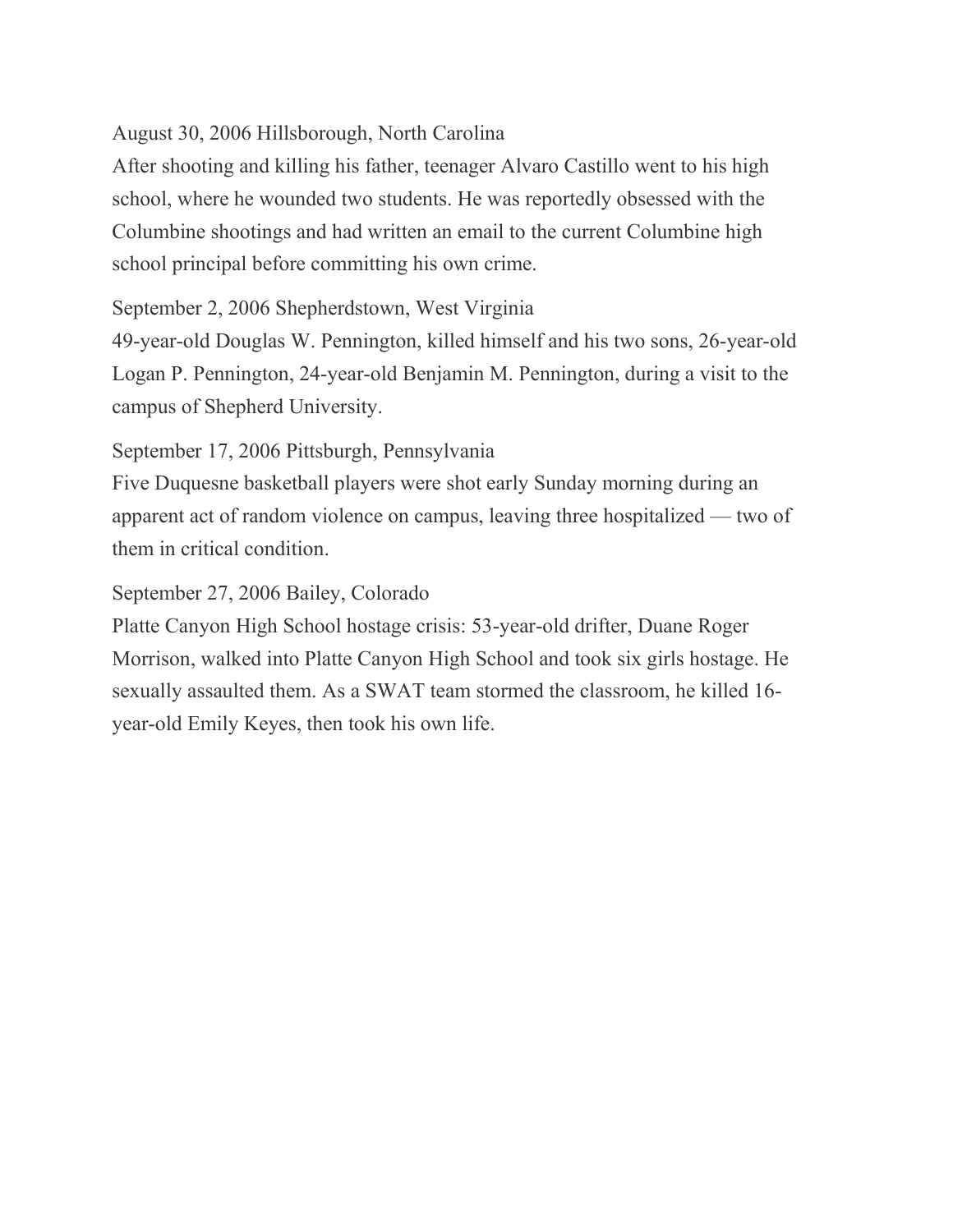

Weston High School in Cazenovia, Wisconsin.

Google Maps

#### September 29, 2006 Cazenovia, Wisconsin

Weston High School shooting: At around 8 a.m., 15-year-old freshman, Eric Hainstock, entered Weston High School. He aimed a 20-gauge shotgun at social studies teacher, Chuck Keller, before it was wrestled from him by school custodian, Dave Thompson. Hainstock then shot 49-year-old high school principal, John Alfred Klang, with a .22 caliber revolver. Klang died later that afternoon. Hainstock was charged and convicted of murder, and is serving a life sentence. He will be eligible for parole in 2037.

#### October 2, 2006 Nickel Mines, Pennsylvania

West Nickel Mines School shooting: 32-year-old milk truck driver, Charles Carl Roberts IV, killed five Amish girls and wounded five others before killing himself in an Amish school in the hamlet of Nickel Mines, in Bart Township, Lancaster County.

#### October 9, 2006 Joplin, Missouri

13-year-old student Thomas White fired one shot from a Mac-90 rifle at a hallway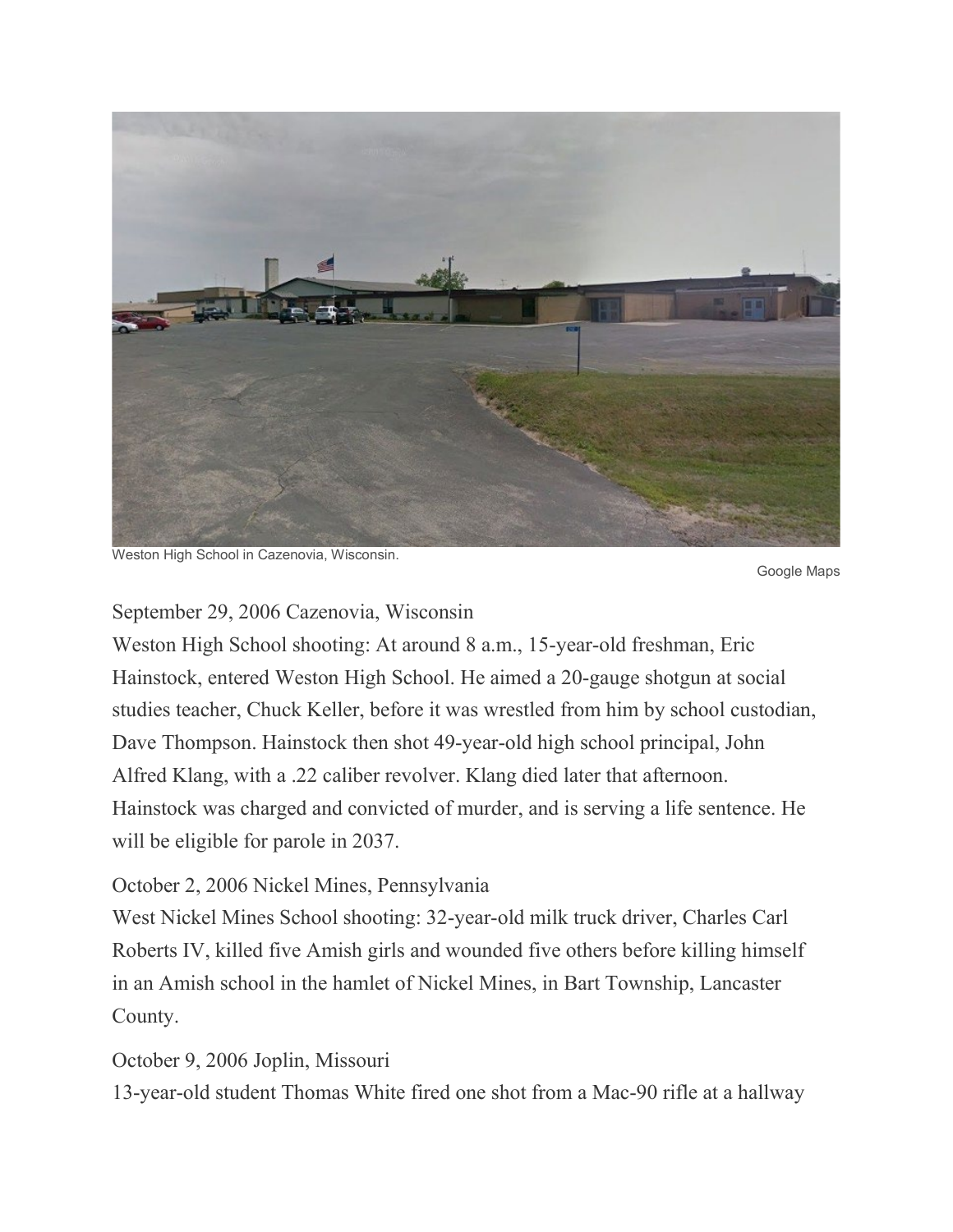ceiling at Memorial Middle School. The gunshot struck a water pipe, and nobody was injured. He also tried repeatedly to shoot principal Stephen Gilbreth at nearpoint-blank range as Gilbreth ushered him out of the school. Joplin police say the attempt was foiled by an improperly seated ammunition clip in the rifle. The principal was not injured. White was tried as an adult on charges of assault and firearms possession, and in 2009 he was sentenced to ten years of prison.

# January 3, 2007 Tacoma, Washington

18-year-old student Douglas S. Chanthabouly, killed 17-year-old Samnang Kok, in the hallways of Henry Foss High School following a personal disagreement. In 2009, Chanthabouly was sentenced to 23 years in prison on a charge of seconddegree murder.

March 7, 2007 Compton, California 0 1 During an argument with several nonstudents and students, a student was shot in the elbow and wounded in the eating area at Centennial High School. The shooting occurred an hour after classes were dismissed, and students in after-school activities were sent home.

April 16, 2007 Blacksburg, Virginia 33 23 Virginia Tech shooting: 23-year-old student, Seung-Hui Cho, killed thirty-two students and faculty members at Virginia Tech, and wounded another seventeen students and faculty members in two separate attacks before committing suicide.

## October 10, 2007 Cleveland, Ohio

SuccessTech Academy shooting: Asa H. Coon, a 14-year-old suspended student, returned to SuccessTech Academy, where he fired shots at people inside the school building, wounding two teachers and two students. He shot himself in the head, committing suicide.

November 6, 2007 Miami Gardens, Florida

143-year-old 11th grade algebra teacher, Sergio Miranda, was shot by 19-year-old Patrick Lively, outside Miami Carol City Senior High School during a robbery but was expected to survive. In 2011, Lively received a life sentence.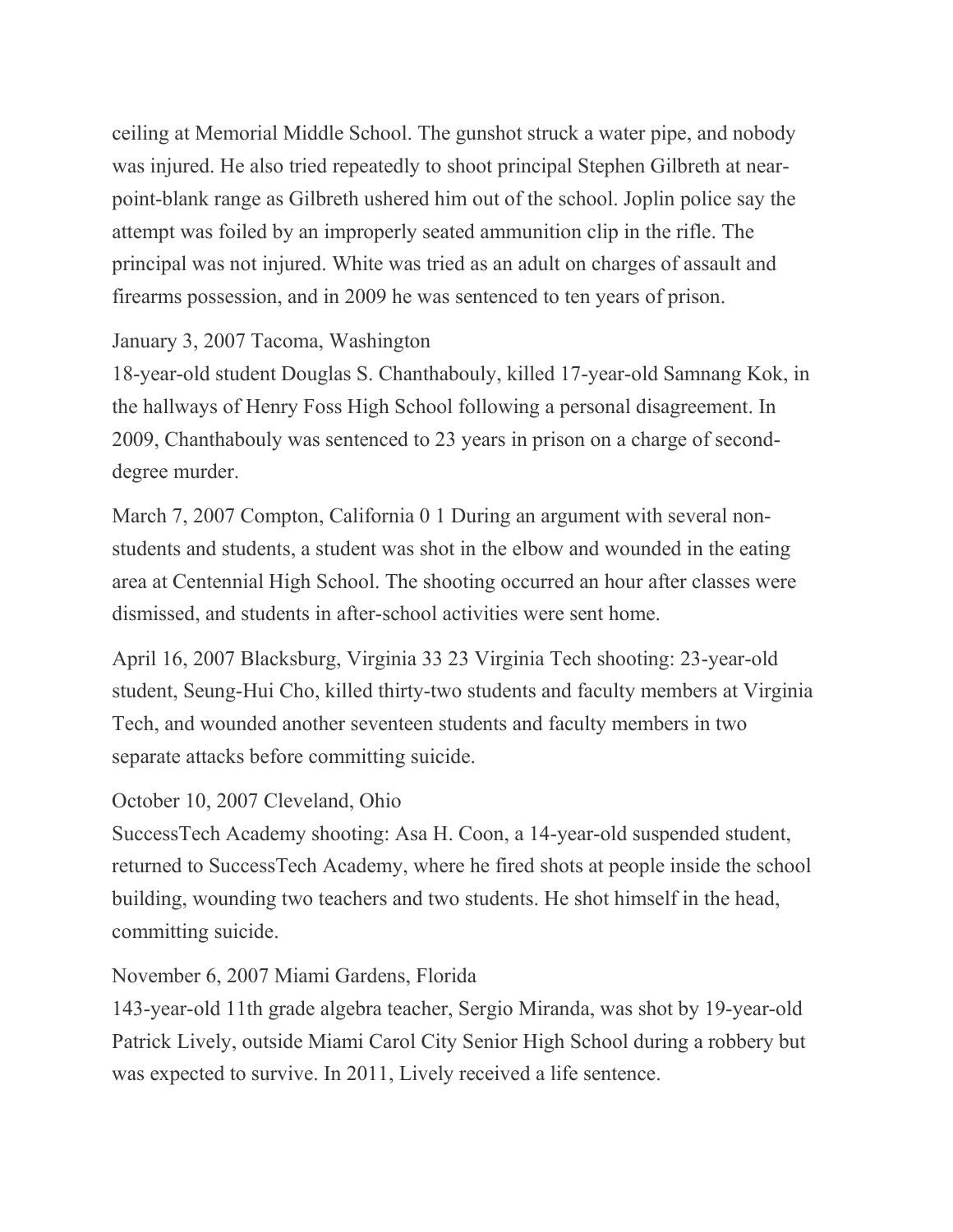## February 4, 2008 Memphis, Tennessee

At Hamilton High School, a student shot a 16-year-old student in the leg during a classroom argument over rap music. The victim's injury was not life-threatening.

February 8, 2008 Baton Rouge, Louisiana

Latina Williams, a 23-year-old nursing student at Louisiana Technical College killed two classmates and herself in a second floor classroom.

## February 11, 2008 Memphis, Tennessee

Following a feud that started off campus earlier in the week, a 19-year-old senior was shot by a 17-year-old sophomore during a gym class held in the cafeteria with about 75 other students at Mitchell High School, before handing the gun to a coach making no attempt to flee. The victim suffered at least two gunshot wounds and was in critical condition, the suspected shooter was in custody. "He walked up to him, shot him, and made a statement to the coach that 'It's over now,' ", said principal, Daniel Ware.

# February 12, 2008 Oxnard, California

Murder of Larry King: 14-year-old Brandon McInerney, shot 15-year-old Lawrence "Larry" King, twice in the head in the computer laboratory of E.O. Green Junior High School. McInerney was apprehended in a nearby neighborhood. King, who was openly homosexual, died two days later. McInerney was initially charged with a hate crime, but that charge was dropped. McInerney pleaded guilty to second-degree murder and was sentenced to 21 years in prison.

# February 14, 2008 DeKalb, Illinois

Northern Illinois University shooting: 27-year-old Steven Kazmierczak, shot multiple people in a lecture hall of Northern Illinois University, killing five and injuring 21, before taking his own life. Kazmierczak was not enrolled at the university, but had attended in the years prior to the attack.

# August 14, 2008 Federal Way, Washington

26-year-old Omero Mendez was waiting at the Lakota Middle School campus to pick up his girlfriend's son. He was confronted by 16-year-old Luis F. Cosgaya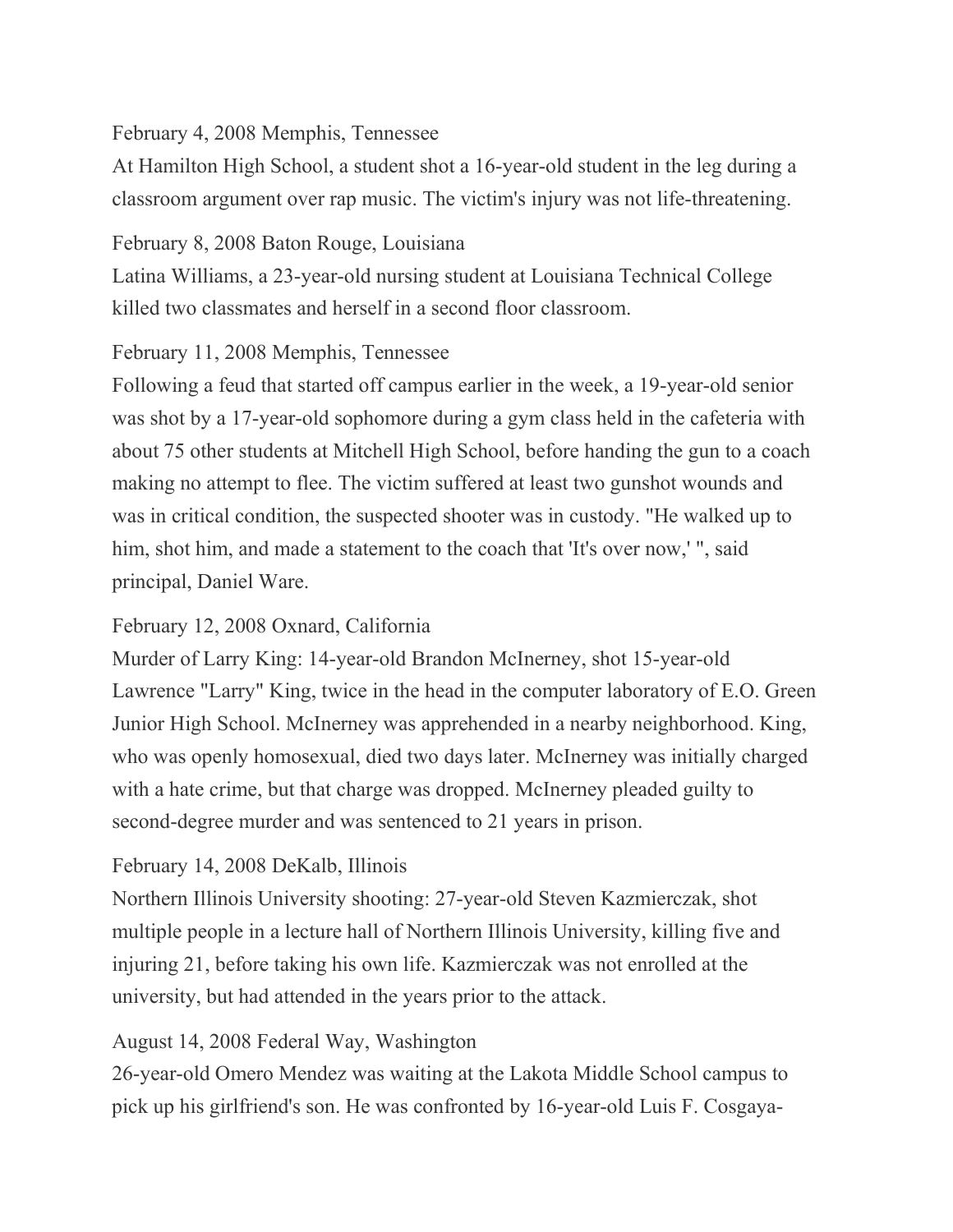Alvarez and two of his friends, driving in an SUV. Cosgaya-Alvarez flashed gang signs at Mendez, and shot him once in the head. Mendez later died of his injuries. Cosgaya-Alvarez was arrested a few days later in Seattle and was charged with murder. Cosgaya-Alvarez pleaded guilty to murder and weapon enhancements, and was sentenced to eighteen years in prison.

## August 21, 2008 Knoxville, Tennessee

At Central High School, 15-year-old Jamar Siler killed 15-year-old Ryan McDonald. In 2011, Siler was sentenced to thirty years in prison after pleading guilty to murder in a plea agreement.

# September 2, 2008 Willoughby, Ohio

A 15-year-old student brought a handgun into South High School, and shot two rounds, one into the ceiling and one shattering a trophy case. The student then put the gun to his head. Then Assistant Principal Jeff Lyons talked the student out of doing any harm.

# October 16, 2008 Detroit, Michigan

16-year-old Christopher Walker, was killed, and three other teenagers were seriously wounded during a drive-by shooting near Henry Ford High School, soon after classes let out. Three teenagers were arrested and charged in connection with the shooting. The shooter, 15-year-old William Morton, was sentenced to life without parole, and Devon Bell was sentenced to forty-two years of prison.

# October 26, 2008 Conway, Arkansas

University of Central Arkansas shootings: Four young men fatally shot two students, 18-year-old Ryan Henderson, and 19-year-old Chavares Block, and wounded a 19-year-old campus visitor in the leg, outside the Arkansas Hall dormitory of University of Central Arkansas.

# November 13, 2008 Fort Lauderdale, Florida

15-year-old Amanda Collette, was killed in the hallway at Dillard High School. The shooter, 15-year-old Teah Wimberly, was sentenced to twenty-five years to life on a first-degree murder charge.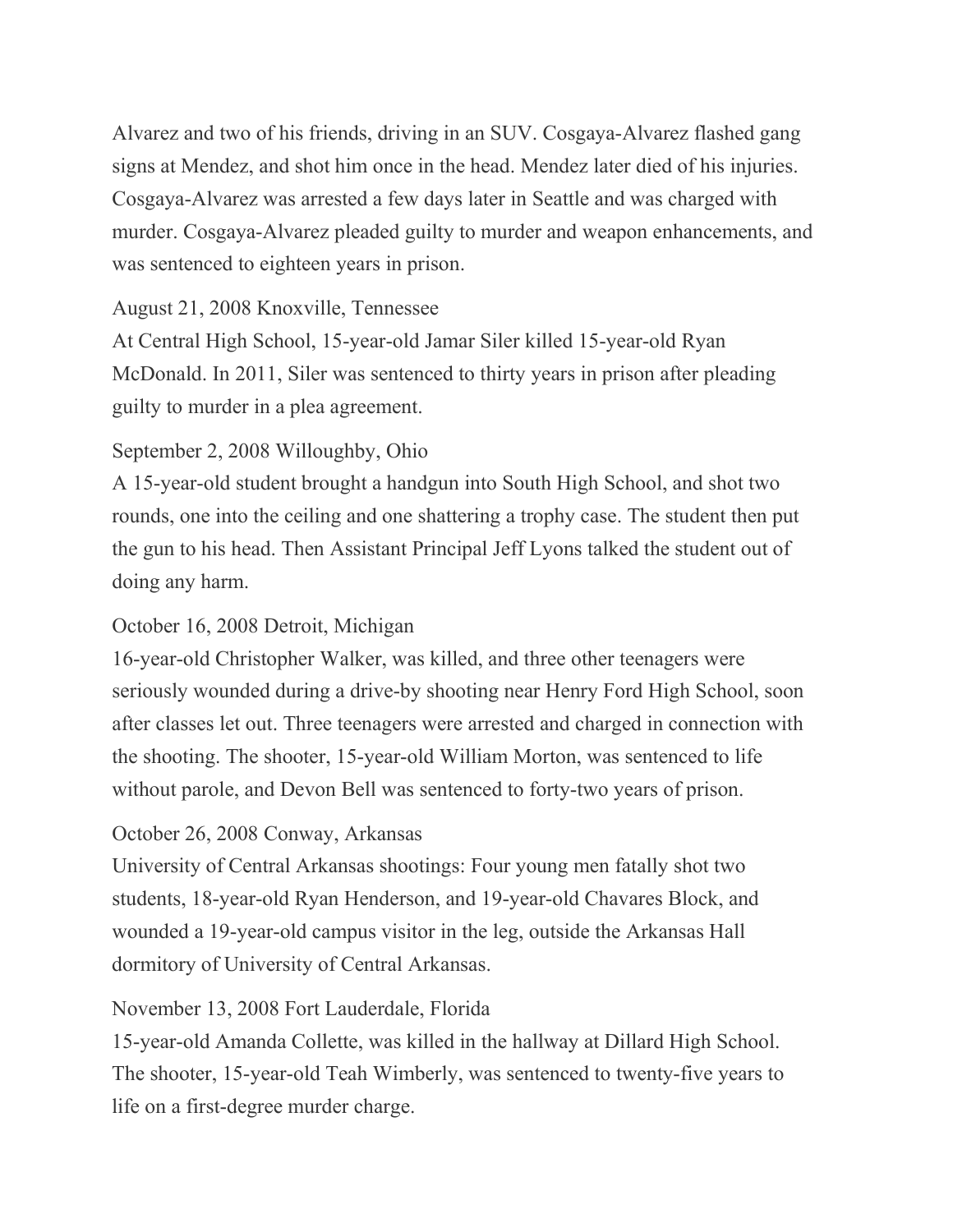## January 9, 2009 Chicago, Illinois

After attendees were leaving a basketball game at Dunbar High School, a truck pulled over and someone inside fired shots at the crowd, wounding five people, three critically. 18-year-old Georgio Dukes, was arrested and charged a week later with five counts of felony aggravated battery with a firearm. Police believe that the attack was gang-related.

# April 26, 2009 Hampton, Virginia

18-year-old Odane Greg Maye, a former student of Hampton University, followed a 43-year-old pizza delivery man into his former dormitory. Armed with three guns, Maye wounded the delivery man, then the dorm monitor. Lastly, Maye shot himself in a suicide attempt. He survived and was convicted of two charges of malicious wounding, two counts of using a gun in a felony; burglary; and shooting in an occupied building. He was sentenced to fourteen years of prison in November 2009, and was ordered by a judge to pay more than \$62,000 in restitution to his victims for lost wages.

# May 18, 2009 Cambridge, Massachusetts

20-year-old Jabrai Copney, 23-year-old Jason Aquino, and 19-year-old Blayn Jiggetts, of New York City, invited 21-year-old Justin Cosby, of Cambridge, into a Harvard College dormitory. After trying to rob him of a pound of marijuana, they shot him. Copney turned himself in four days later. Copney was convicted of murder. His partners pleaded guilty to armed robbery and manslaughter. His girlfriend, 21-year-old Brittany Smith, pleaded guilty to accessory after the fact, firearm possession, and misleading a grand jury.

# May 18, 2009 Larose, Louisiana

15-year-old Larose-Cut Off Middle School student, Justin Doucet, carried his backpack to a restroom, where he put on camouflage clothes, took out a semiautomatic handgun before storming into a classroom. He was going to shoot his school teacher, Jessica Plaisance, but the gun did not fire. He returned to the restroom and shot himself in the head, dying a week later of his wounds.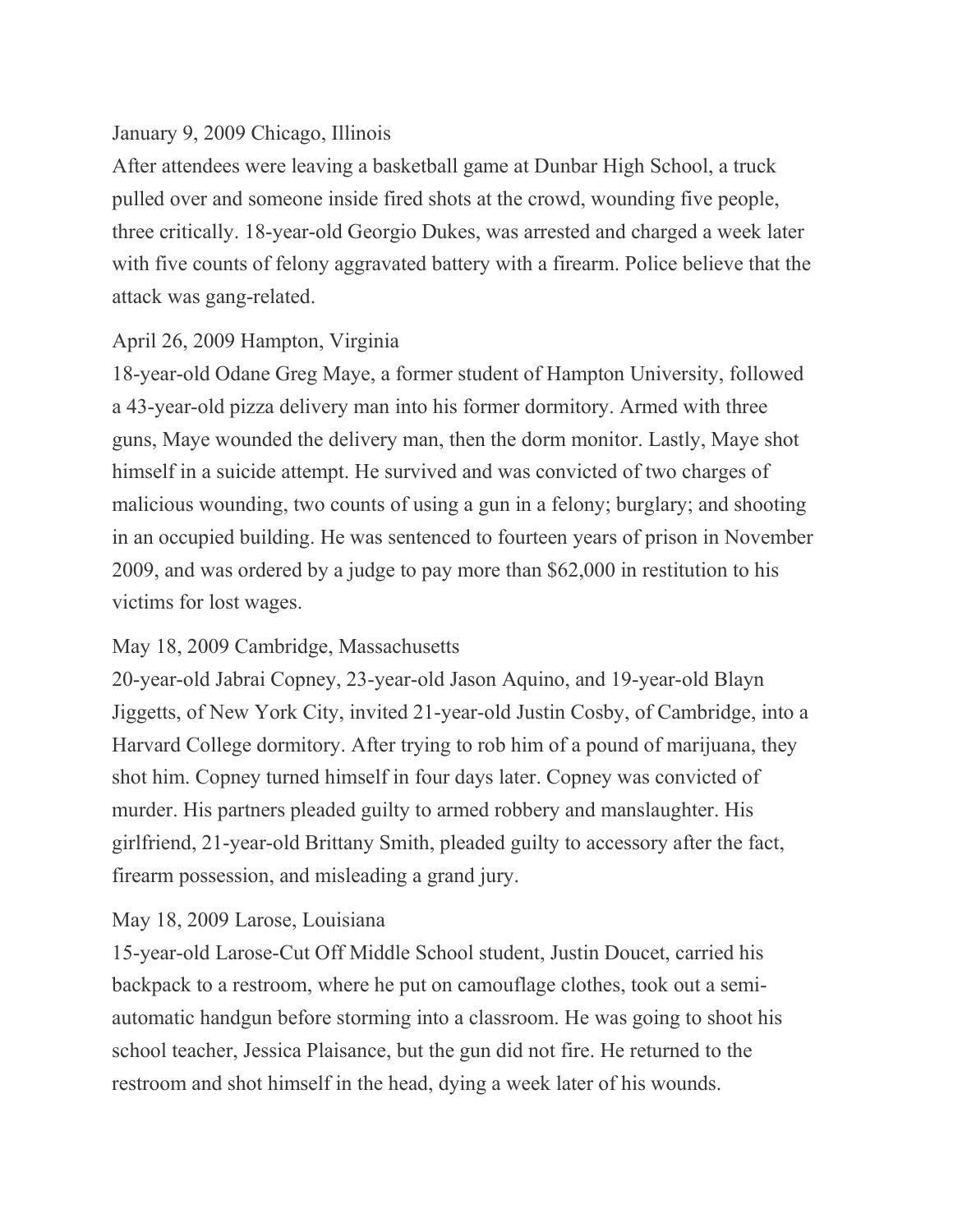# June 16, 2009 San Francisco, California

After students were being let out of International Studies Academy on the first day of summer school classes, a man left a car and opened fire, wounding three people, including a 17-year-old female student. An 18-year-old man was arrested for being an accessory in the crime.

# September 3, 2009 San Bruno, California

A 20-year-old student was wounded in the parking lot of Skyline College after an argument between him and other men. The college campus was placed on lockdown. Three San Francisco residents, 18-year-old Germaine B. Benjamin, 20 year-old Dimaryea J. McGhee, and 18-year-old Jacori W. Bender, were each arrested and charged with felony firearm offenses.

# October 16, 2009 Conway, South Carolina

16-year-old student, Trevor Varinecz was killed by a school resource officer after allegedly stabbing the officer.



Discovery Middle School in Madison, Alabama.

Google Maps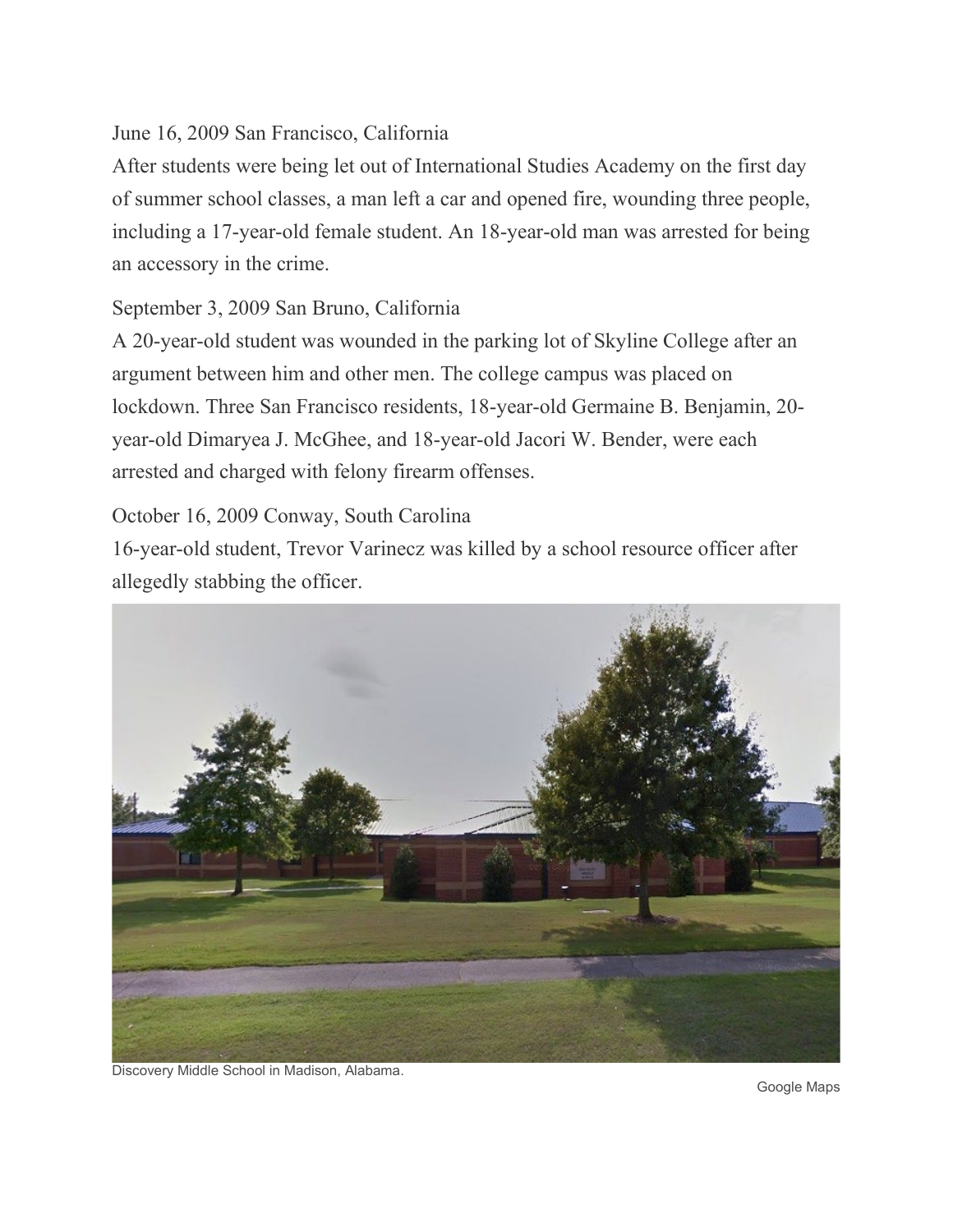## February 5, 2010 Madison, Alabama

14-year-old student, Hammad Memon, killed 14-year-old Todd Brown at Discovery Middle School as classes were changing. The shooting was possibly related to gang activitiy. In May 2013, Memon pleaded guilty to the murder and was sentenced to thirty years of prison. After Memon is released from prison, he is likely to be deported to his native Pakistan.

# February 12, 2010 Huntsville, Alabama

2010 University of Alabama in Huntsville shooting: 44-year-old biology professor, Amy Bishop, killed the chairman of the biology department, 52-year-old Gopi K. Podila, and biology professors, 50-year-old, Maria Ragland Davis and 52-year-old Adriel D. Johnson. She also wounded biology professors, Luis Rogelio Cruz-Vera and Joseph G. Leahy, and staff assistant, Stephanie Monticciolo.

# February 19, 2010 DeKalb, Illinois

Less than a week after Northern Illinois University solemnly marked the second anniversary of a mass shooting on campus that claimed the lives of five students, the DeKalb school was the scene of further gun violence. 24-year-old NIU student, Brian Mulder, refused entry to 22-year-old Zachary R. Isaacman, when he had tried to follow a female resident into the Stevenson Residence Hall North, where they were living, because he was not a resident. Moments later, while outside the dorm smoking with a friend, Mulder was shot by Isaacman, with a handgun in the leg above the knee. Isaacman tried to flee, but was caught by police within minutes.

# February 23, 2010 Littleton, Colorado

At Deer Creek Middle School, 32-year-old Bruco Strong Eagle Eastwood opened fire from a rifle in a parking lot, and wounded two eighth-graders Reagan Webber and Matt Thieu, before being restrained by 57-year-old Math teacher, David Benke, and held until his arrest. The boy's wounds were critical for the four days following the shooting. In October 2011, Eastwood was found not guilty by reason of insanity.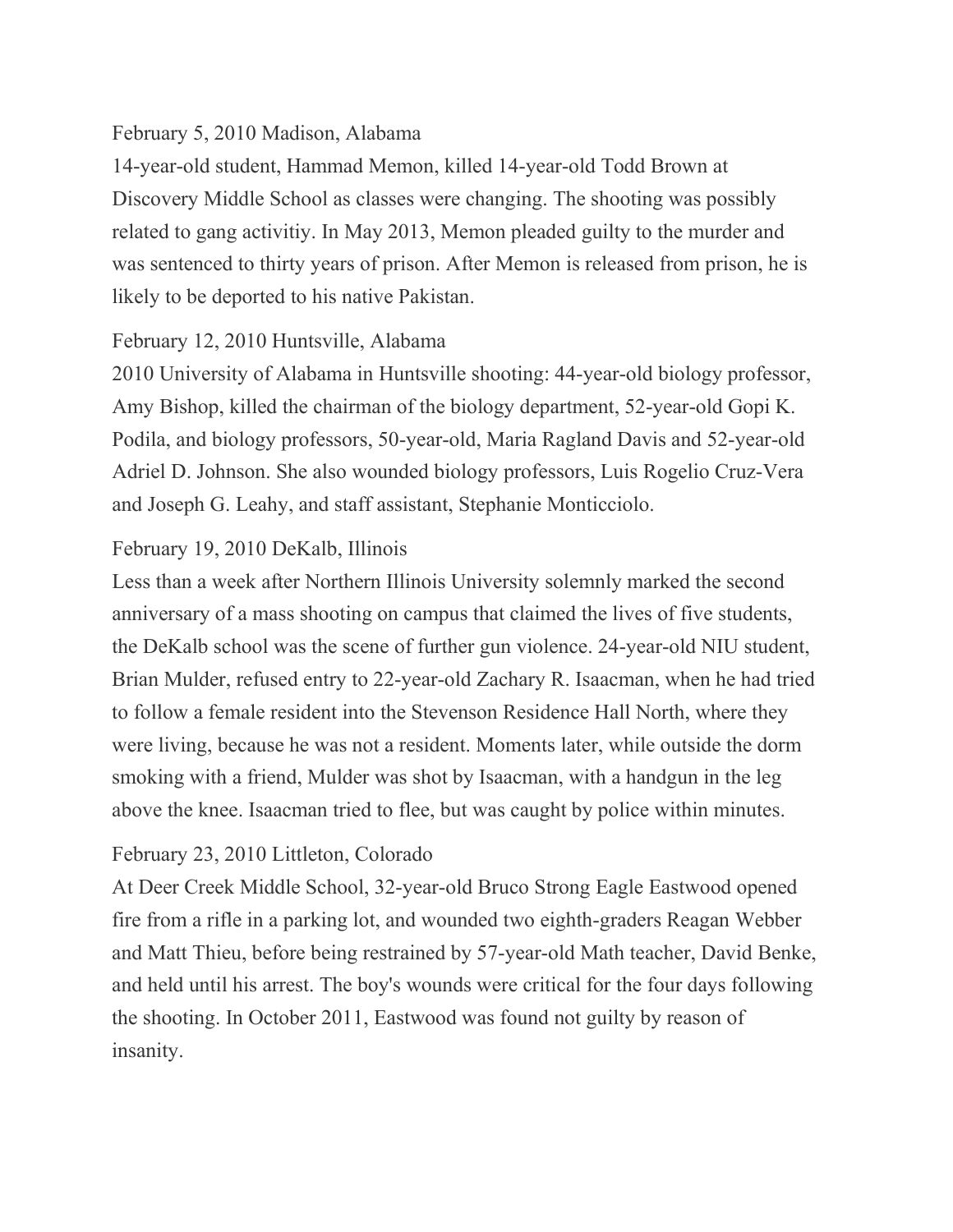## March 9, 2010 Columbus, Ohio

51-year-old Ohio State University custodian, Nathaniel Brown, killed a co-worker and wounded another.

## September 8, 2010 Detroit, Michigan

Two students were wounded in front of Mumford High School by 17-year-old Steven Jamal Hare. He was tried as an adult and charged with assault with intent to kill. In 2012, Hare was sentenced to 27 years in prison.

## September 28, 2010 Austin, Texas

A 19-year-old sophomore student Colton Tooley, wielding an AK-47 and wearing a ski mask, opened fire and then killed himself in a University of Texas library.

# October 1, 2010 Salinas, California

15-year-old student Jose Daniel Cisneros was killed after being shot several times on an athletic field at Alisal High School while walking to school. Police said that the shooting was gang-related.

# October 8, 2010 Carlsbad, California

41-year-old Brendan O'Rourke climbed over a fence and opened fire with a handgun in a playground of Kelly Elementary School, which had 230 students; two second-grade female students were grazed in the arms before O'Rourke was subdued by a construction worker. He was found guilty of seven counts of attempted murder and was sentenced to 189 years to life in prison.

# November 29, 2010 Marinette, Wisconsin

15-year-old Samuel Hengel, took 23 students and a teacher hostage inside a classroom of Marinette High School for five hours. He had stormed into the class, firing with a handgun at a movie projector. Police persuaded Hengel to release the hostages. After officers entered the building, Hengel shot himself in the head. He died the next day.

## December 6, 2010 Aurora, Colorado

In a gang-related attack outside Aurora Central High School, a 17-year-old girl was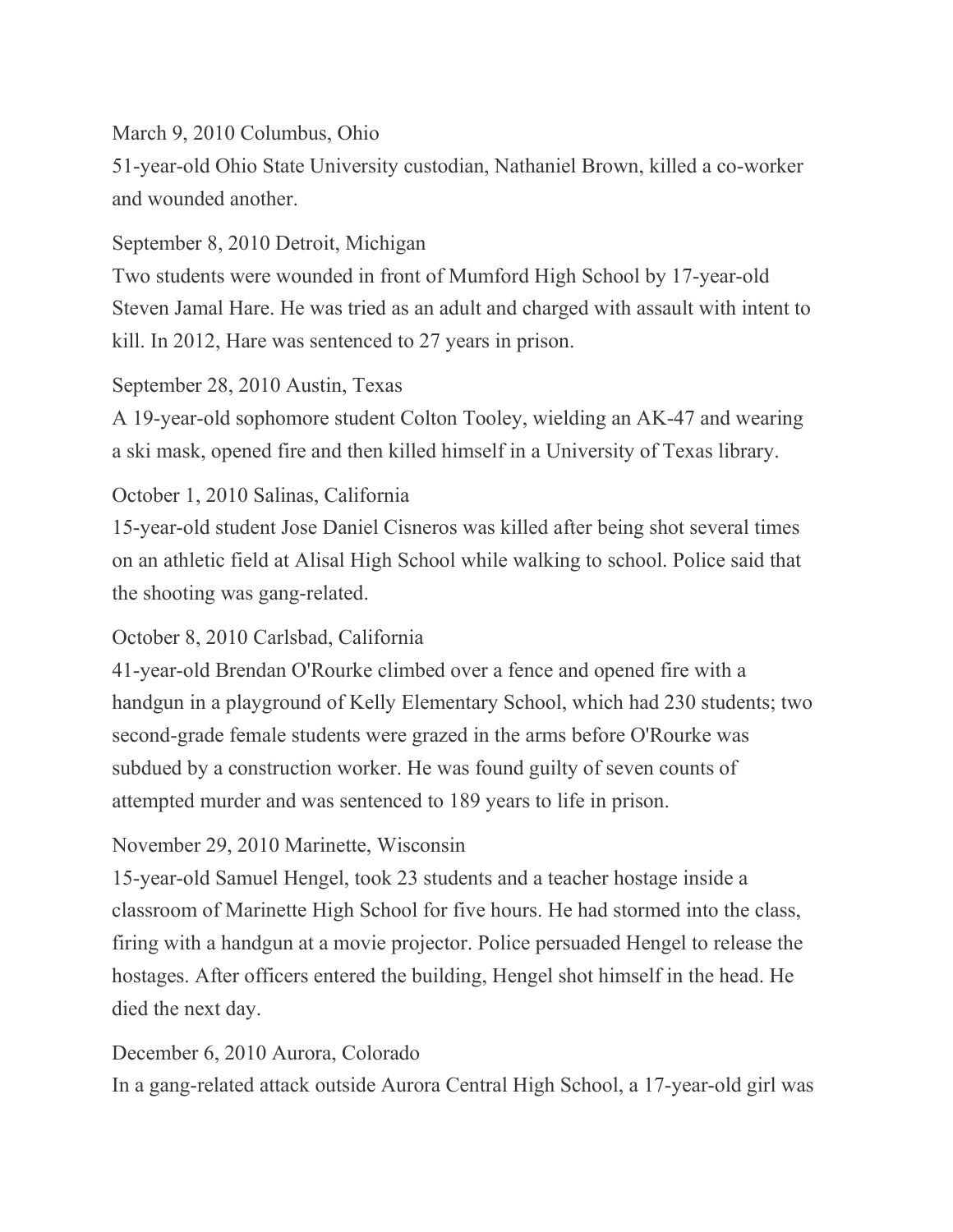paralysed. She was one of a group of students outside the school. 20-year-old Luis Enrique Guzman-Rincon, had fired shots from a car trying to hit gang rivals. Guzman-Ricon was sentenced to thirty-five years in prison.

## January 5, 2011 Omaha, Nebraska

At Millard South High School, 18-year-old student, Robert Butler Jr., killed assistant principal Dr. Vicki Kaspar and wounded principal Curtis Case before opening fire at police in the front office area, causing the school nurse to be wounded by gunshot debris. Butler then drove to a parking lot and shot himself as police cornered him.

## March 25, 2011 Martinsville, Indiana

Michael Phelps, a 15-year-old suspended student, returned to Martinsville West Middle School with a handgun. In the entrance of the school, Phelps shot 15-yearold Chance Jackson twice in the abdomen, critically wounding him. Phelps fled the school and dropped the handgun; he was arrested shortly after. Jackson had to undergo surgery three times to save his life; he suffers from post-traumatic stress disorder. Phelps was convicted of attempted murder in August 2011, and was sentenced to thirty years in prison and five years of probation.

## March 31, 2011 Houston, Texas

Multiple gunmen opened fire during a powder puff football game at Worthing High School. One man, an 18-year-old former student named Tremaine De Ante' Paul, died. Five other people were injured.

## May 23, 2011 Pearl City, Hawaii

A 14-year-old male student is accused of firing a handgun on the campus of Highlands Intermediate School, wounding one student. The gunman was arrested on suspicion of attempted murder. Two other suspects were arrested in connection with the shooting.

## October 24, 2011 Fayetteville, North Carolina

Cape Fear High School shooting: 15-year-old Catilyn Abercrombie, was shot in the neck with a rifle by fellow student, 15-year-old Charles Underwood, at Cape Fear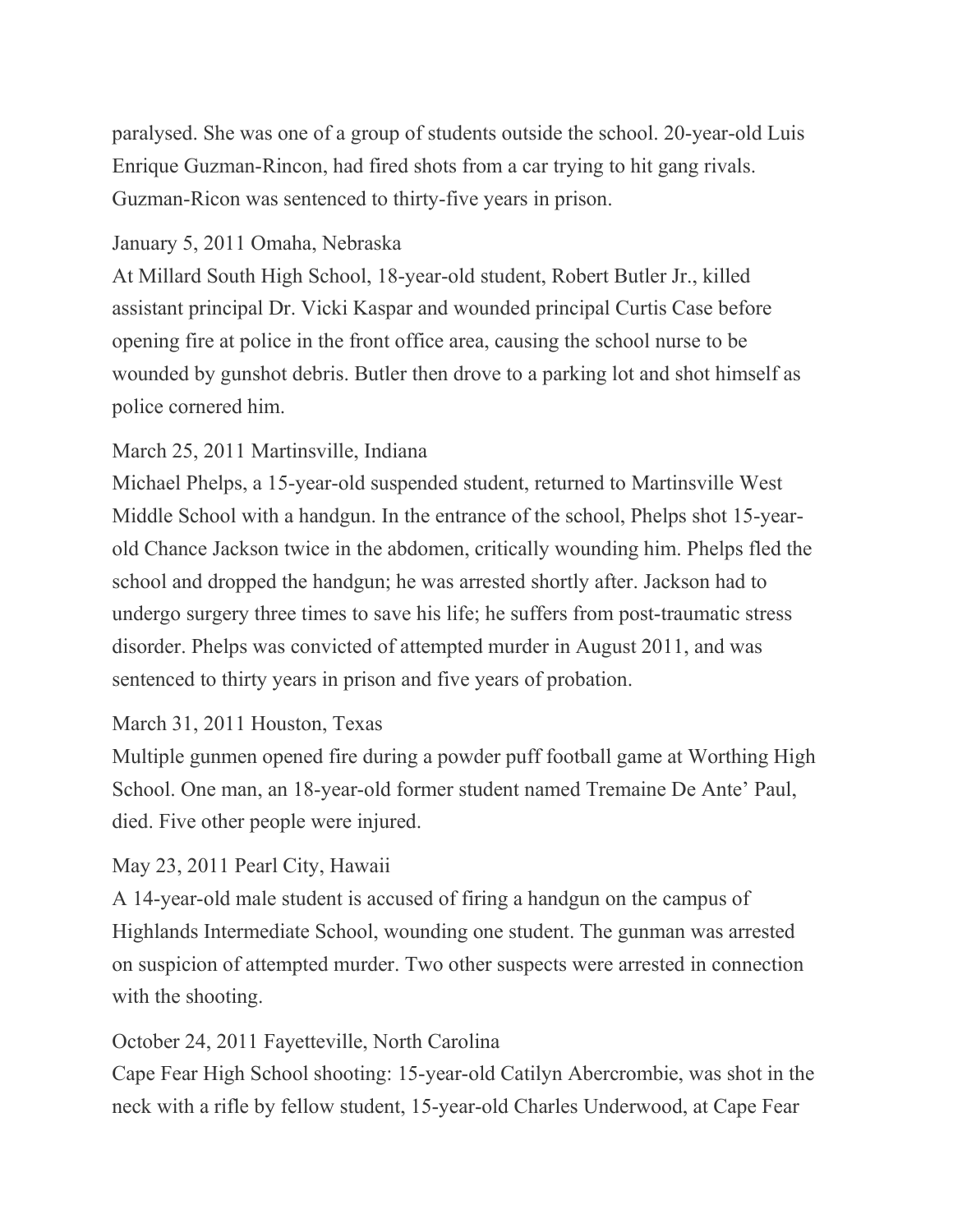High School. She was hospitalized for two months in a serious condition. Underwood was arrested and charged with attempted murder. He was convicted of attempted first-degree murder and sentenced to fifteen years in prison.

## December 8, 2011 Blacksburg, Virginia

22-year-old, Ross Truett Ashley, part-time business student at Radford University, killed a police officer engaged in an unrelated traffic stop on the campus of Virginia Tech, he then committed suicide in a nearby parking lot.

## December 9, 2011 Edinburg, Texas

Two students were shot after school at Harwell Middle School in Edinburg, Texas while trying out for their school's basketball team. The shooting allegedly was done by an adult off campus, who was shooting at a target range.

## January 10, 2012 Houston, Texas

A student opened fire with a handgun at North Forest High School, wounding another student. The shooter said that he had been confronted by three students who had been bullying him and he shot in self-defense. He hit a 16-year-old bystander in the leg. The 18-year-old suspect was charged with aggravated assault with a deadly weapon.

# February 27, 2012 Chardon, Ohio

Chardon High School shooting: 17-year-old Thomas "T. J." Lane, took a semiautomatic handgun and a knife to Chardon High School, where he fired ten shots at a group of students sitting in the cafeteria. He killed three boys and wounded three other students. One 16-year-old died immediately, two others died the following day. Lane was arrested early the next morning while standing near his car. He was charged as an adult with murder, attempted murder, and firearms offenses. In March 2013, he was convicted and sentenced to three life sentences without the possibility of parole.

## March 6, 2012 Jacksonville, Florida

A murder-suicide resulted in two deaths on the campus of the Episcopal School of Jacksonville. Shane Schumerth, a Spanish teacher who had been fired that morning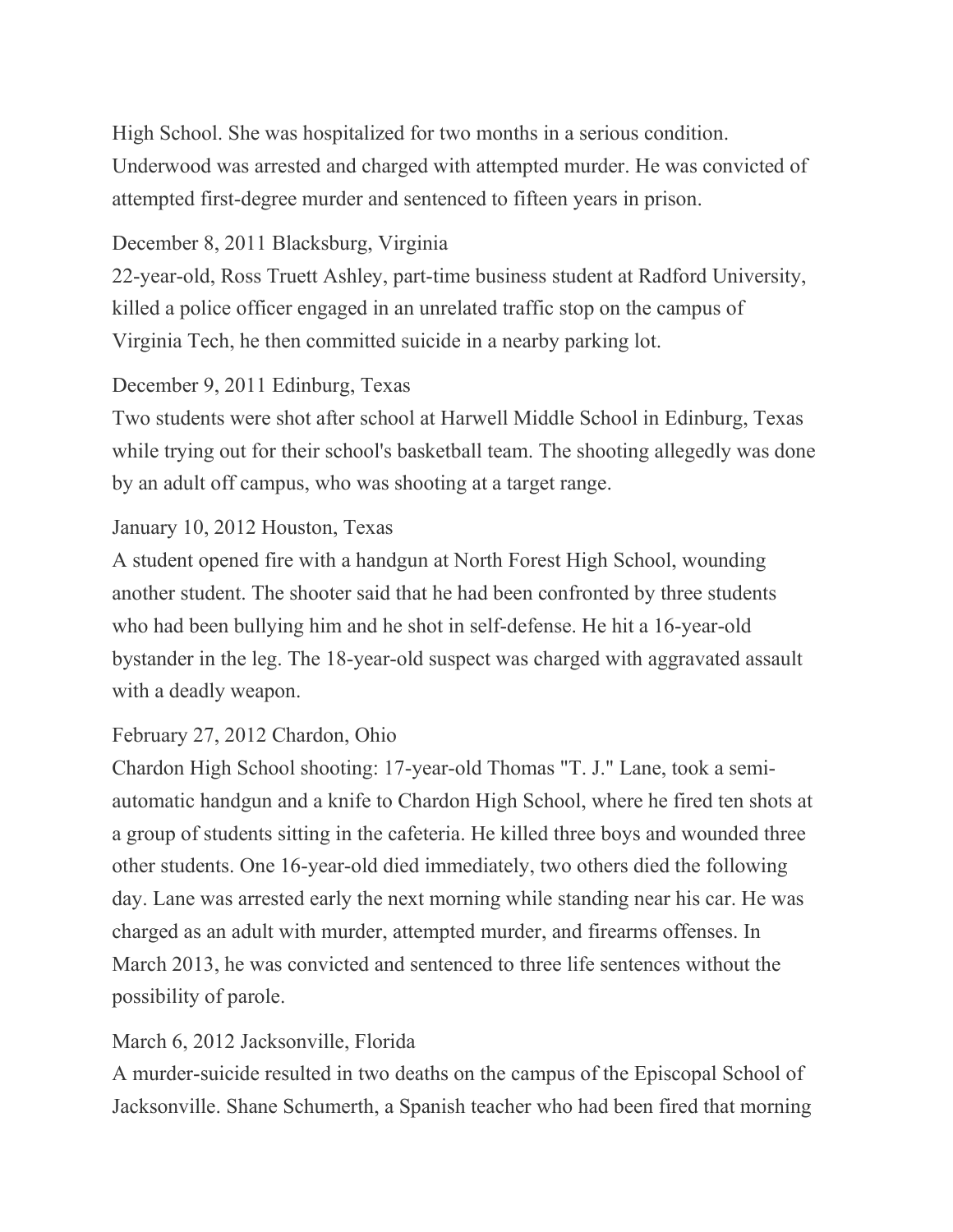returned to the campus in the early afternoon via a pedestrian entrance, armed with an AK-47 which he concealed in a guitar case. He entered the office of the Head of School, Dale Regan, and fired multiple shots, fatally wounding her. Schumerth then killed himself, in the office.

# April 2, 2012 Oakland, California

Oikos University shooting: 43-year-old One L. Goh, was accused of shooting dead seven students with a handgun and wounding three others at Oikos University, a Christian college. He fled the scene, stealing a victim's car, and was apprehended hours later nearby. Goh was charged with seven counts of murder. In January 2013, Goh was determined to be mentally unfit for trial and committed for treatment.

# August 16, 2012 Memphis, Tennessee

Two Hamilton High School students were wounded in the parking lot of the school. The attack was believed to be gang-related.

# August 27, 2012 Perry Hall, Maryland

15-year-old Robert Gladden, fired two shots with a shotgun inside the cafeteria at Perry Hall School. He hit a 17-year-old senior in the lower back, causing critical wounds. The youth has Down syndrome. Gladden was subdued by two school faculty members, and arrested. In February 2013, he was sentenced to thirty-five years in prison on attempted murder charges.

# September 7, 2012 Normal, Illinois

A 14-year-old student fired multiple gunshots in a classroom ceiling at Normal Community High School, and was tackled by a teacher. Nobody was injured. The student was arrested and charged with sixteen felony counts.

# October 6, 2012 Mobile, Alabama

A University of South Alabama student, Gil Collar, was fatally shot by a campus police officer. Collar, 18, was at the time under the influence of a hallucinogenic, 25I-NBOMe. Acting erratically, he had repeatedly approached the police officer "in a fighting stance", while naked and unarmed. Officer Trevis Austin, equipped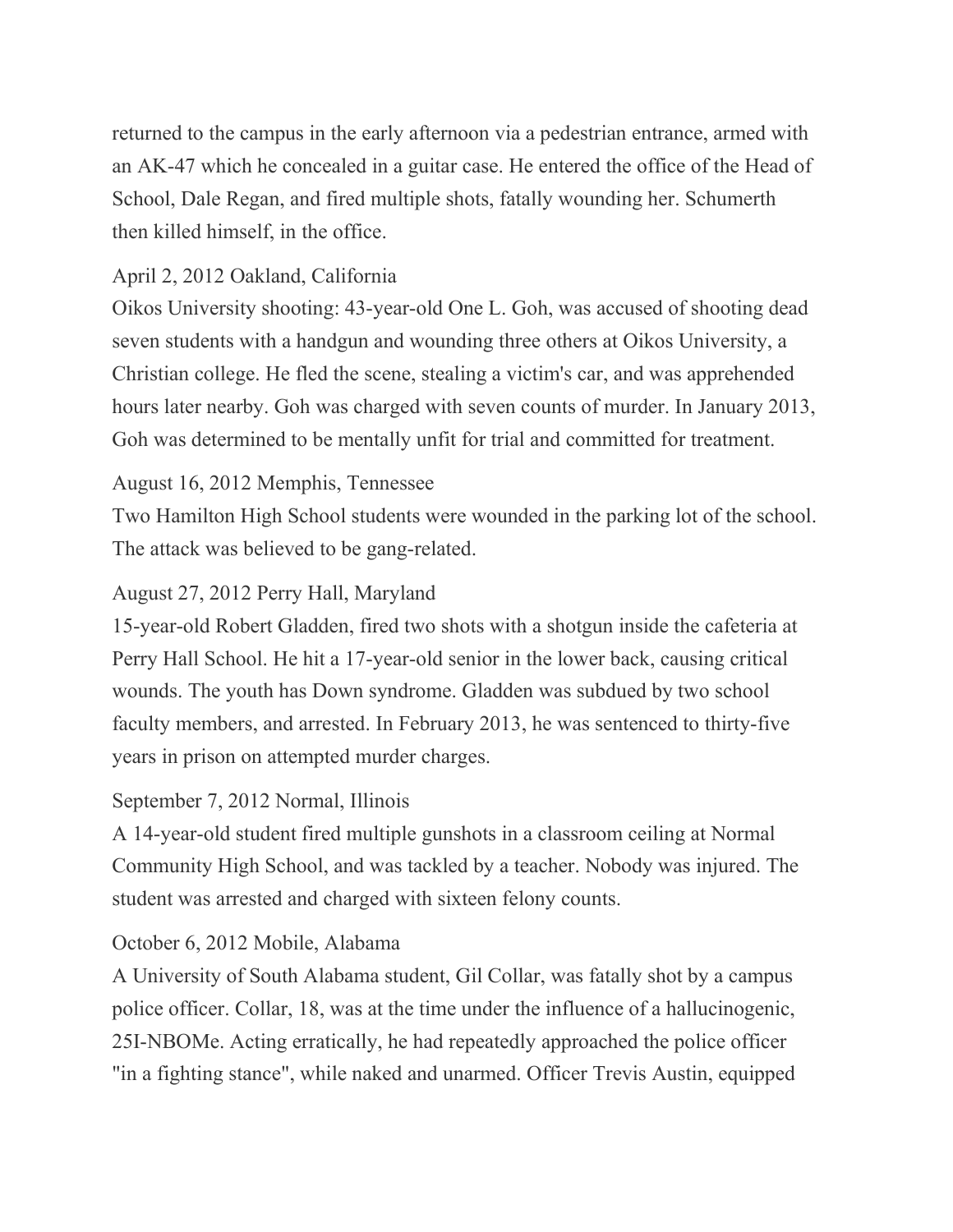with pepper spray and a baton, felt his life was threatened and shot him, once through the chest. Austin was cleared of any wrongdoing by the university.

#### October 19, 2012 Chicago, Illinois

18-year-old Banner Academy South student, Terrance Wright, was killed during an attempted robbery. Wright was approached by five would-be robbers as he left the school about 3:40 p.m.. He was shot in the chest as he fought back when one assailant was going through his pockets. Wright had been picked on at his previous high school because he was gay, which led him to transfer to Banner.

#### October 31, 2012 Los Angeles, California

At a Halloween party on the University of Southern California campus, an argument escalated and 20-year-old Brandon Spencer, used a handgun to shoot rival gang member, Geno Hall, seven times, critically wounding him. Spencer wounded three other people, none were students at USC, they were hospitalized with less serious injuries. Spencer was arrested just minutes after the shooting, which took place outside USC's Grand Ballroom at around 11:30 p.m. In April 2014, he was convicted of attempted murder and sentenced to forty years to life in prison.

## December 14, 2012 Newtown, Connecticut

Sandy Hook Elementary School shooting: 20-year-old Adam Lanza, killed twentysix people and himself. He first killed his mother at their shared home before taking her guns and driving to the school. Lanza brought four guns with him. He killed twenty first-grade children aged six and seven during the attack at school, along with six adults, including four teachers, the principal, and the school psychologist. Two other persons were injured. Lanza then killed himself as police arrived at the school.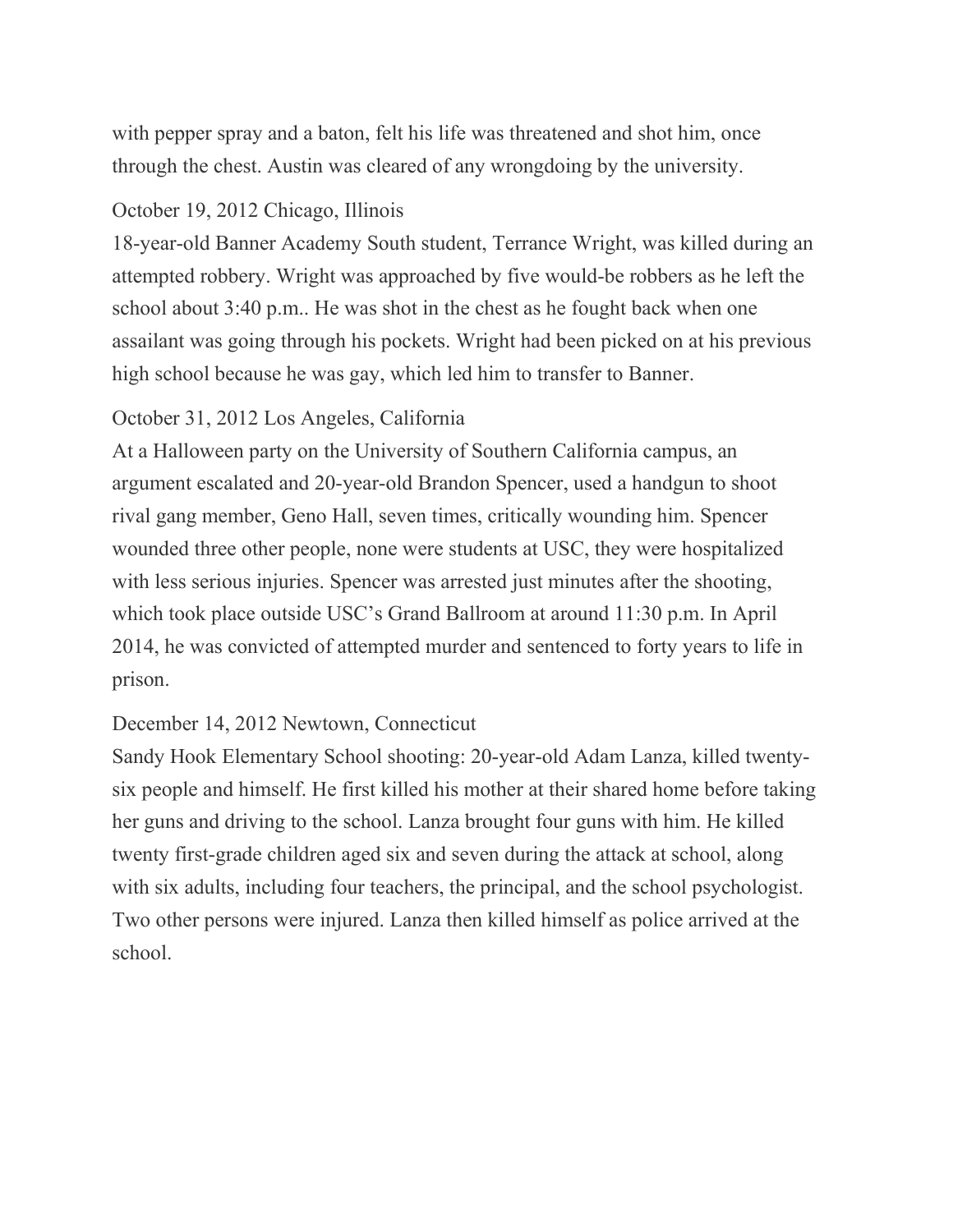

Apostolic Revival Center Christian School in Fort Myers, Florida.

Google Maps

## January 7, 2013 Fort Myers, Florida

Shots were fired at Apostolic Revival Center Christian School, leaving 27-year-old Kristopher Smith dead in what was believed to be a retaliation killing, possibly for his talking with police about a previous incident.

# January 10, 2013 Taft, California

16-year-old student, Bryan Oliver, entered a science classroom of Taft Union High School with a shotgun and opened fire, critically wounding 16-year-old student Bowe Cleveland. He shot at but missed another student. The classroom teacher Ryan Heber convinced Oliver, to drop his weapon. He was later arrested. On January 14, he was charged with two counts of attempted murder and assault with a firearm. He was convicted and accepted a plea deal with a sentence of 27 years and 4 months. According to the attorney for the Cleveland family, they were not satisfied with the sentence.

## January 12, 2013 Detroit, Michigan

A 16-year-old Osborn High School student is wounded after a basketball game.

January 15, 2013 St. Louis, Missouri A 34-year-old gunman wounded an administrator in his office on the fourth floor of Stevens Institute of Business and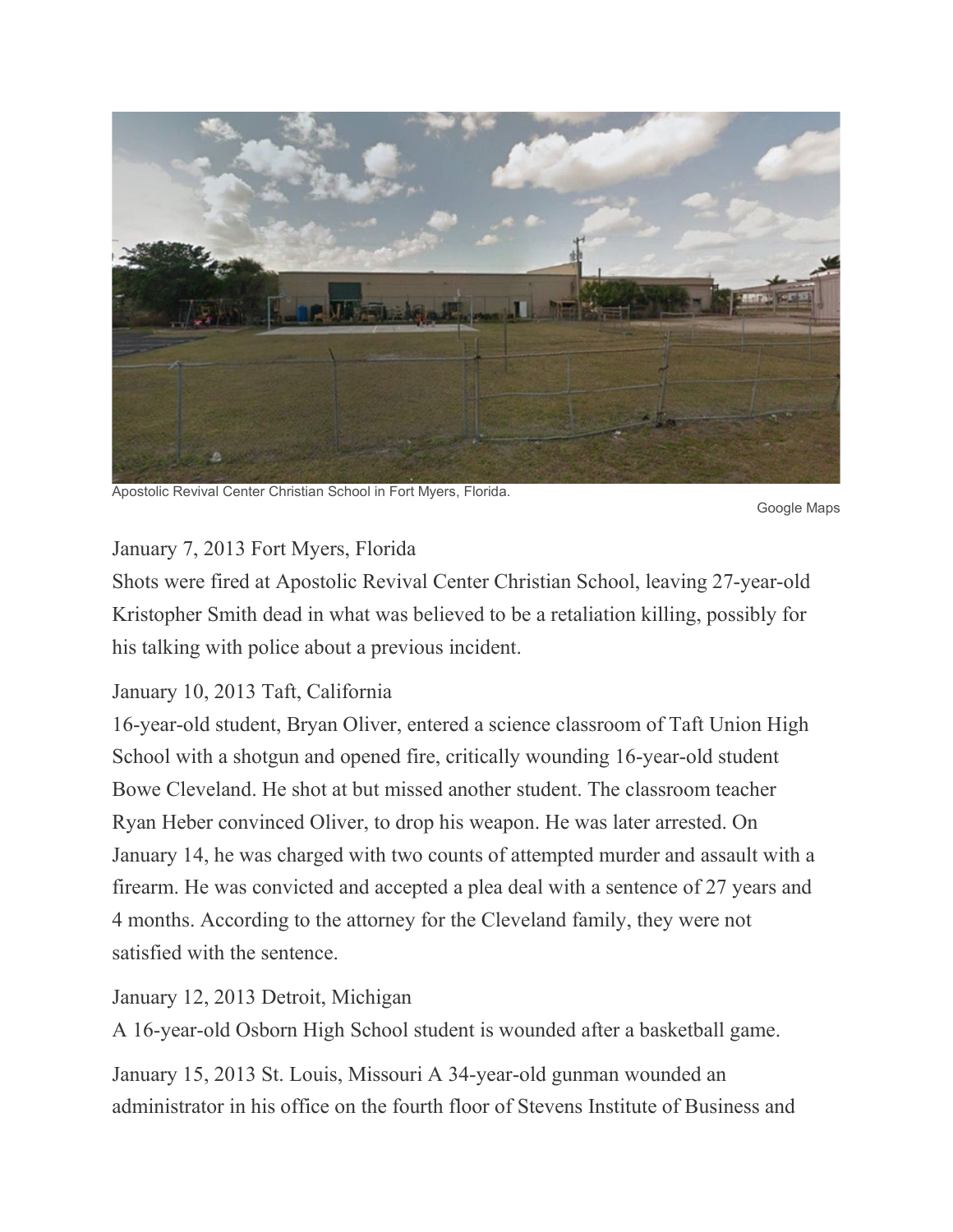Arts. The suspected gunman, Sean Johnson, a part-time student, wounded himself in a stairwell. Both the administrator and Johnson were hospitalized in stable conditions. Johnson was charged with three felony charges, including assault.

# January 15, 2013 Hazard, Kentucky

Two people were killed and a third person was wounded at the parking lot of Hazard Community and Technical College. The third victim, 12-year-old Taylor Cornett, died from her wounds the next day. 21-year-old Dalton Lee Stidham, was arrested and charged with three counts of murder.

# January 16, 2013 Chicago, Illinois

A 17-year-old boy, Tyrone Lawson, was killed in a parking lot of Chicago State University. The shooting happened after high school basketball games held on the campus, where Lawson had been a spectator. Police arrested two brothers, Michael McNabb, 33, and Brian Hewlett (under the alias Stephen Gilbert), 30 after the shooting and recovered a weapon.

# January 22, 2013 Houston, Texas

Lone Star College-North Harris shooting: Outside Lone Star College-North Harris, two men got into an argument. One wounded the other. He also wounded a maintenance man, and accidentally shot himself in the leg. The shooter fled into the woods and was arrested hours later. The charges against the initial suspect were dropped and another man was arrested.

# January 31, 2013 Phoenix, Arizona

An argument between two rival gangs escalated to what police described as a "gun battle" at Cesar Chavez High School. Approximately fifteen shots were fired in the vicinity of people waiting to get into a scheduled boys' basketball game. No one was injured.

# January 31, 2013 Atlanta, Georgia

A 14-year-old male student was wounded at Price Middle School. The gunman, a 15-year-old student, was believed to be arguing with the other student before using a handgun to shoot him. A teacher was also wounded. Afterward, the gunman was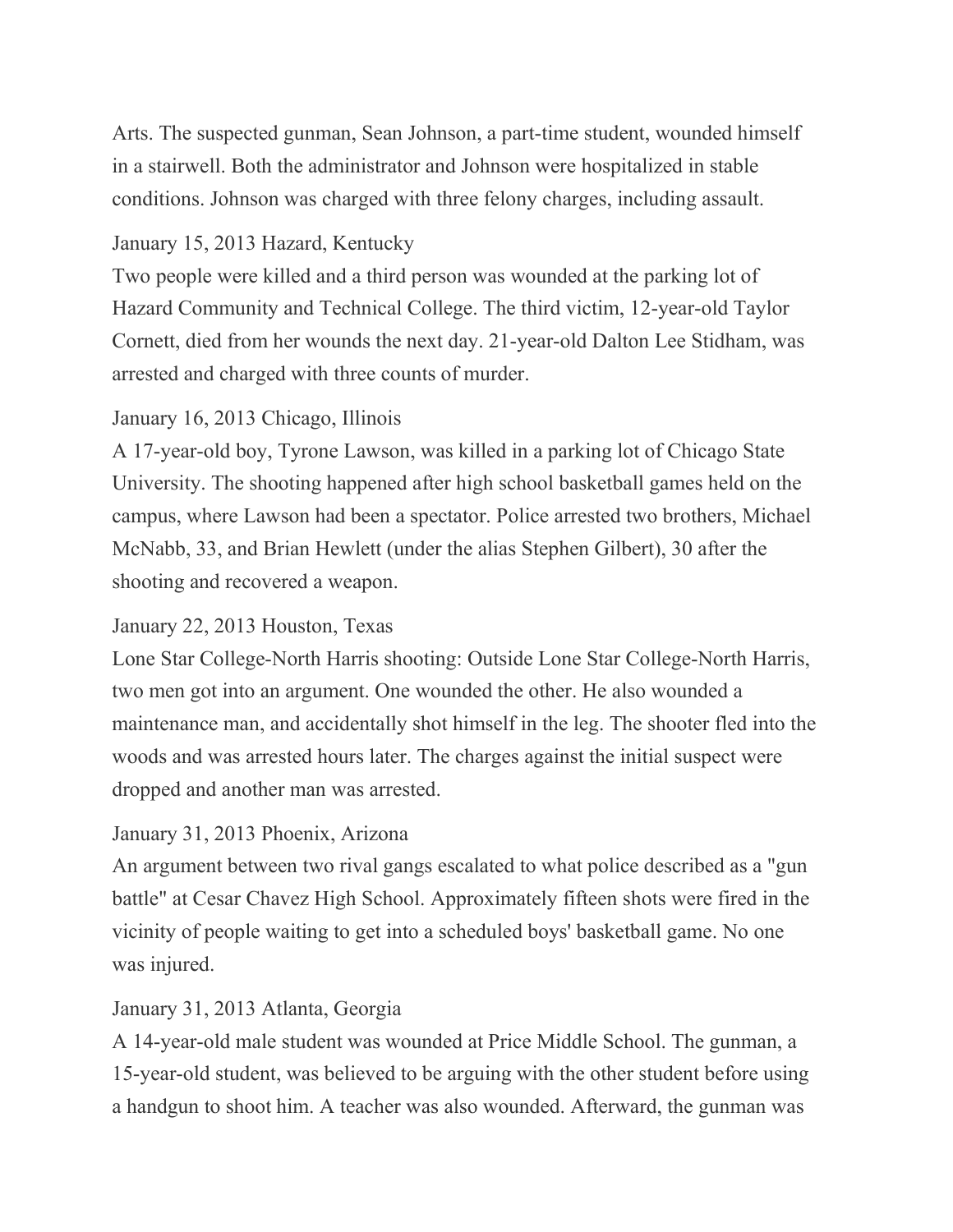disarmed by a school resource officer and arrested; police charged him with aggravated assault.

# March 18, 2013 Orlando, Florida

At the University of Central Florida, 30-year-old student James Oliver Seevakumaran pulled a fire alarm at the Tower One dormitory, to attract a crowd. He pointed a handgun at his roommate and threatened to shoot him in their room; he released the roommate, who ran out and called 9-1-1. Seevakumaran then fatally shot himself in the head. Authorities found an assault weapon, a couple hundred rounds of ammunition and four homemade bombs inside his backpack.

# April 12, 2013 Dublin, Virginia

New River Community College shooting incident: Two women were wounded during a shooting at the campus of New River Community College. 18-year-old Neil Allen MacInnis, was taken into custody. In June 2014, he was sentenced to 38 years in prison.

# April 16, 2013 Grambling, Louisiana

Three students were injured on the campus of Grambling State University.

# April 18, 2013 Cambridge, Massachusetts

At the Massachusetts Institute of Technology, near Building 32, the Ray and Maria Stata Center, a campus police officer was shot multiple times and killed. The shooting was believed to be perpetrated by the suspects of the Boston Marathon bombings three days prior to this shooting. The two suspects were brothers Dzhokhar Tsarnaev and Tamerlan Tsarnaev. About three hours after the MIT shooting, Tamerlan died in a gunfight with police in Watertown, Massachusetts. Another officer was seriously wounded. Dzhokhar was arrested 18 hours afterward in Watertown, and was hospitalized in critical condition from a gunshot wound to the neck.

# May 14, 2013 Birmingham, Alabama

Allegedly responding to a student fight, a mother of a student fired a weapon on the campus of Ossie Ware Mitchell Middle School. No one was injured.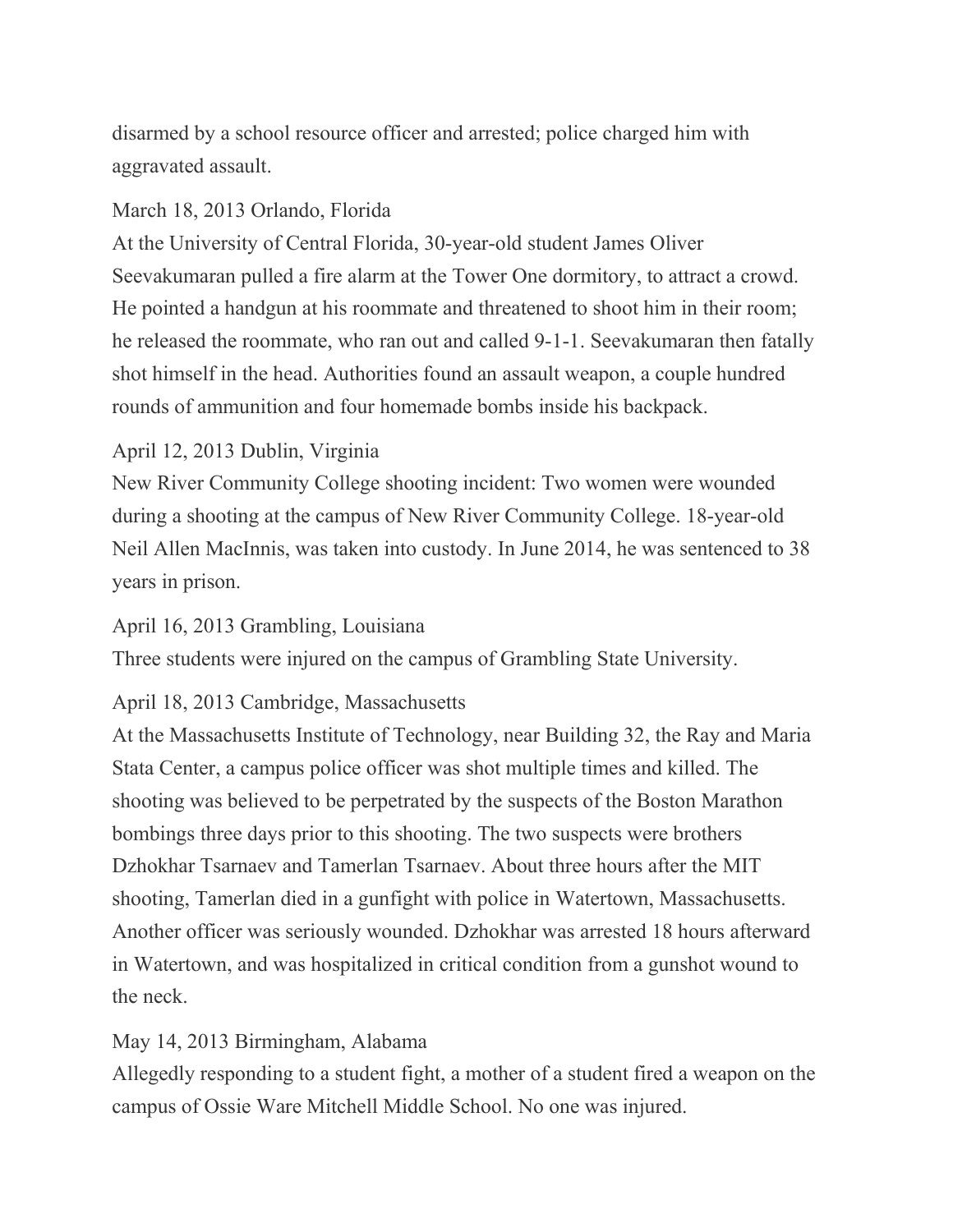#### June 7, 2013 Santa Monica, California

2013 Santa Monica shooting: 23-year-old John Zawahri, began a killing spree at his home. After killing his 55-year-old father, Samir "Sam" Zawahri, and 25-yearold brother, Chris Zawahri, he set the house ablaze. Dressed all in black with body armor and wielding an AR-15-type semi-automatic rifle, Zawahri carjacked 41 year-old Laura Siska, shooting 50-year-old Debra Fine, as she attempted to intervene, before forcing Siska to drive to Santa Monica College. Upon arriving on the college campus, Zawahri began shooting at passing vehicles, including a police car and a city bus, leaving three people with minor injuries. Zawahri next targeted a Ford Explorer, killing the driver, 68-year-old campus groundskeeper, Carlos Navarro Franco, and fatally wounding the passenger, his 26-year-old daughter Marcela Diaz-Franco, a student at the college, who died two days later. 68-year-old Margarita Gomez, who was collecting cans outside the library, died after being shot in the abdomen and chest. Zawahri opened fire on students who were trying to run away. It ended at the college library where he opened fire on students studying for finals, before being fatally wounded in an exchange of gunfire with responding police officers.

## August 20, 2013 Decatur, Georgia

Armed with an automatic rifle, 21-year-old Michael Brandon Hill fired six shots inside the front office of Ronald E. McNair Discovery Learning Academy. He barricaded himself in the office, where police returned fire. Nobody was injured. Children were evacuated. After talking with school bookkeeper, Antoinette Tuff in the front office, he was persuaded to surrender before anyone was hurt. Hill was arrested and charged.

## August 23, 2013 Sardis, Mississippi

15-year-old student, Roderick Bobo, was killed during a football game at North Panola High School in what was termed a gang-related shooting. Two others were injured in the shooting. Three men were charged as being responsible for the crime.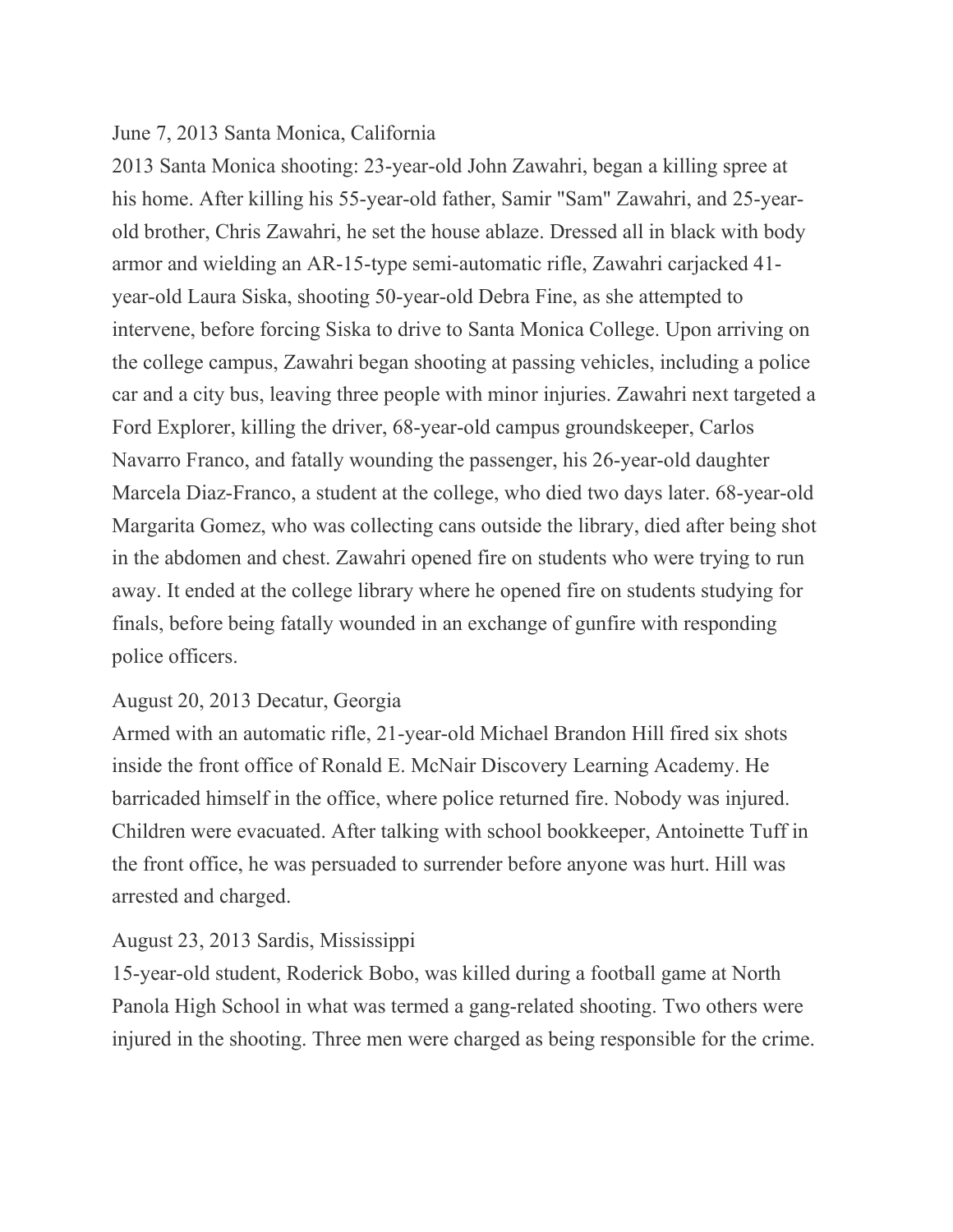## August 30, 2013 Winston-Salem, North Carolina

A 15-year-old male student was shot at Carver High School, at 2:30 p.m.. He was hospitalized with minor injuries. An 18-year-old male student was apprehended without further incident. The suspected gunman is charged with assault with a deadly weapon inflicting serious injury, carrying a concealed gun, possessing and discharging a firearm, and carrying a firearm onto educational property. The shooting was believed related to a dispute between the suspect and the victim.

#### October 4, 2013 Pine Hills, Florida

A 16-year-old student was shot in the hip outside Agape Christian Academy after a fight broke out at 2 p.m.. An innocent bystander was hit by a stray bullet or shrapnel. The two victims were treated for minor injuries. The suspected shooter reportedly fled in a car with several other males, and was not caught.

#### October 21, 2013 Sparks, Nevada

12-year-old seventh-grade student Jose Reyes opened fire with a handgun at the basketball courts of Sparks Middle School, injuring one student in the shoulder. Michael Landsberry, a teacher and veteran, tried to intervene and was killed by Reyes. Reyes also wounded a student trying to help the teacher. Reyes then committed suicide by shooting himself in the head. The shooting happened before classes, and the school was evacuated and was closed for the week.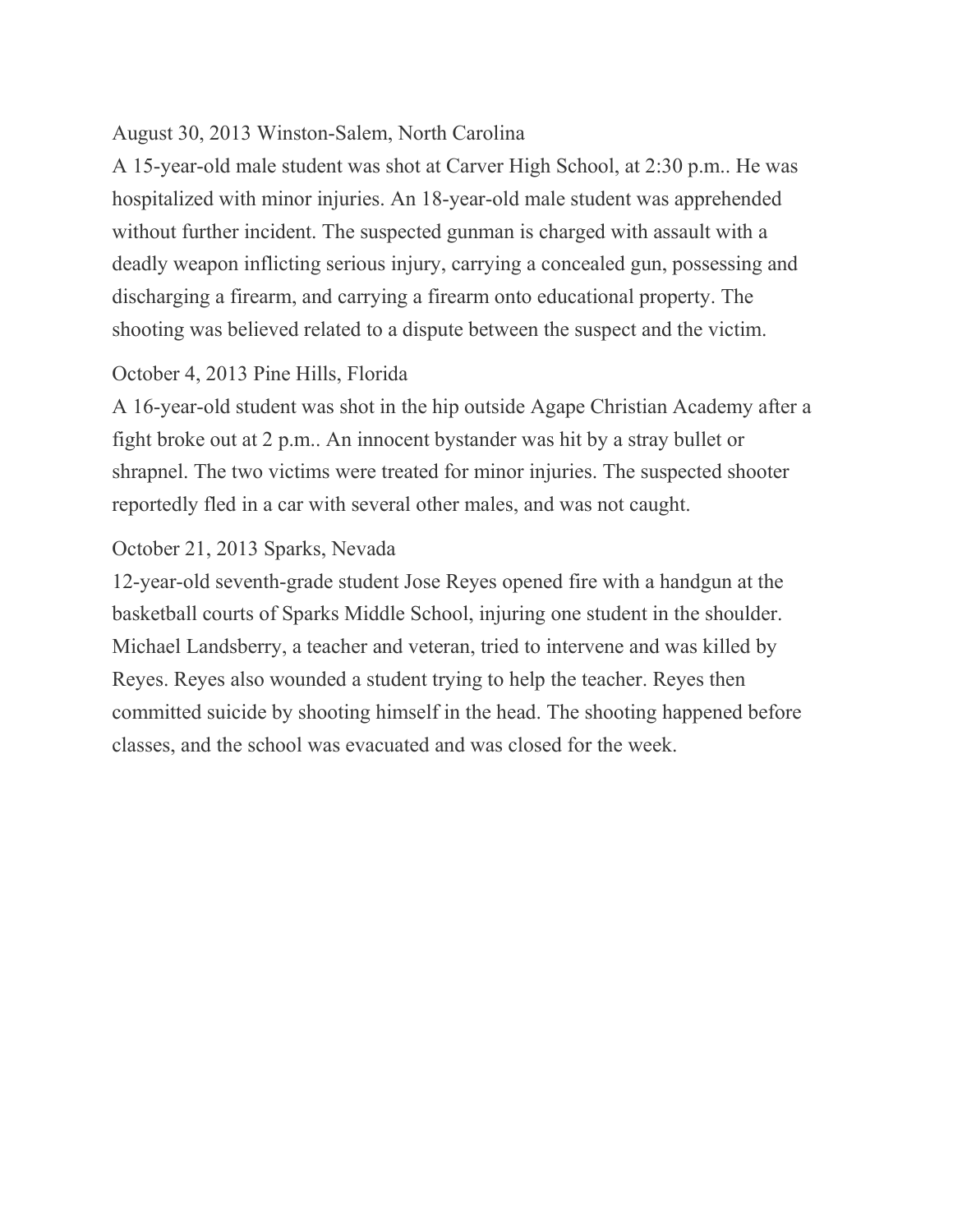

North Carolina A&T State University.

Google Maps

#### November 2, 2013 Greensboro, North Carolina

A 21-year-old student was wounded at North Carolina A&T State University. The victim was hospitalized for serious but non-life-threatening injuries. The university was temporarily locked down that night. No suspects are in custody.

## November 3, 2013 Lithonia, Georgia

A Stephenson High School student and a janitor were shot in an apparent confrontation between football team members and a group of teens who were not attending the school. Both were innocent bystanders.

November 13, 2013 Pittsburgh, Pennsylvania

After classes ended, at least one gunman came out of the woods and opened fire on three students as they were walking to their cars at Brashear High School. One student was grazed in the head, another was struck in the neck and shoulder, and a third was hit in the leg and foot. Six people were taken into custody. The shooting is believed to be drug-related.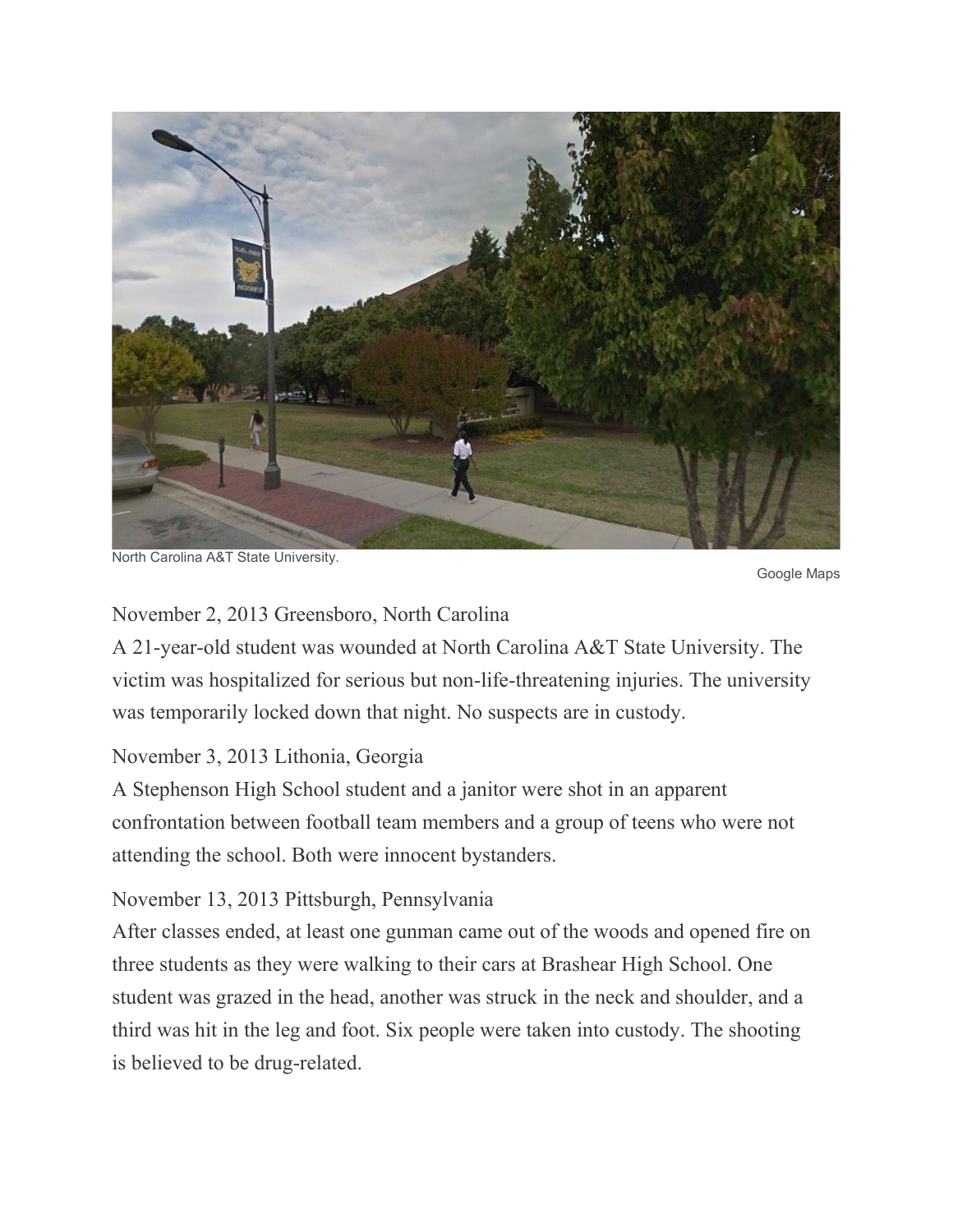## December 4, 2013 Winter Garden, Florida

A 15-year-old student was wounded by a 17-year-old student near a soccer field on the campus of West Orange High School. The shooting occurred after a fight broke out between the two students. The 17-year-old suspected shooter was taken into custody several miles away from the school, and is charged with attempted murder, aggravated battery with a firearm, possession of a firearm by a minor and possession of a firearm on school grounds. In October 2014, the shooter was sentenced to twenty-five years in prison.

## December 13, 2013 Centennial, Colorado

18-year-old Karl Pierson, shot 17-year-old student Claire Davis in the head, fatally injuring her, in a hallway in Arapahoe High School. Pierson then took his own life.[404] Pierson was armed with a shotgun, three Molotov cocktails, and a machete. His intention was to shoot the librarian who had disciplined him. Claire Davis died from her injuries on December 21, 2013.

# December 19, 2013 Fresno, California

Four teens (16, 16, 16 and 17 years old) entered Edison High School in what was believed as a gang-initiation process. After accosting a 62-year-old woman about a mile away from school grounds, they found an athletic trainer who taught at Edison High and shot him several times in the leg and stomach.

# January 9, 2014 Jackson, Tennessee

A 16-year-old student was charged with bringing a gun to school at Liberty Technology Magnet High School and shooting a classmate in the thigh. The incident occurred outside the front of the school.

# January 13, 2014 New Haven, Connecticut

A 14-year-old boy was shot outside of a basketball game at the Hillhouse High School athletic facility, suffering wounds in his hand and leg.

# January 14, 2014 Roswell, New Mexico

Two people were wounded inside the gymnasium of Berrendo Middle School, at about 8:10 a.m.. An 11-year-old boy and a 13-year-old girl were airlifted to a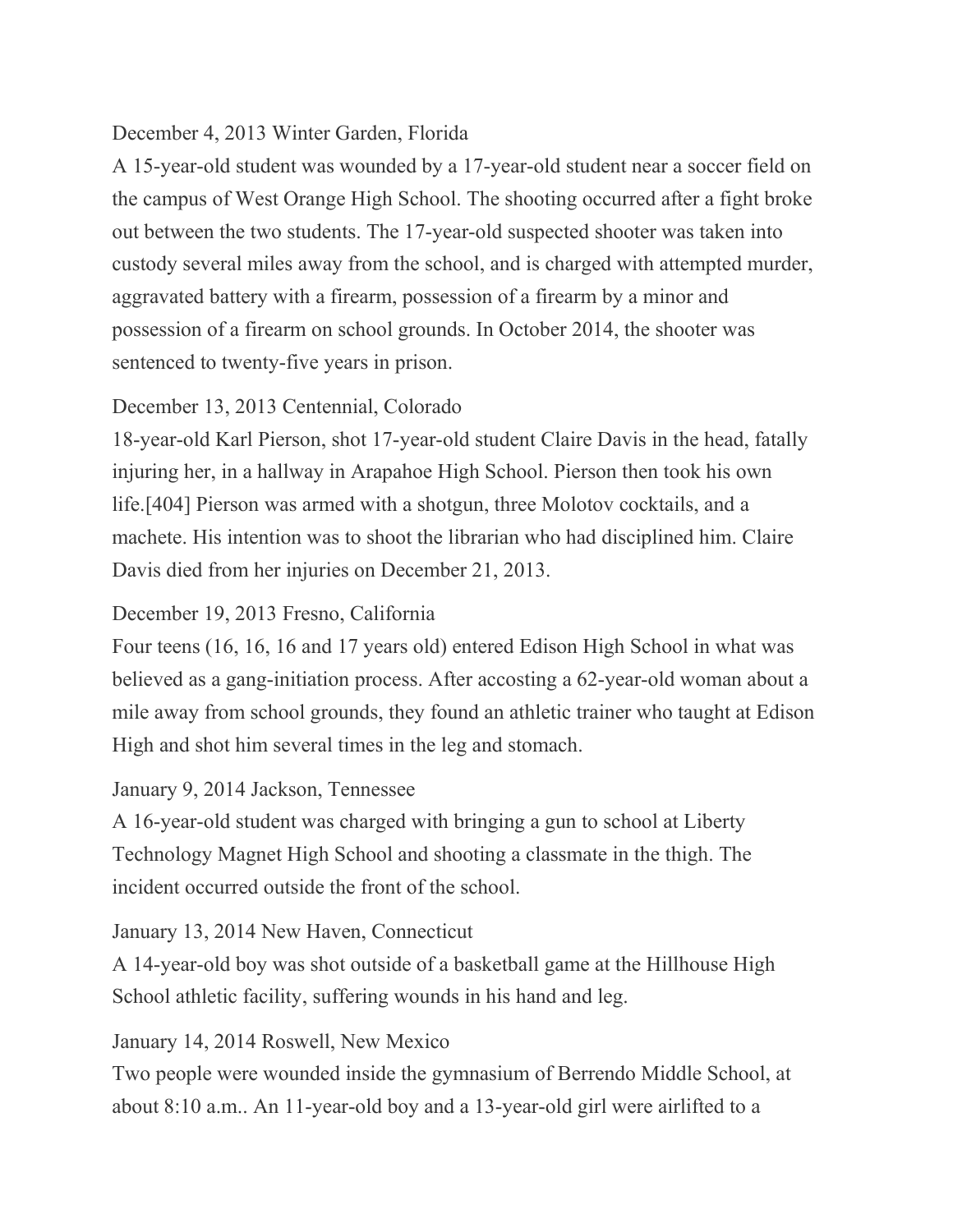hospital in Lubbock, Texas in critical condition. The 12-year-old suspected shooter, Mason Campbell, a seventh grade student, was apprehended at the scene after he was talked down by a staff member and dropped the shotgun. A staff member received minor injuries. Campbell was charged with three counts of aggravated battery with a deadly weapon. He was sentenced to a maximum sentence of confinement in a juvenile detention facility until he is twenty one years old.

# January 17, 2014 Philadelphia, Pennsylvania

A student allegedly shot two other students in the gymnasium at Delaware Valley Charter School. Both victims, a male and a female, were shot in the arm. They were taken to a nearby hospital and are in stable condition, police say. Police Commissioner Charles Ramsey said at a news conference that the shooter ran out of the school after the shooting but was taken into custody near his home. 17-yearold Raisheem Rochwell was arrested and charged as an adult for aggravated assault, recklessly endangering another person and firearms offenses. Rochwell was sentenced to two years of juvenile detention.

# January 20, 2014 Chester, Pennsylvania

One person was critically injured at Widener University. The incident occurred around 10 p.m. outside the university sport's complex and led to an 8-hour university lock-down. The suspect was not immediately found.

# January 21, 2014 West Lafayette, Indiana

A 21-year-old student, Andrew Boldt, was killed in a classroom building on the campus of Purdue University. 24-year-old student Cody Cousins was found guilty of the murder and was sentenced to sixty-five years of prison. In October 2014, Cousins committed suicide in his cell.

# January 24, 2014 Orangeburg, South Carolina

A 20-year-old student was killed at South Carolina State University. A 19-year-old was arrested and charged with murder.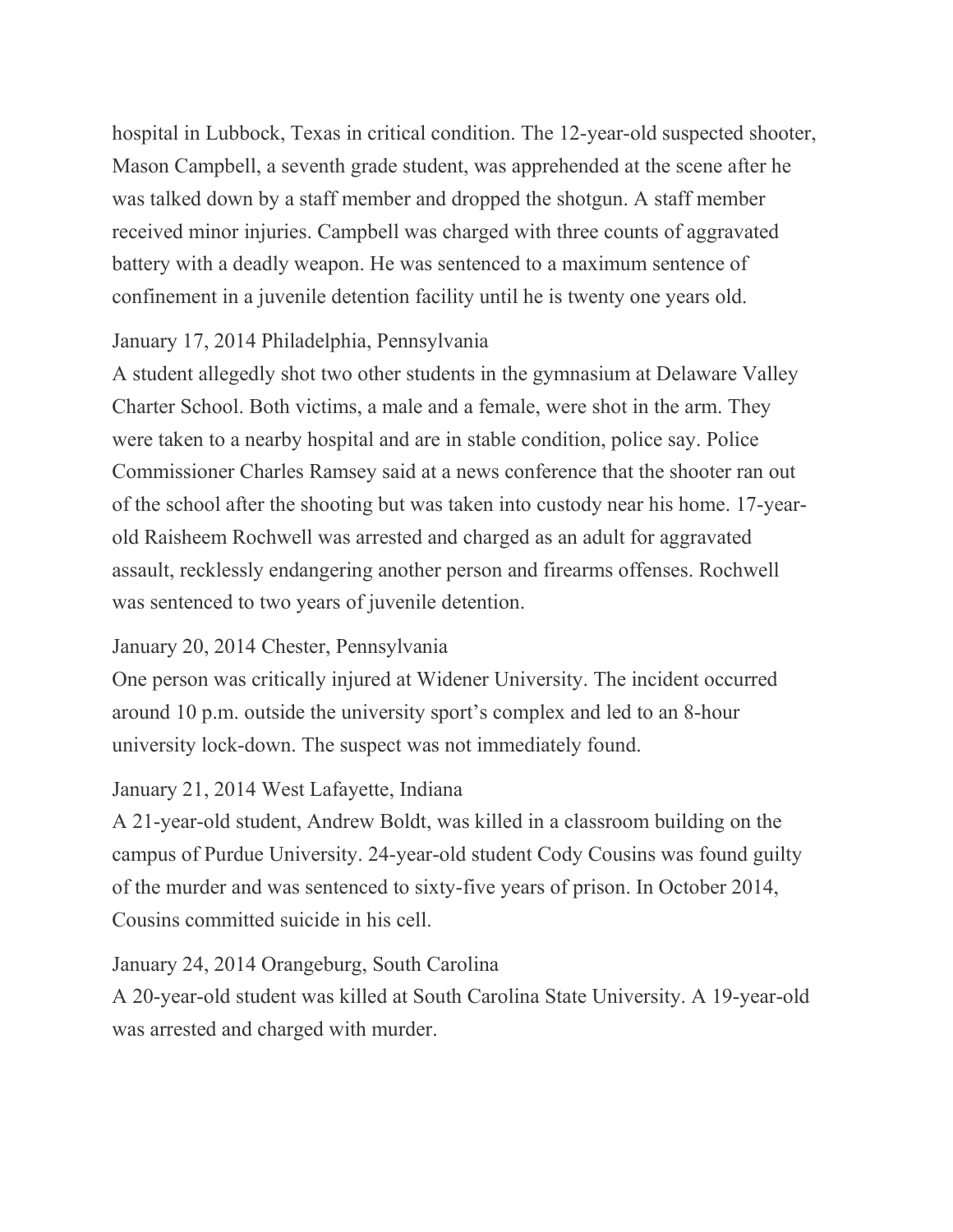January 25, 2014 Los Angeles, California

A man was killed at Los Angeles Valley College. Two suspects were arrested in the fatal shooting.

January 27, 2014 Carbondale, Illinois

A group of students at Rebound High School got in an argument in the school's parking lot. One student pulled out a gun and shot another student in the ensuing altercation. An 18-year-old suspect is facing charges of attempted murder.

January 28, 2014 Nashville, Tennessee

One student was shot in the leg in an apparent altercation over a gambling debt at Tennessee State University.

January 30, 2014 Palm Bay, Florida

Three students were fighting in a parking lot of Eastern Florida State College and one pulled out a gun and shot another of the students. All three students claimed self-defense.

January 31, 2014 Des Moines, Iowa

After a basketball game at North High School, there was gunfire in a parking lot of the school. Six males in a black jeep had come moments before the shooting and returned at the time it happened. A 15-year-old girl was injured by a ricocheting bullet. While officers were gaining control of the area, teachers on the scene led students into the school building for safety.

February 10, 2014 Salisbury, North Carolina

A 16-year-old student was shot in the stomach on the campus of Salisbury High School during a dispute in the school gym. 17-year-old suspect was charged with assault with a deadly weapon with intent to kill inflicting serious injury, possession of a firearm on school property and discharging a weapon on school property.

February 10, 2014 Lyndhurst, Ohio

Five shots were fired in the parking lot of Charles F. Brush High School, including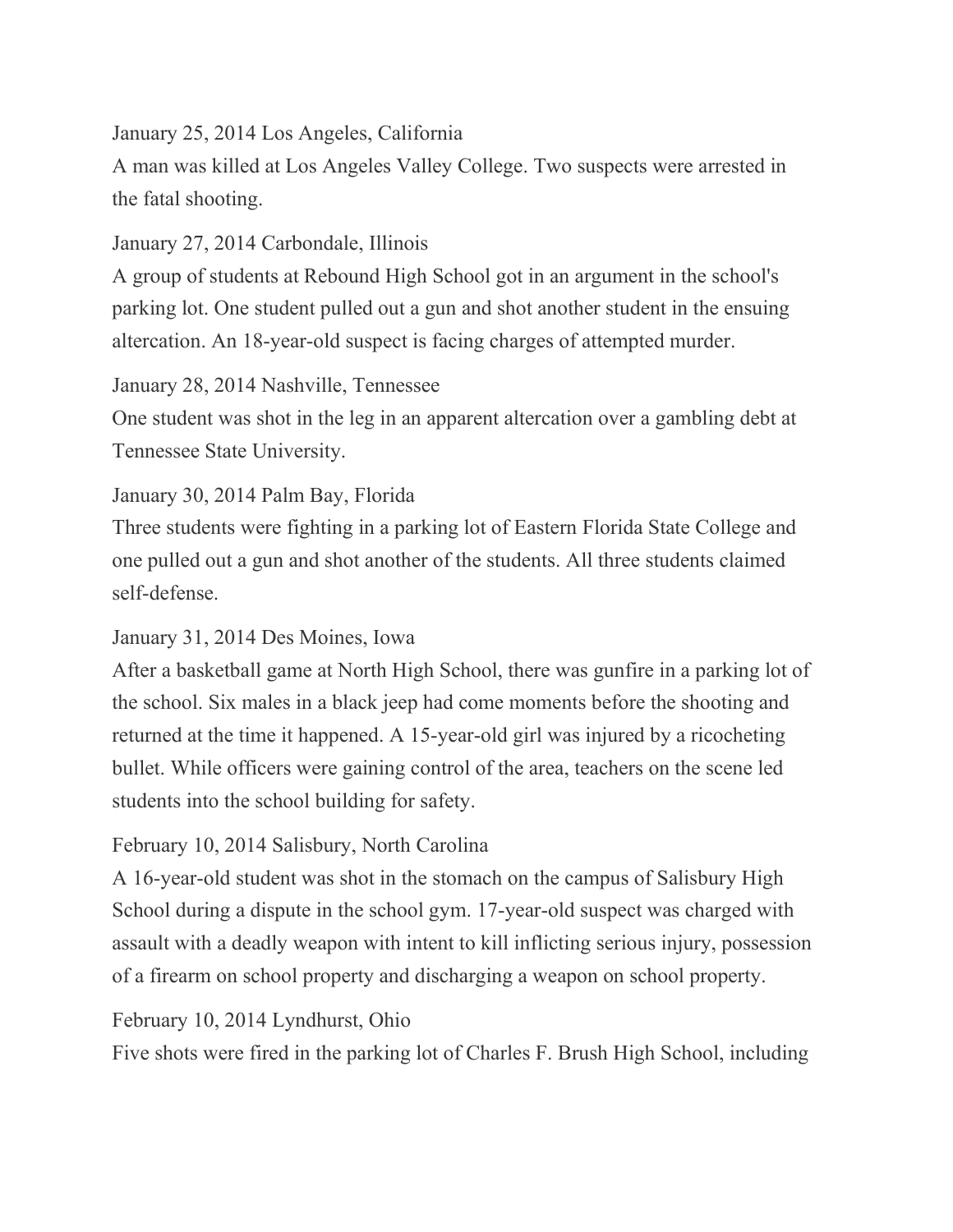one which hit an unoccupied police car. No one was reported to be injured, though a school basketball game was going on at the time.

# February 12, 2014 Los Angeles, California

A male victim was shot in the back in a possible gang-related drive-by shooting near the University of Southern California. The suspect fled into the University Campus. The victim was last reported in stable condition before being transported to a local hospital.



Google Maps

February 22, 2014 Augusta, Georgia

A shooting involving a campus police officer occurred at a Georgia Regents University dormitory complex. A male suspect entered a vehicle and nearly struck an officer, who opened fire. The suspect was taken to Georgia Regents Medical Center with injuries that were not believed to be critical.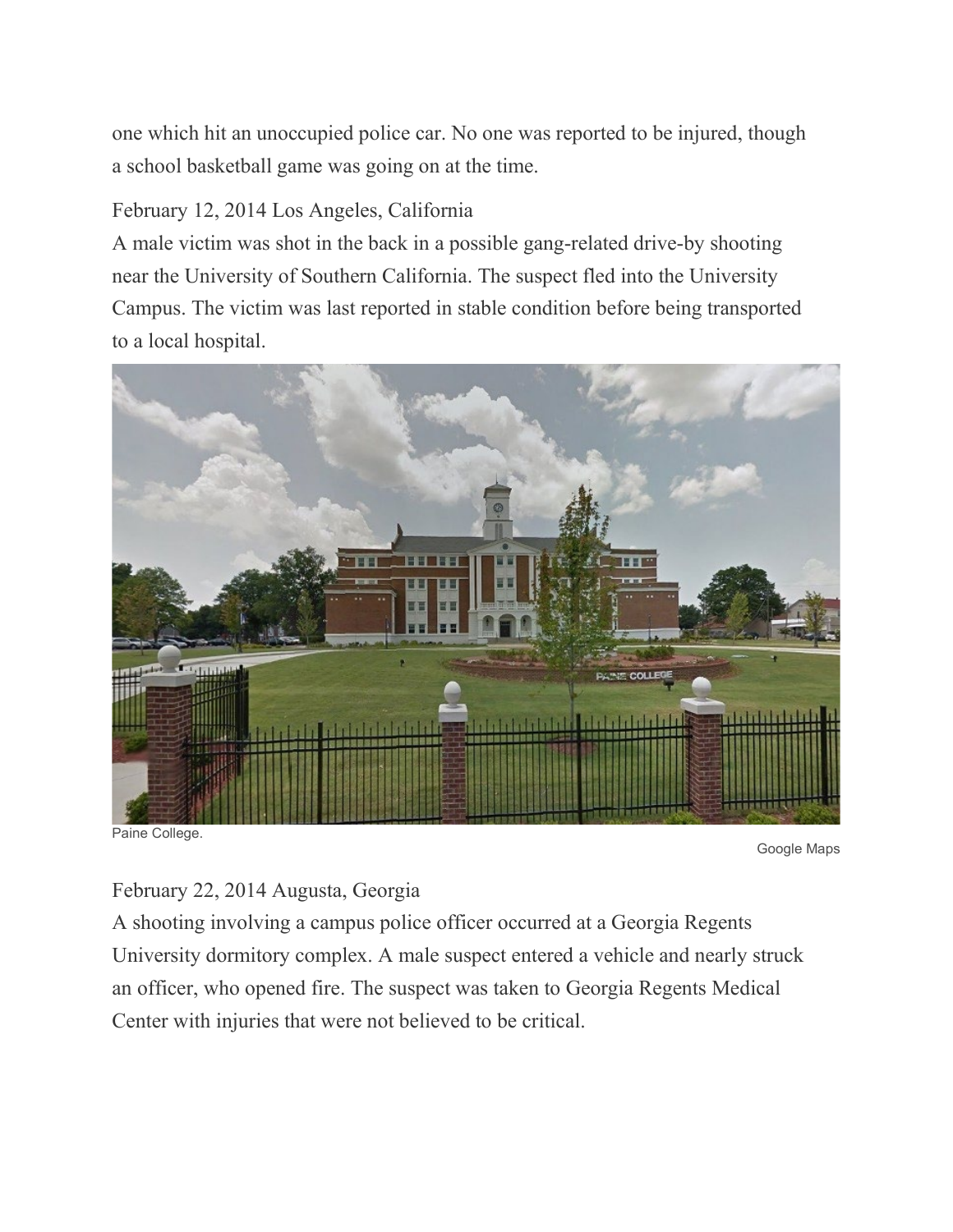## March 12, 2014 Miami, Florida

An elementary school teacher was killed outside The Academy of Knowledge Preschool by her husband.

# March 25, 2014 College Park, Georgia

An argument between students led to shots being fired in a Benjamin Banneker High School parking lot during the afternoon. Investigators believe multiple people were present when shots were fired, but it was not known how many could face charges for the incident. No one was injured in the shooting.

# April 9, 2014 Greenville, North Carolina

Just after the lunch hour, at D. H. Conley High School, a car drove past the school and witnesses said an occupant reached out of a car window and fired shots in the direction of the school. This incident occurred on Worthington and Tull Roads, directly in front of the school. No one was injured.

# April 11, 2014 Detroit, Michigan

After a Friday evening student awards ceremony called "Grammy Night", four men who were affiliated with a gang fired into a crowd in the parking lot of East English Village Preparatory Academy. One 19-year-old, Darryl Smith, was fatally shot in the head. Smith was not a student at the academy.

# May 4, 2014 Augusta, Georgia

Two men fired shots inside a dormitory at Paine College on Sunday, injuring one student in the head. Neither of the suspects were students at the college.

# May 5, 2014 Augusta, Georgia

An active shooter situation was reported at Paine College on Monday with one person reported to be shot. The suspect was apparently apprehended and in custody. It was the second shooting incident to occur at the college campus in two days.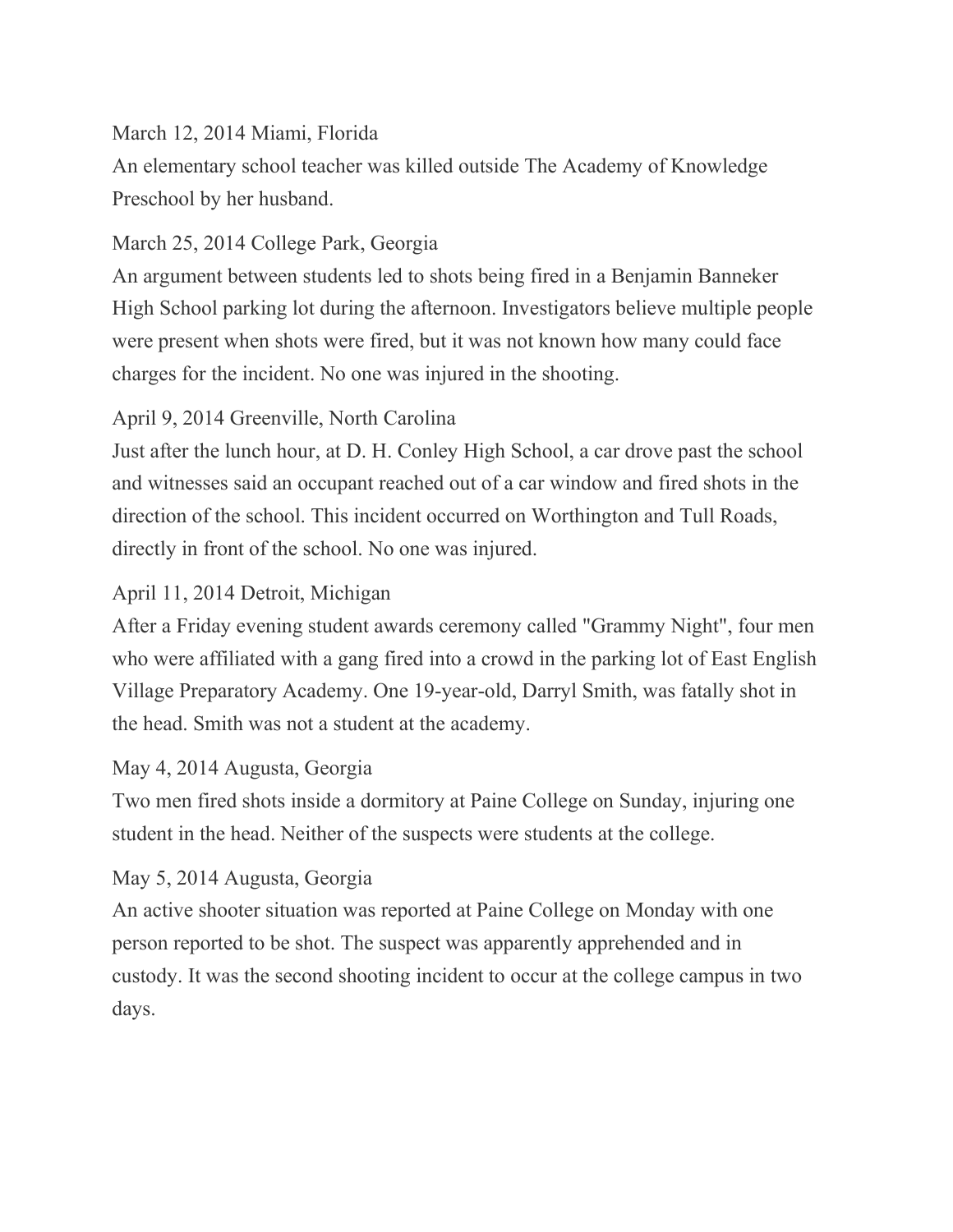# May 8, 2014 Lawrenceville, Georgia

A person was shot on a student parking lot roof at Georgia Gwinnett College, receiving an injury. The specific cause has not been identified.

# May 14, 2014 Richmond, California

A 14-year-old student was injured during a drive-by shooting in front of John F. Kennedy High School at 8:30 a.m.. He was shot as he was running towards the school campus after a fight took place. The student suffered a serious but stable injury to his leg. Police are searching for a suspect.

# June 5, 2014 Seattle, Washington

19-year-old students, Paul Lee and Sarah Williams, and 24-year-old student, Thomas Fowler, were shot inside a hallway of Otto Miller Hall at Seattle Pacific University.[473] Freshman Lee was rushed to Harborview Medical Center but later died. The shooter was subdued with pepper spray and tackled to the ground by student building monitor, Jon Meis, as he paused to reload his shotgun. 26-year-old Aaron Rey Ybarra was arrested at the scene and has been charged with premeditated and attempted murder.

# June 10, 2014 Troutdale, Oregon

At around 8:30 a.m. shots were fired at Reynolds High School. 14-year-old freshman Emilio Hoffman was killed, a physical education teacher was injured, and the gunman, 15-year-old Jared Padgett, exchanged gunfire with police officers and then committed suicide in a restroom stall.

# September 9, 2014 Miami, Florida

Towards the end of the school day, one alternative school student in Miami was shot as a small group of students tussled. The injury was minor, requiring hospitalization, and five young adults were later questioned.

# September 27, 2014 Terre Haute, Indiana

A 20-year-old Indiana State University student was shot by another student on Saturday inside a residence hall. The injuries were not fatal, and a full recovery was expected. The shooter was arrested on the following day.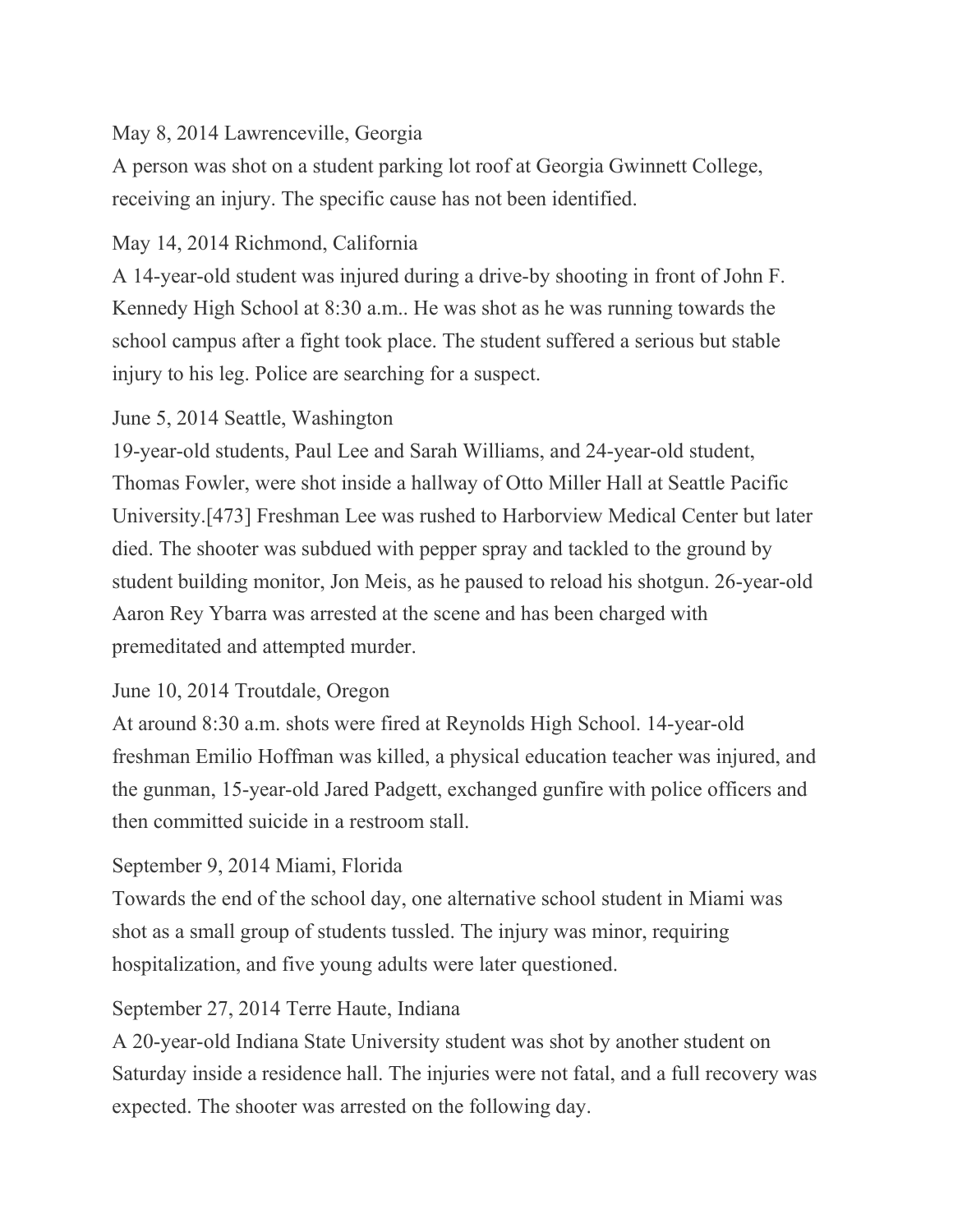## September 30, 2014 Albemarle, North Carolina

Two students got in an argument at Albemarle High School around 7:30 a.m. on Tuesday, and one of the students shot the other twice including once in the leg. The student who committed the shooting was allegedly involved in a stabbing of a football player last year at West Montgomery High School, which is only 20 miles (32 km) away in Mount Gilead, North Carolina. The school had held an active shooter training over the summer, which prepared the school for this incident.

## September 30, 2014 Louisville, Kentucky

One student was injured at Fern Creek Traditional High School. The incident occurred around 1 p.m., reportedly after student became enraged in a hallway and pulled out a gun. The student was arrested later that day.

## October 3, 2014 Fairburn, Georgia

After a homecoming football game, a fatal shooting of 17-year-old Kristofer Hunter, occurred in the Langston Hughes High School parking lot. The assailant, 18-year-old Eric Dana Johnson Jr., turned himself in a week later.

## October 24, 2014 Marysville, Washington

Marysville Pilchuck High School shooting. 15-year-old freshman, Jaylen Fryberg, shot five students in the school cafeteria of Marysville Pilchuck High School, fatally wounding four, before committing suicide.

## November 20, 2014 Tallahassee, Florida

At around 12:40 a.m. EST, a gunman opened fired in or near the Strozier Library at Florida State University. Three people suffered gunshot injuries and were taken to a local area hospital. One was in critical condition, another was in good condition, and the third was shortly released after treatment. The gunman, later identified as Myron May, an alumnus from the school, started firing towards responding police officers and was fatally shot by them on the steps of the library.

## November 20, 2014 Miami, Florida

Two teens were shot during a fight at Miami Carol City High School. One of the boys died.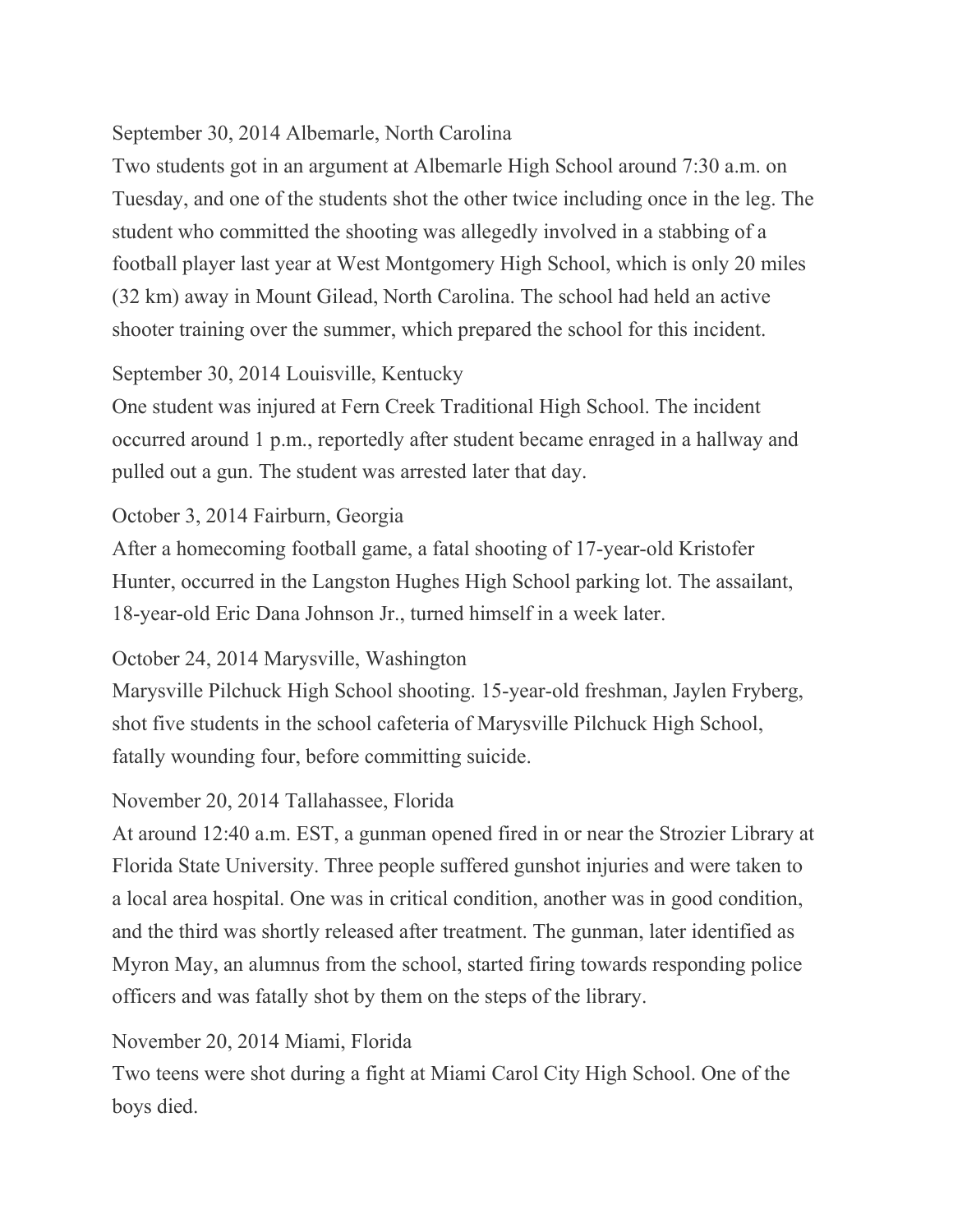## December 5, 2014 Claremore, Oklahoma

38-year-old Thomas Floyd Fees, a former Tulsa police officer, fired two gunshots within the campus of Rogers State University during an attempt to enter a university building, before committing suicide. He had previously been arrested the day before for entering a female student's dormitory room with observable intent to commit a sexual assault.

## December 12, 2014 Portland, Oregon

Rosemary Anderson High School shooting: A gunman shot three students and a man outside Rosemary Anderson High School in north Portland. A 16-year-old girl was in critical condition, while the others suffered minor injuries. Two men, aged eighteen and twenty-two, were arrested in connection with the shooting.

## January 15, 2015 Milwaukee, Wisconsin

A 15-year-old boy, a student's father, and a teacher were each injured in the school parking lot at Wisconsin Lutheran High School. The student had unspecified injuries that were treated. The father was shot in the knee and the teacher was grazed in the toe. A 36-year-old man was charged in the shooting.

## January 16, 2015 Ocala, Florida

Two were injured in gunfire that occurred after a Friday night basketball game. One was injured directly by a bullet, the other by ricocheting glass.

## February 4, 2015 Frederick, Maryland

Two students were shot near the gymnasium of Frederick High School during a junior varsity (JV) boys' basketball game. Approximately two hundred students, staff, and faculty were placed on lockdown for several hours after the shooting while police searched for the suspects. No suspects have been apprehended, although witnesses report seeing four black males dressed all in black who are considered by police to be suspects in this shooting.

# February 14, 2015 Merced, California

A teenager was found killed in the parking lot of Tenaya Middle School. The shooting was reported to have occurred after school hours.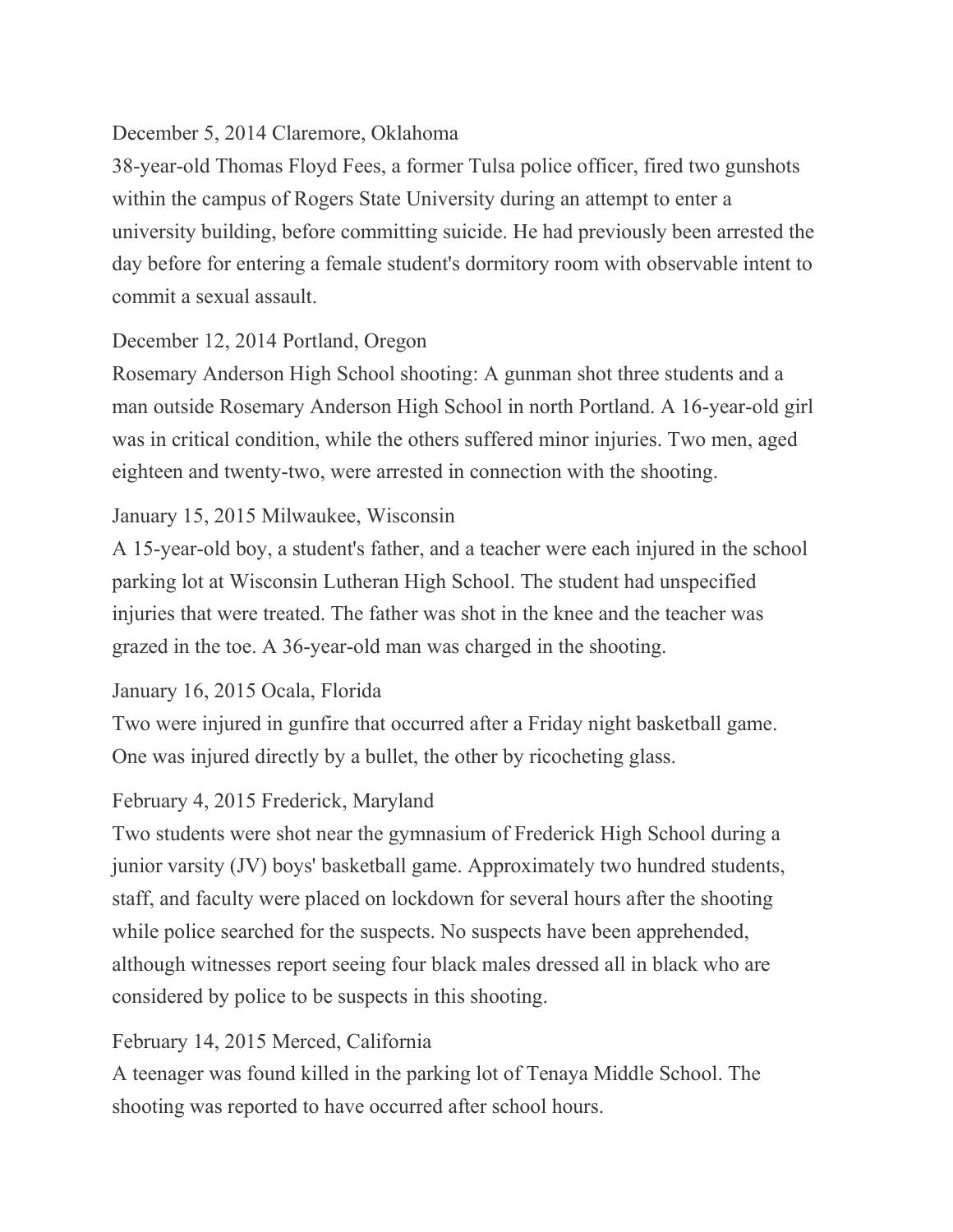## February 23, 2015 Daytona Beach, Florida

Two students argued outside the music building at Bethune-Cookman University when one pulled out a gun. Both had guns and it is not disclosed who did the shooting, injuring three students. A reward was offered to help solve this case.

# March 30, 2015 University City, Missouri

Police said one person has been arrested for a shooting at Pershing Elementary School. The shooting occurred in the parking lot, with a 34-year-old-man being shot in the buttocks.

# April 13, 2015 Goldsboro, North Carolina

A faculty member was killed with a rifle in the school library of Wayne Community College. The suspected 20-year-old gunman, Kenneth Stancil, was arrested in Florida the next day. As of January 2017, Stancil, an admitted Neo-Nazi is being investigated for a hate crime.

# April 16, 2015 Paradis, Louisiana

A police officer was shot outside a school in a school zone while he was directing school buses into J.B. Martin Middle School, and the suspect was apprehended at the scene.

# April 27, 2015 Lacey, Washington

A 15-year-old student at North Thurston High School walked into the commons area and fired two shots into the ceiling from a .357 magnum pistol. Brady Olson, a teacher at the school, was able to tackle the student before they could turn the gun on other students. No one was injured or killed. The student is facing charges of firing and possessing a gun on school property.

# May 12, 2015 Jacksonville, Florida

Police report that a 16-year-old shot five bullets into a school bus and injured two students. Apparently, there was an argument that touched on previous events.

# May 24, 2015 Flint, Michigan

In the early morning hours of Memorial Day weekend, a group of people were at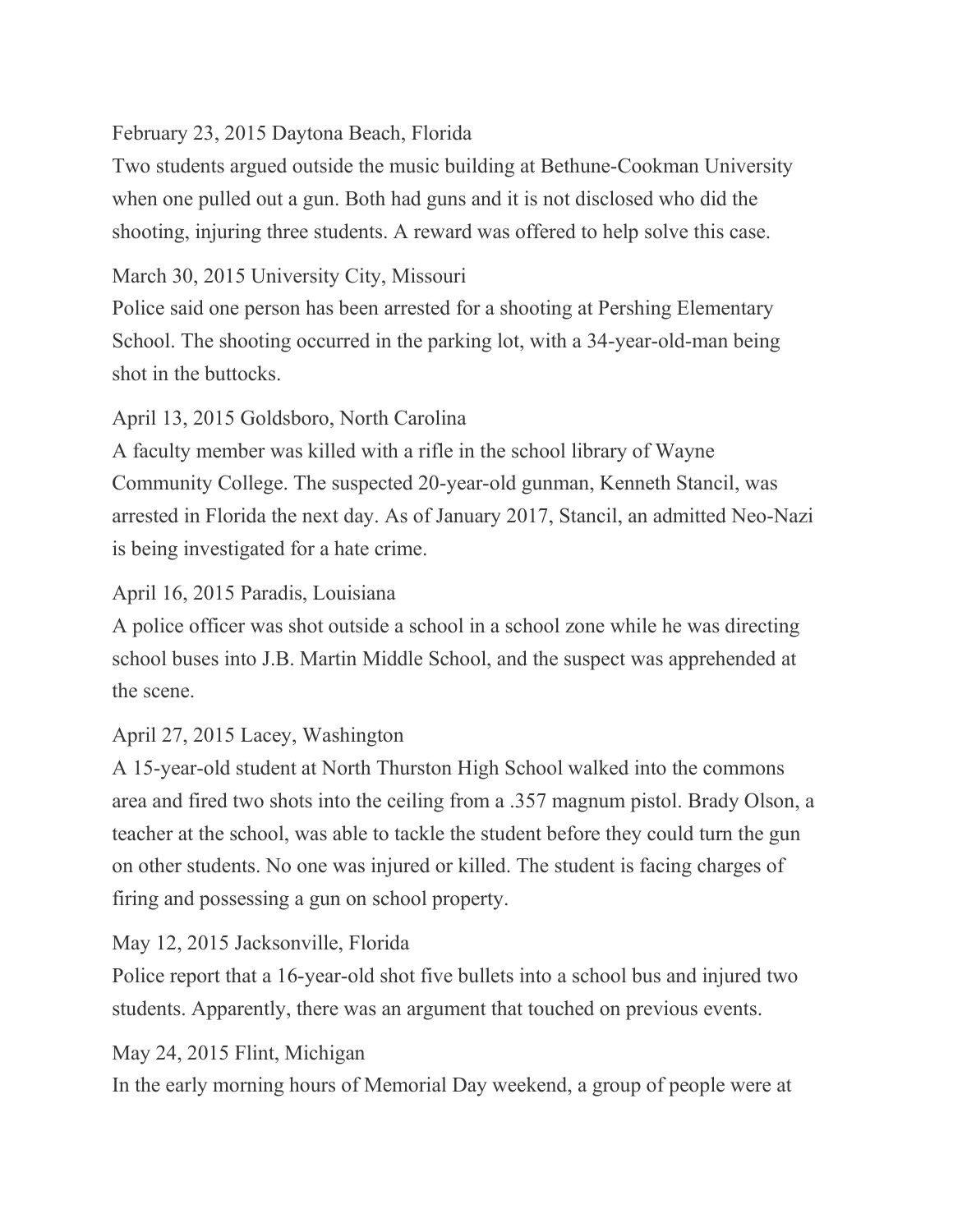Southwestern Classical Academy in the parking lot. Shots rang out and seven were injured, with two men being apprehended and charged.

August 27, 2015 Savannah, Georgia

22-year-old student Christopher Starks was fatally shot in a student union building at Savannah State University. The shooter has not been identified.

September 3, 2015 Sacramento, California

A man was arguing with at least one other person escalated into a physical fight on the parking lot of Sacramento City College. A man opened fire, killing a 25-yearold student and wounding two others. The shooting suspect has not been arrested.

September 14, 2015 Cleveland, Mississippi

A geography professor at Delta State University fatally shot a fellow history professor. The geography professor was chased by police and eventually died of a self-inflicted gunshot wound.

September 30, 2015 Harrisburg, South Dakota

A principal was shot in the arm and wounded at Harrisburg High School after an argument with a student. The suspect, a 16-year-old student at the school, was taken into custody and is charged with first-degree attempted murder.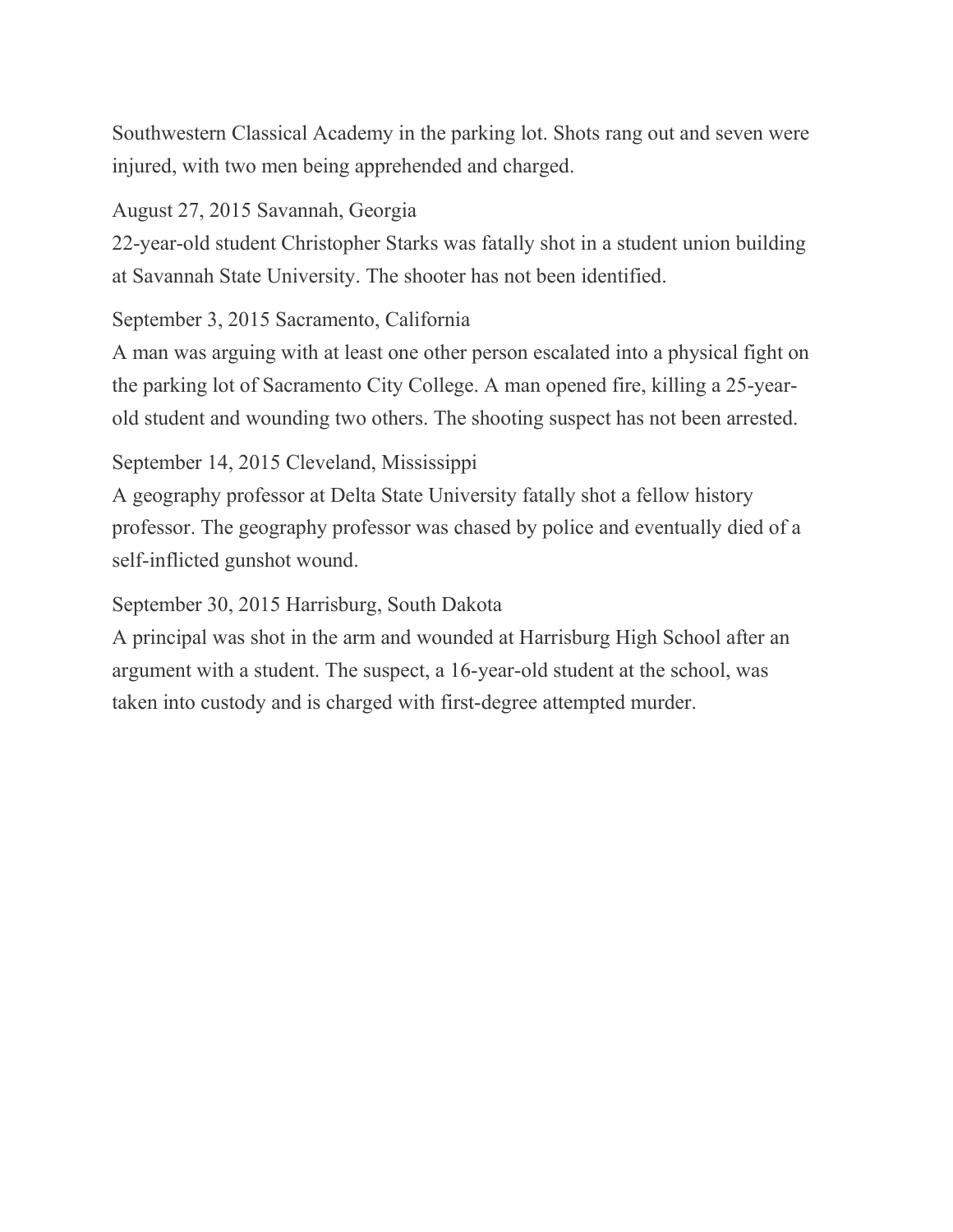

Investigators on the scene after the Umpqua Community College shootings.

YouTube file photo

## October 1, 2015 Roseburg, Oregon

Umpqua Community College shooting: At around 10:40 a.m. PDT, a gunman, identified as 26-year-old student Christopher Harper-Mercer, opened fire in a hall on the Umpqua Community College campus, killing eight students and one teacher, and injuring nine others. Mercer then committed suicide after engaging responding police officers in a brief gunfight.

## October 9, 2015 Flagstaff, Arizona

One student died and three others were wounded in a shooting at Northern Arizona University. It is unclear what sparked the shooting, which took place near Mountain View Hall, a dormitory that houses most of the campus' students involved in Greek organizations. An 18-year-old student was arrested and charged with murder and aggravated assault.

## October 9, 2015 Houston, Texas

One person died and another person was injured after someone opened fire outside a Texas Southern University dorm.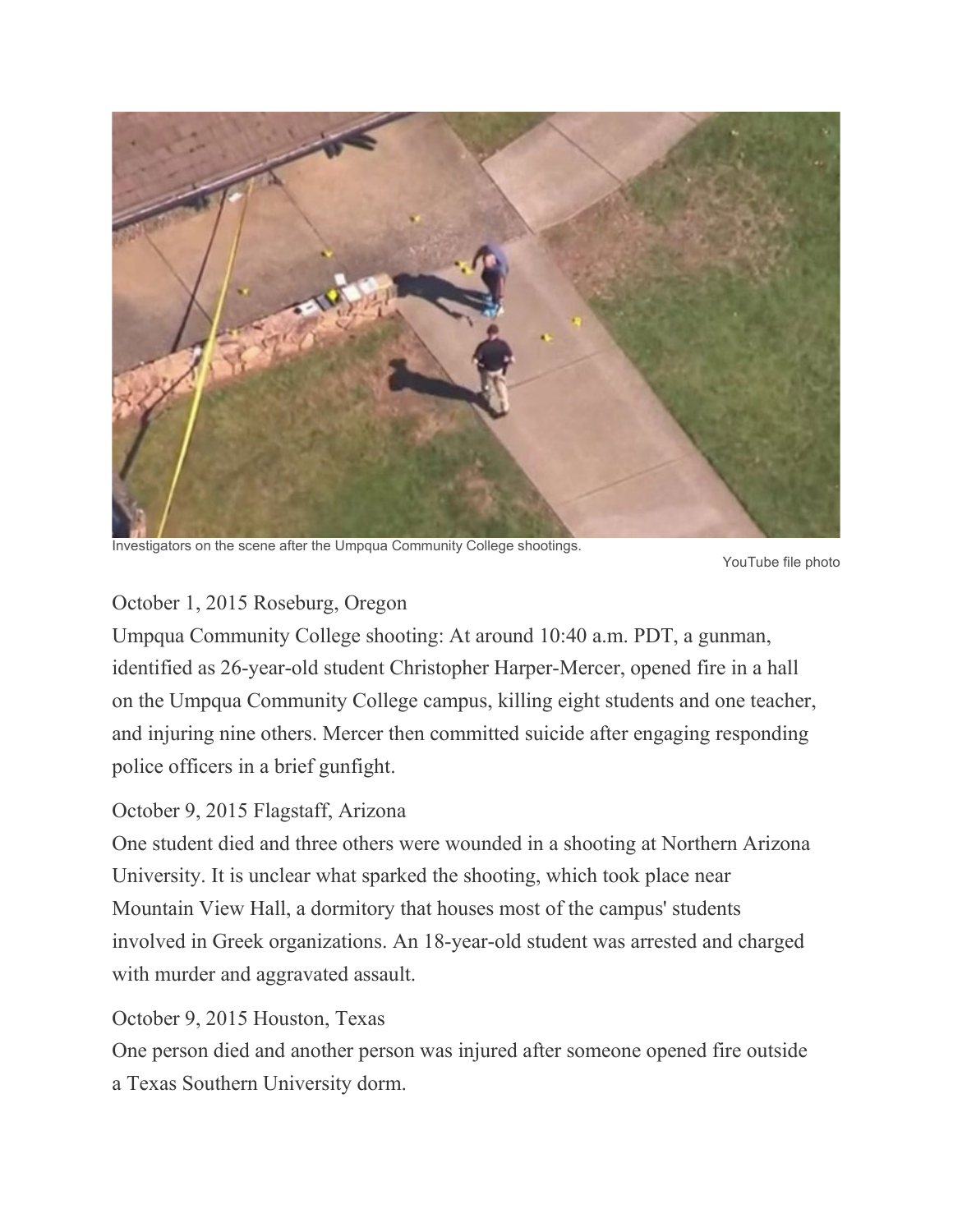October 22, 2015 Nashville, Tennessee

One person was killed and three others were wounded in a shooting at an outdoor courtyard at Tennessee State University. The shooting may have stemmed from an argument over a dice game. A suspect has not been identified or arrested.

November 1, 2015 Winston-Salem, North Carolina

One person died and another person was injured after someone opened fire on the campus of Winston-Salem State University. A 21-year-old non-student suspect is sought.

November 20, 2015 North Las Vegas, Nevada

A 16-year-old student was fatally shot during a fight after school hours that involved multiple people on the campus of Mojave High School.

January 22, 2016 Indianapolis, Indiana

A 15-year-old male was shot in the leg and injured during a night-time basketball game at Lawrence Central High School.

January 29, 2016 Philadelphia, Pennsylvania

A gunshot was fired during a fight in a stairwell at Franklin High School, and no injuries were reported. Three people were detained.

February 9, 2016 Muskegon Heights, Michigan

Four people, including two students, were injured during a basketball game event in the parking lot of Muskegon Heights High School.

February 12, 2016 Glendale, Arizona

Two 15-year-old girls died in an apparent Murder-Suicide at Independence High School.

February 29, 2016 Middletown, Ohio

15-year-old Cameron Smith, and 14-year-old Cooper Caffrey, were shot when 14 year-old James Austin Hancock, opened fire in the Madison High School cafeteria with a .380 caliber handgun. 15-year-old Brant Murray, and 14-year-old Katherine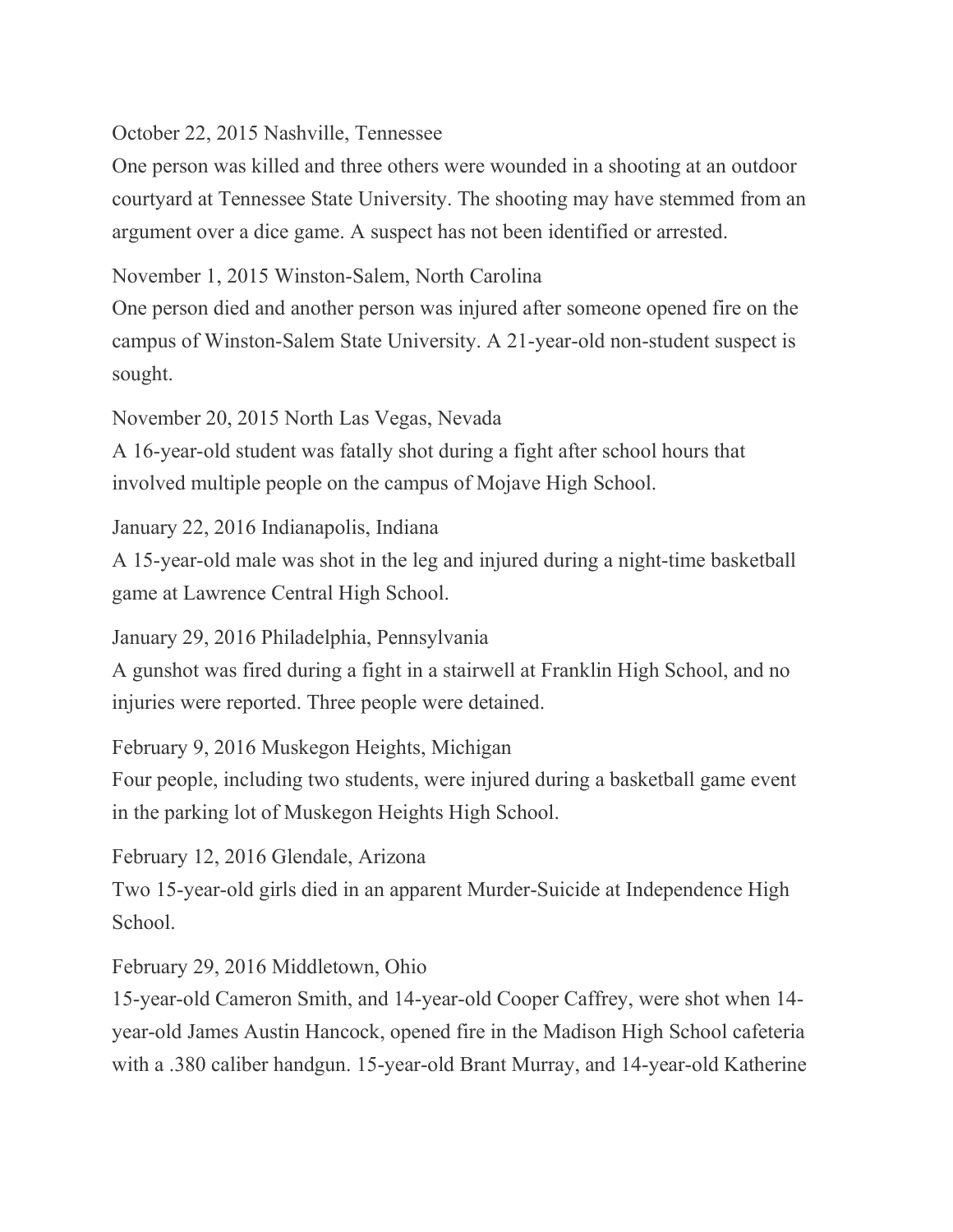Douchette, also suffered shrapnel injuries. Hancock was apprehended in a nearby wooded field.

## April 23, 2016 Antigo, Wisconsin

Two students at a prom at Antigo High School were shot and injured by 18-yearold former student Jakob Wagner. Wagner later exchanged fire with a school resource officer in the school's parking lot, and was captured after being shot and wounded by police. He died hours later in a hospital.

# June 1, 2016 Los Angeles, California

2016 UCLA shooting. Mainak Sarkar, age 38, a Ph.D. student, killed his former professor, William S. Klug, age 39, a professor of mechanical and aerospace engineering, in an engineering building at UCLA. Sarkar then killed himself. Sarkar, who lived in Minnesota, also killed his former wife, Ashley Hasti, age 31, in her Brooklyn Park, Minnesota home.

# June 8, 2016 Dorchester, Massachusetts

One student was killed and three other individuals were injured when gunfire erupted outside of the Jeremiah Burke High School following a fire-alarm causing an evacuation of the school. Two suspects have been arrested.

# September 9, 2016 Alpine, Texas

A 14-year-old female student shot a 16-year-old girl in an Alpine High School restroom before committing suicide. A police officer accidentally shot another officer during the incident.

# September 28, 2016 Townville, South Carolina

Townville Elementary School shooting: Two students and one teacher were wounded after a teen opened fire at Townville Elementary School. The suspect's father was found dead at his home soon after the shooting. One of the victims, sixyear-old Jacob Hall, died 3 days after the shooting.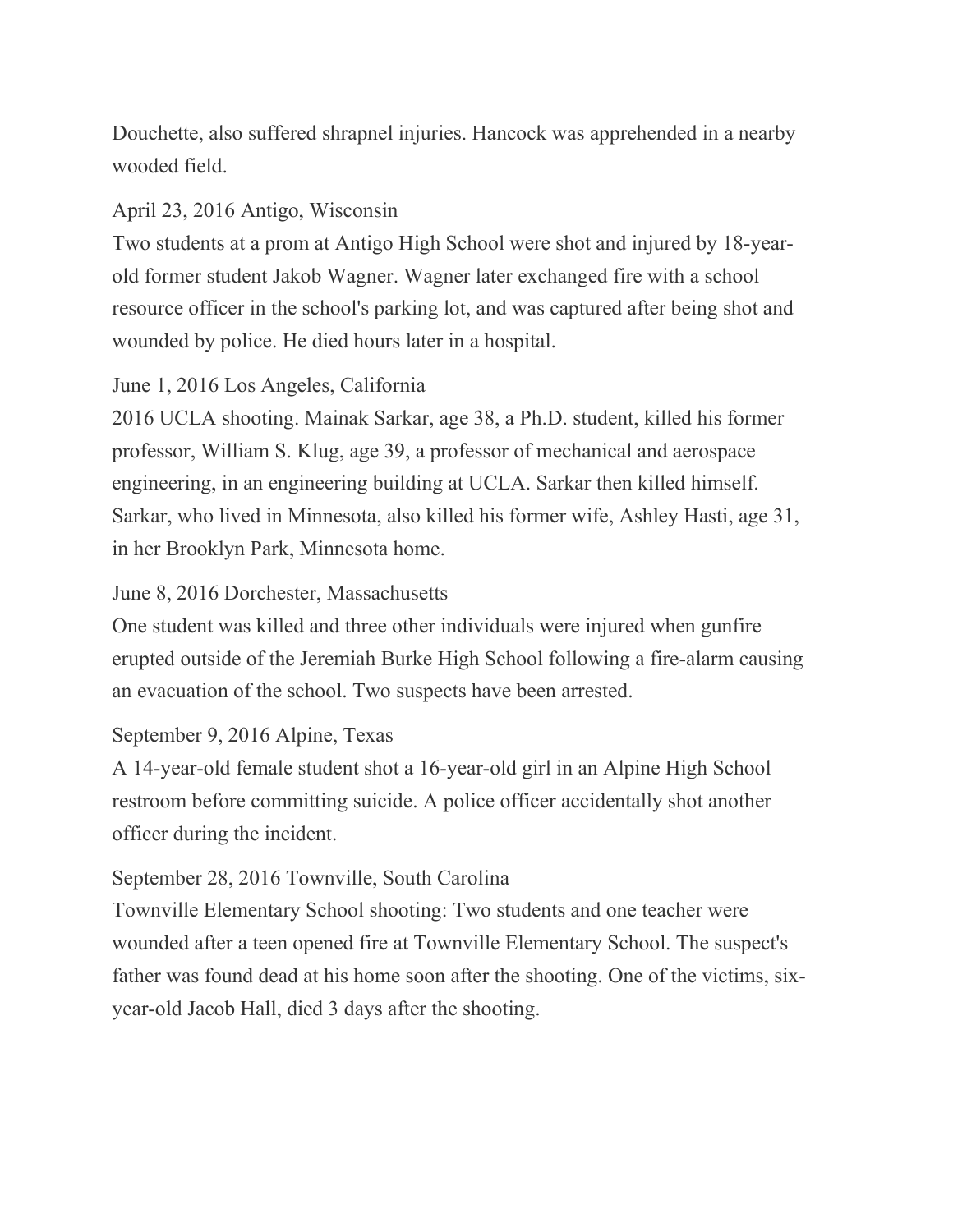## October 11, 2016 Mobile, Alabama

A student was shot in the abdomen and wounded at Vigor High School. The suspect, a 16-year-old boy, turned himself in and was charged with assault.

## October 13, 2016 Columbus, Ohio

Two students were shot and wounded on the front lawn of Linden McKinley STEM Academy. One was shot in the shoulder, and the other shot in the chest, and were hospitalized in stable condition.

# October 18, 2016 San Francisco, California

Four students were shot outside June Jordan High School for Equity, a San Francisco public high school. One female victim was in critical condition, while three male victims suffered minor injuries. Two people were arrested in the shooting.

## October 25, 2016 Sandy, Utah

Police say the two teens ages 14 and 16 were involved in a confrontation on the far north end of Union Middle School. The boys got into an argument. The argument lead to a shooting. The 14 year old shot the 16 year old twice. He was sent to the hospital in critical but stable condition.

# December 1, 2016 Bountiful, Utah

At Mueller Park Junior High School, a 15-year-old student fired one shot into the ceiling and then pointed the weapon at his own neck. The student was confronted verbally by a teacher and another student and later arrested in possession of a shotgun, a handgun, and ammunition for each.

# January 20, 2017 West Liberty, Ohio

A 17-year-old student was charged with attempted murder and other crimes after bringing a gun to West Liberty-Salem High School and firing two shots at 17-yearold student in a bathroom with a shotgun. The victim was injured. The student was "also is accused of discharging the weapon in the school's hallway before returning to the bathroom, where he was eventually taken into custody."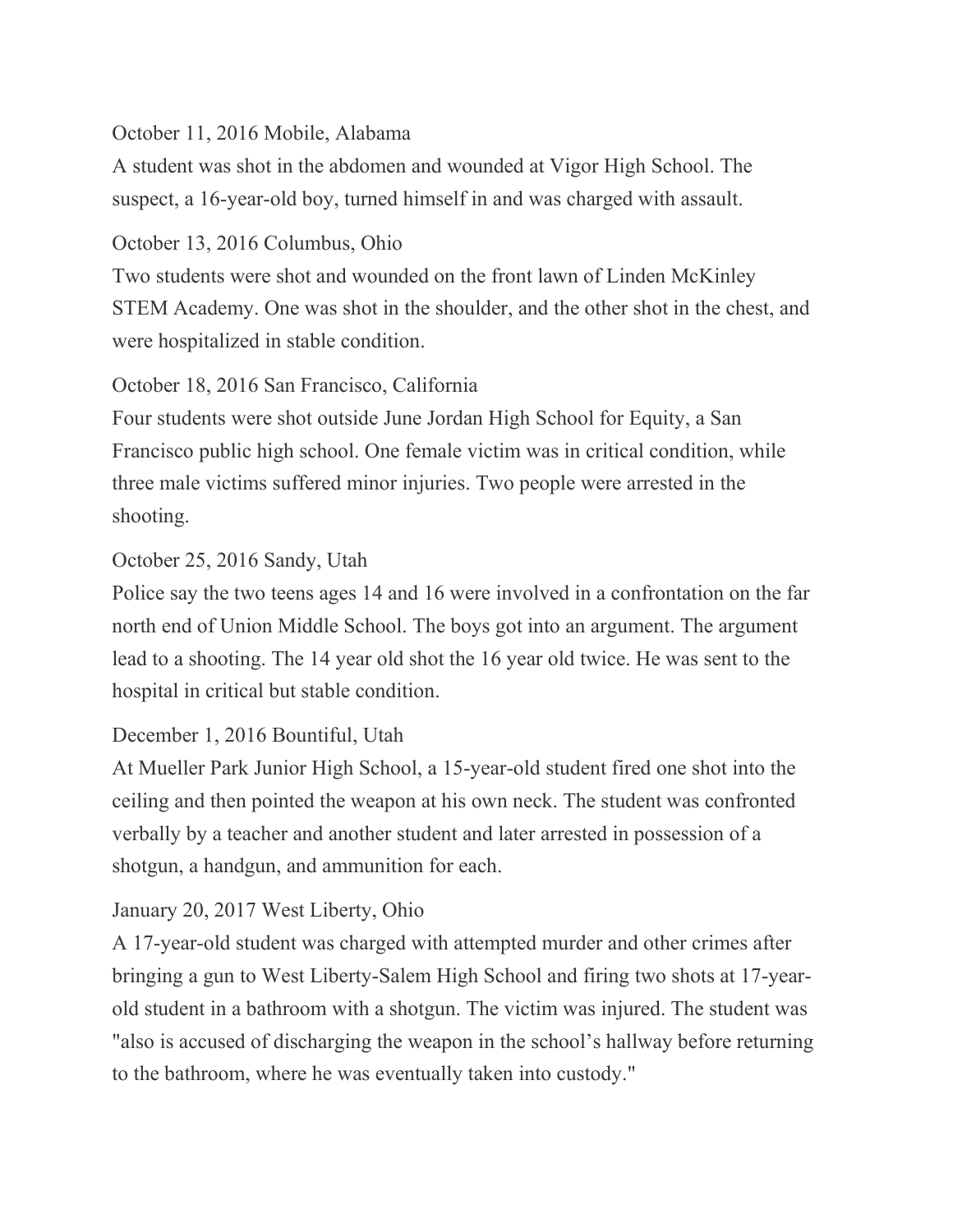## January 20, 2017 Seattle, Washington

A 34-year-old man was shot in Red Square at University of Washington while protesting the visit of controversial journalist Milo Yiannopoulos. The shooter turned himself in to the university police and later questioned and released without being charged with a crime.

# March 21, 2017 King City, California

An 18-year-old King City High School student was shot outside the school's auditorium. The gunman ran across the school's campus and baseball field, and fled the area. The school was then placed on lockdown. The victim was hospitalized with life-threatening injuries.<sup>[526]</sup> A suspect was arrested in August 2017.

# April 10, 2017 San Bernardino, California

North Park Elementary School shooting: Cedric Anderson, age 53, of Riverside, California, died of a self-inflicted gunshot wound after shooting and killing his estranged wife, Karen Elaine Smith, age 53, in a classroom. An eight-year-old student was also fatally shot, and a seven-year-old student was injured.

# May 4, 2017 Irving, Texas

North Lake College: Adrian Victor Torres killed a 20-year-old student, Janeera Nickol Gonzalez, whom he was stalking. He fatally shot her three times and the college went into lockdown before discovering that the suspect has died from a self-inflicted gunshot wound.

# September 13, 2017 Rockford, Washington

Freeman High School: Three students injured and one killed after a shooter opened fire. The suspect, a 15-year-old student, was taken into police custody.

## September 20, 2017 Mattoon, Illinois

Mattoon High School: A 14-year-old male student was subdued by a female teacher when he attempted to open fire in the school cafeteria at 11:33 a.m. Multiple shots were fired in the process, and one student was struck in the chest and was driven to a nearby hospital suffering non-life-threatening wounds. The student was taken into custody without further incident.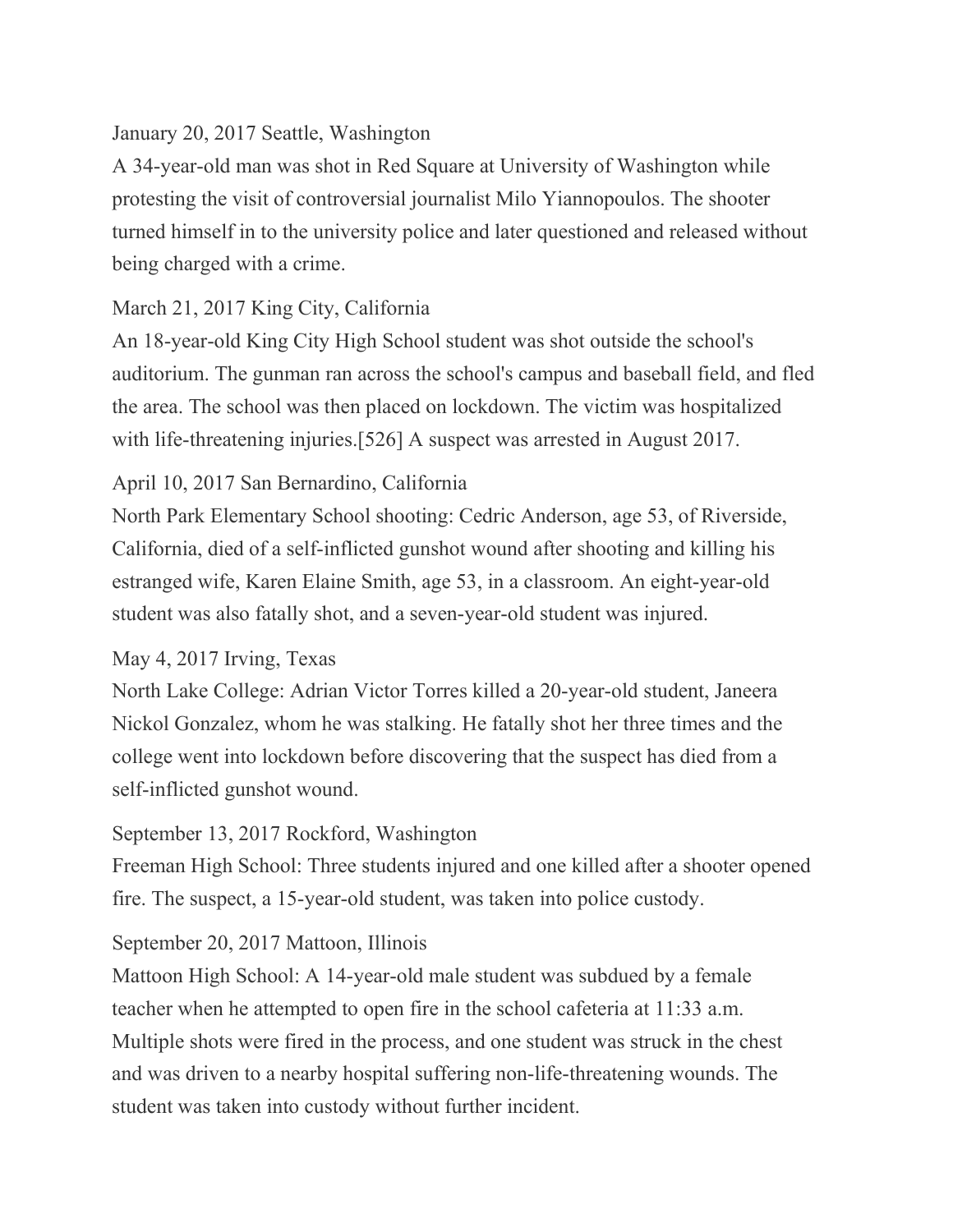# November 14, 2017 Rancho Tehama Reserve, California

Rancho Tehama Reserve shootings: Neighbor on a rampage injured one student at Rancho Tehama Elementary School and fatally shot five adults at several locations.[533] The secretary heard the gunfire near the school and ordered the school to go on lockdown. After a custodian and the teachers put it into action, 43 year-old Kevin Neal rammed a truck into the gate of the school and fired at the classrooms hitting one student when a bullet pierced the wall. Neal fatally shot himself after sheriff's deputies rammed his vehicle during a pursuit.

## December 7, 2017 Aztec, New Mexico

Aztec High School shooting: William Atchison, 21-year-old former male student snuck into Aztec High School disguised as a student and hid in an unlocked washroom with a Glock 9mm hidden in his bag. He retreated from the washroom after being spotted by a school custodian who chased him shouting "active shooter" and "lockdown". Atchinson was able to shoot and kill two students who were caught in the hallway before he killed himself.[535][536] He had been investigated in 2016 by the FBI when he asked "where to find cheap assault rifles for a mass shooting" on an online forum.

January 9, 2018 Forest City, Iowa

A man shot a pellet gun at a school bus full of children, shattering a window. No one was injured.

January 20, 2018 Winston-Salem, North Carolina

A student was fatally shot on the campus of Wake Forest University.

January 22, 2018 Italy, Texas

A 16-year-old male student fired at a 15-year-old classmate in the cafeteria of Italy High School. The gunman left the school immediately after opening fire.

January 22, 2018 New Orleans, Louisiana

Shots were fired from a truck in the parking lot of NET Charter High School, targeting a crowd of students during lunch time. One student was slightly injured,